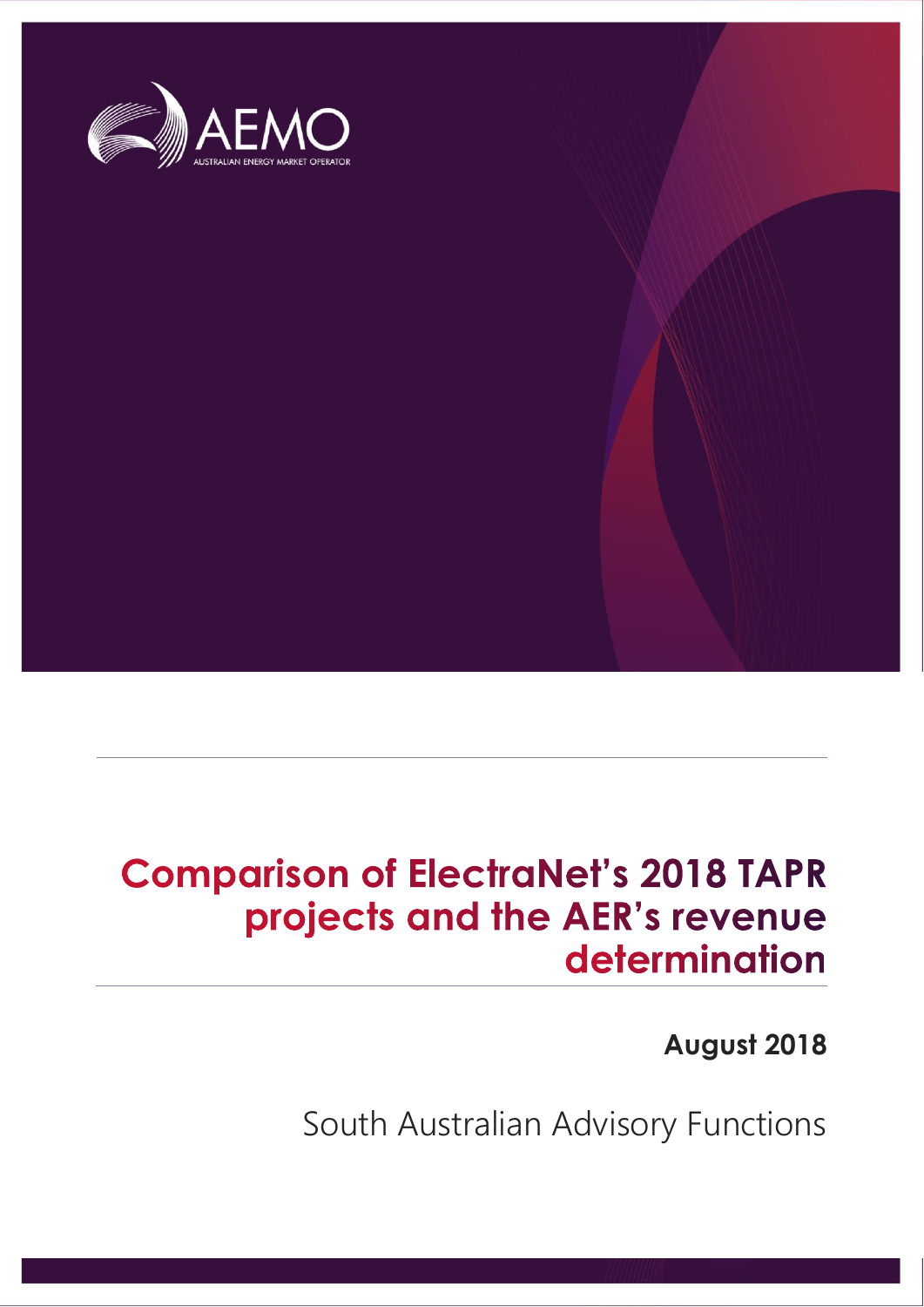# **Important notice**

#### **PURPOSE**

This document compares the projects proposed in ElectraNet's 2018 Transmission Annual Planning Report (TAPR) with the plan accepted by the Australian Energy Regulator (AER) for the current regulatory period of 2018-23. The purpose of this document is to provide the Australian Energy Market Operator's (AEMO's) view on the alignment of these plans.

AEMO's comparison and assessment focuses on transmission network projects that fall into the project categories reported in ElectraNet's 2018 TAPR: augmentation, connection, security/compliance, and replacement.

AEMO publishes this document as part of its South Australian Advisory Functions (SAAF) in accordance with section 50B of the National Electricity Law.

This publication has been prepared by AEMO using information available at 30 June 2018.

#### **DISCLAIMER**

This document or the information in it may be subsequently updated or amended. This document does not constitute legal or business advice, and should not be relied on as a substitute for obtaining detailed advice about the National Electricity Law, the National Electricity Rules, or any other applicable laws, procedures or policies. AEMO has made every effort to ensure the quality of the information in this document but cannot guarantee its accuracy or completeness.

Accordingly, to the maximum extent permitted by law, AEMO and its officers, employees and consultants involved in the preparation of this publication:

- make no representation or warranty, express or implied, as to the currency, accuracy, reliability or completeness of the information in this publication; and
- are not liable (whether by reason of negligence or otherwise) for any statements, opinions, information or other matters contained in or derived from this publication, or any omissions from it, or in respect of a person's use of the information in this publication.

#### **ACKNOWLEDGEMENT**

AEMO acknowledges the support, co-operation and contribution of all participants in providing data and information used in this publication.

#### **VERSION CONTROL**

| Version | Release date   | Changes         |
|---------|----------------|-----------------|
|         | 31 August 2018 | Initial release |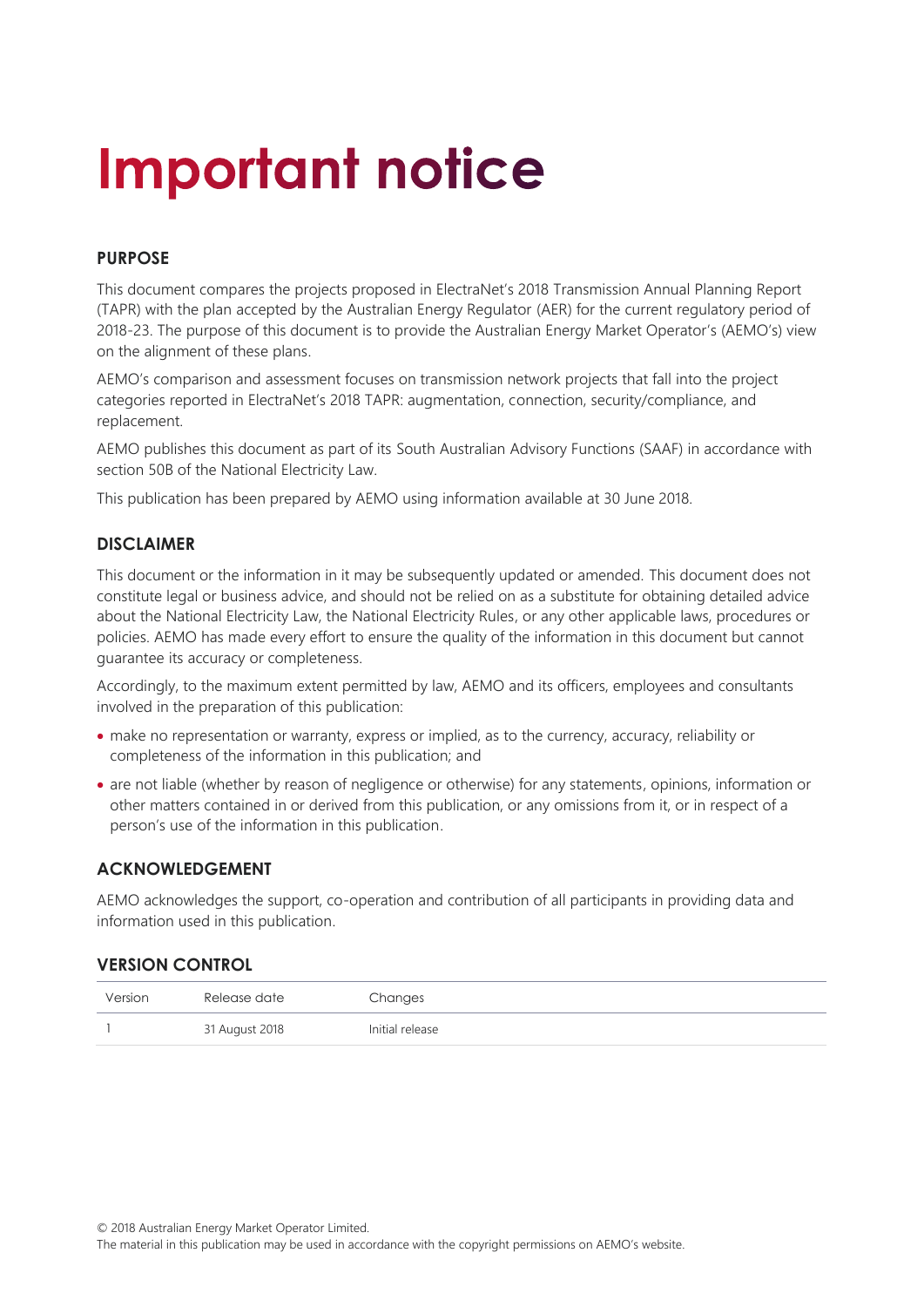## <span id="page-2-0"></span>**Executive summary**

AEMO has undertaken this report as part of its advisory role for the South Australian jurisdiction. It compares the projects ElectraNet proposed in its 2018 Transmission Annual Planning Report (TAPR) against capital expenditure plans in the Australian Energy Regulator (AER) revenue determination for the current regulatory period (1 July 2018 to 30 June 2023).

In April 2018, the AER published the final decision on ElectraNet's revenue proposal for the regulatory period 2018-23. ElectraNet's 2018 TAPR reported an augmentation project, a connection project, 22 security and compliance projects, and 30 asset replacement projects as committed or proposed for the period of 2018-23. These projects are consistent with the AER's revenue determination for the period 2018-23, except for one project under the category of security and compliance. This project is for safety improvement in substations, with an estimated cost of less than \$5 million.

The AER's revenue determination included seven projects under the network capability incentive parameter action plan (NCIPAP). In March 2017, AEMO reviewed and endorsed all these NCIPAP projects. ElectraNet's 2018 TAPR listed six NCIPAP projects. The project not listed in the TAPR is improvement to constraint formulation, and ElectraNet advised that this project is planned for commencement in 2021.

ElectraNet's 2018 TAPR also reported two augmentation projects, four security and compliance projects, four asset renewal projects, and one NCIPAP project that were committed and continued from the previous regulatory period of 2013-18. These projects were included in the AER's revenue determination for the regulatory period of 2013-18.

ElectraNet's 2018 TAPR reported five large projects as contingent projects for the regulatory period of 2018-23. The AER's final decision included all these five projects as contingent projects in the regulatory period of 2018-23. The projects were:

- 1. Eyre Peninsula supply reinforcement (\$200 million).
- 2. South Australian Energy Transformation (\$200-500 million).
- 3. Upper North-East transmission line reinforcement (\$60 million).
- 4. Upper North-West transmission line reinforcement (\$110 million).
- 5. Main Grid System Strength Support (\$60-80 million).

The AER stated that each of the first four projects must satisfy successful completion of the Regulatory Investment Test for Transmission (RIT-T) and the identification of a preferred option that maximises positive net economic benefits and/or addresses a reliability corrective action. These projects can proceed following the AER's determination that the proposed investment satisfies the RIT-T. ElectraNet is currently undertaking RIT-Ts for Eyre Peninsula supply reinforcement and South Australian Energy Transformation projects.

The fifth project is to address insufficient system strength in the South Australian transmission network. In October 2017, AEMO, in its update to the 2016 *National Transmission Network Development Plan* (NTNDP), declared a gap in system strength in South Australia. ElectraNet, in consultation with AEMO, is currently in the process of identifying a preferred technical solution to address insufficient system strength. The AER stated that this project must satisfy successful completion of the RIT-T (or equivalent economic evaluation) including an assessment of credible options showing a transmission investment is justified, and determination by the AER that the proposed investment satisfies the RIT-T or equivalent economic evaluation.

AEMO's review identified that augmentation, security and compliance, and asset renewal projects reported in ElectraNet's 2018 TAPR have a close correlation with the AER's revenue determination. This TAPR and recent RIT-Ts show evidence that ElectraNet has undertaken detailed planning review.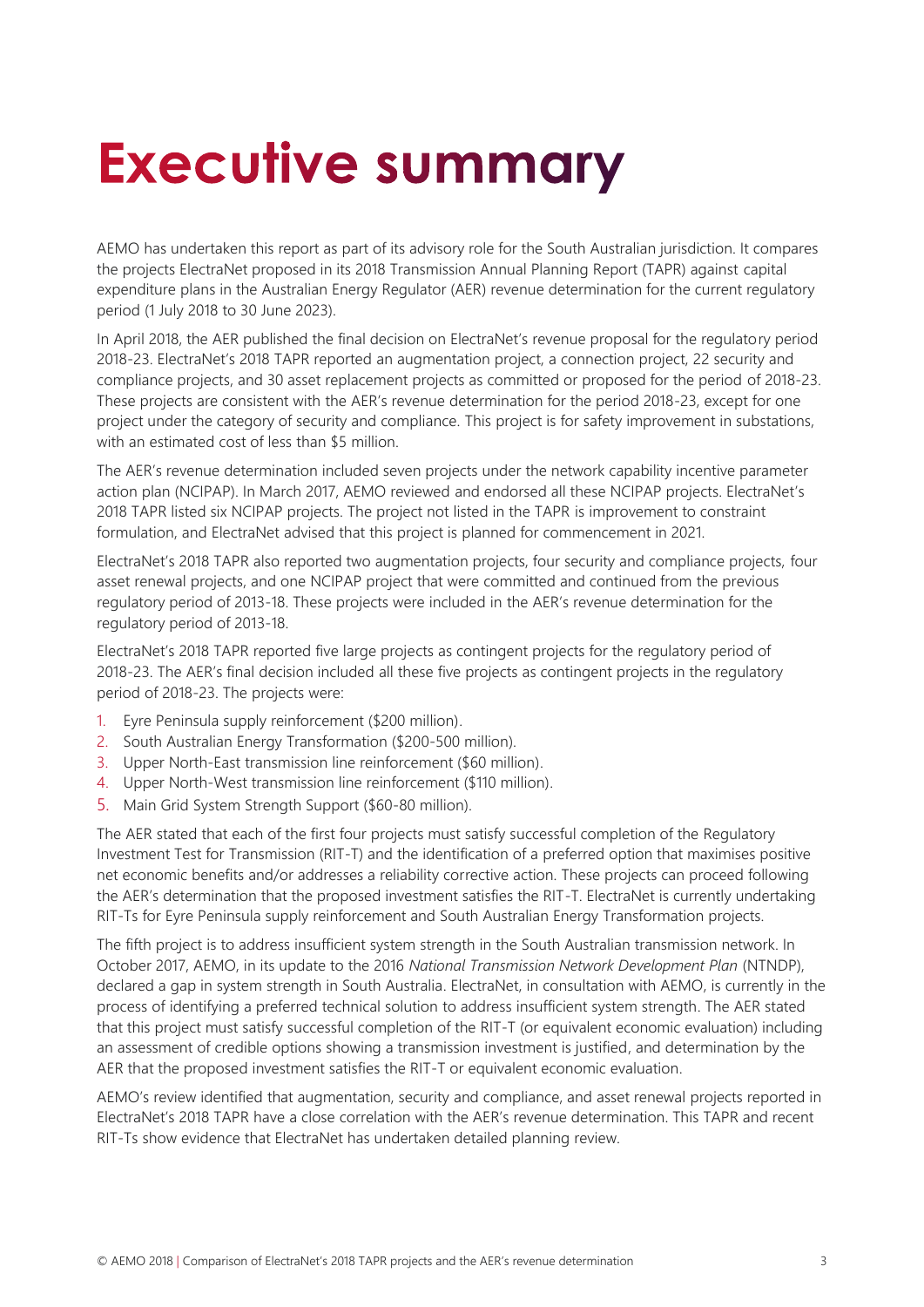## **Contents**

|                  | Executive summary                                     | 3  |  |  |  |  |
|------------------|-------------------------------------------------------|----|--|--|--|--|
| 1.               | <b>Background</b>                                     | 5  |  |  |  |  |
| 1.1              | ElectraNet's revenue determination                    | 5  |  |  |  |  |
| 1.2              | ElectraNet's TAPR                                     | 7  |  |  |  |  |
| 1.3              | TAPR comparison with revenue proposals                | 8  |  |  |  |  |
| 1.4              | South Australian transmission network planning        |    |  |  |  |  |
| 2.               | Transmission network comparison and assessment        | 14 |  |  |  |  |
| 2.1              | Scope and assumptions                                 | 14 |  |  |  |  |
| 2.2              | Augmentation projects                                 | 14 |  |  |  |  |
| 2.3              | Connection projects                                   |    |  |  |  |  |
| 2.4              | Security and compliance projects                      |    |  |  |  |  |
| 2.5              | Replacement and refurbishment projects                | 16 |  |  |  |  |
| 2.6              | Key differences between the 2017 and 2018 TAPRs       | 16 |  |  |  |  |
|                  | Appendix A. Project comparison and assessment details | 18 |  |  |  |  |
|                  | <b>AEMO submission to SAET RIT-T</b><br>Appendix B.   | 37 |  |  |  |  |
|                  | Measures and abbreviations                            | 39 |  |  |  |  |
| Units of measure |                                                       |    |  |  |  |  |
|                  | Abbreviations                                         | 39 |  |  |  |  |
|                  | Glossary                                              |    |  |  |  |  |

## **Tables**

| Table 1 Timeline of ElectraNet's 2018-23 regulatory determination                                             | 6  |
|---------------------------------------------------------------------------------------------------------------|----|
| Table 2 Capex categories reported in ElectraNet's 2018 TAPR                                                   | 7  |
| Table 3 ElectraNet's NCIPAP augmentation projects for the current regulatory period (in order<br>of priority) | 11 |
| Table 4 Augmentation projects in the 2018 TAPR                                                                | 18 |
| Table 5 Connection projects in the 2018 TAPR                                                                  | 23 |
| Table 6 Security and Compliance projects in the 2018 TAPR                                                     | 24 |
| Table 7 Asset replacement projects in the 2018 TAPR                                                           | 30 |
|                                                                                                               |    |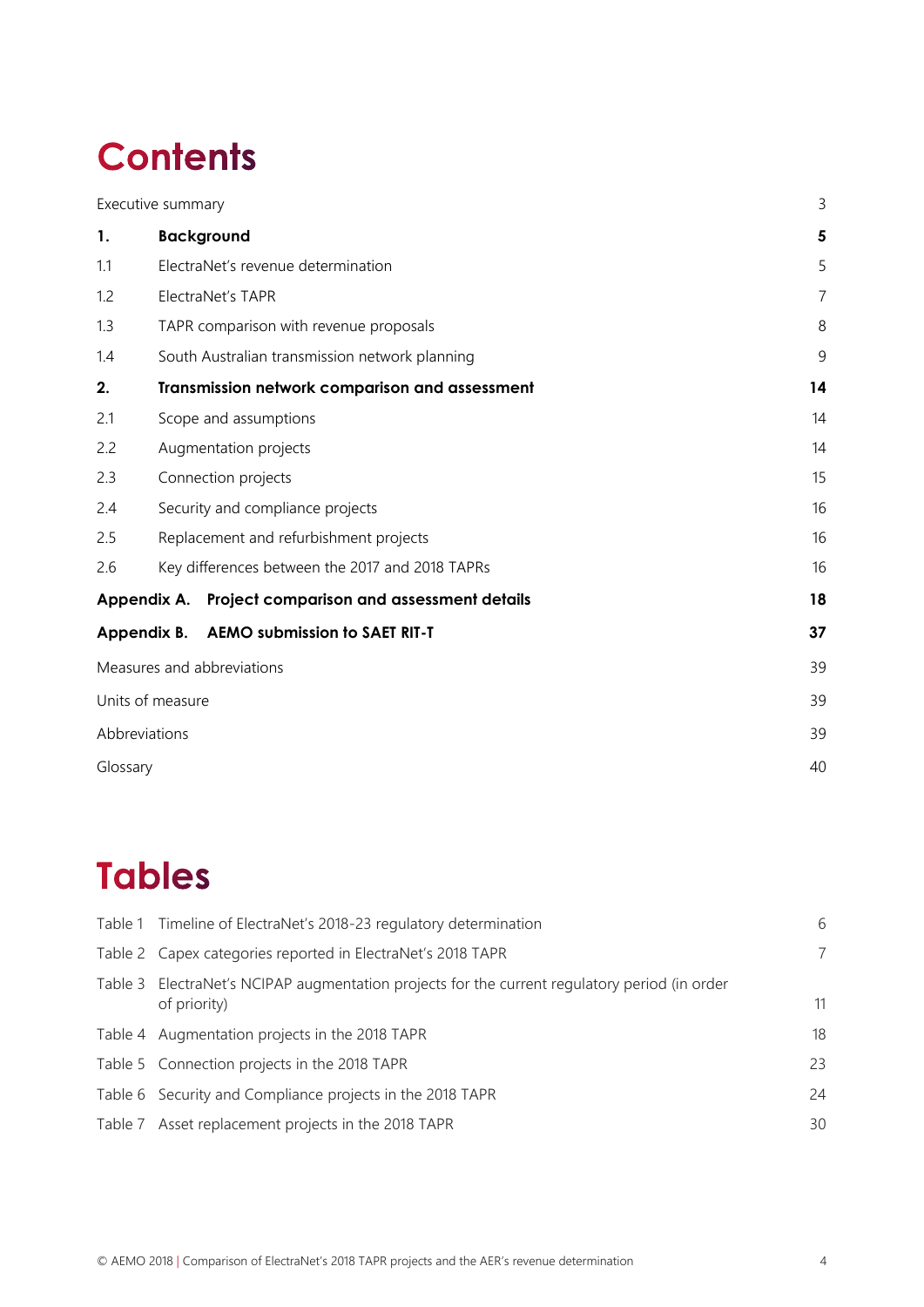# <span id="page-4-0"></span>1. Background

This chapter provides background on the capital expenditure (capex) revenue proposal and the Transmission Annual Planning Reports (TAPRs) prepared by ElectraNet. In particular:

- Section [1.1](#page-4-1) describes the background to ElectraNet's revenue determination.
- Section [1.2](#page-6-0) provides background information on ElectraNet's TAPR.
- Section [1.3](#page-7-0) outlines the impact of any differences between the Australian Energy Regulators (AER's) regulatory determinations and ElectraNet's 2018 TAPR<sup>1</sup>.
- Section [1.4](#page-8-0) describes the extent to which AEMO and ElectraNet collaborate on transmission network planning.

### <span id="page-4-1"></span>1.1 ElectraNet's revenue determination

The regulatory framework established by the National Electricity Rules (NER) is an ex-ante framework, meaning that the revenue a Transmission Network Service Provider (TNSP) earns is based on expected future costs rather than historical costs.

The AER undertakes a detailed review of the TNSP's forecast expenditure to form a view of the economic efficiency of the proposed capital works program over the five-year regulatory period. On this basis, it determines a capital expenditure allowance, forming the basis of the maximum allowed revenue the TNSP can recover over the regulatory period.

The TNSP does have discretion to deviate, as circumstances may require, from the capital expenditure allowance determined by the AER when augmenting and maintaining their network. If this occurs, consumers:

- Do not pay for overspends the AER determines to have been inefficient in an ex-post review.
- Pay a portion of overspends determined to be efficient.

 $\overline{a}$ 

• Share in the benefits when a network business is able to spend less than its forecast capex allowance.

The business retains 30% of an underspend (or overspend), while the remaining 70% is passed through to (or recovered from) consumers<sup>2</sup>.

#### **Plan accepted by the AER for the current regulatory period**

In April 2018, the AER made its final determination for ElectraNet's revenue allowance for the current regulatory period, 1 July 2018 to 30 June 2023.

[Table 1](#page-5-0) provides a timeline of the AER's regulatory determination process for this allowance.

<sup>&</sup>lt;sup>1</sup> ElectraNet. South Australian Transmission Annual Planning Report. June 2017. Available at: [https://www.electranet.com.au/wp](https://www.electranet.com.au/wp-content/uploads/2017/06/2017-Transmission-Annual-Planning-Report.pdf)[content/uploads/2017/06/2017-Transmission-Annual-Planning-Report.pdf.](https://www.electranet.com.au/wp-content/uploads/2017/06/2017-Transmission-Annual-Planning-Report.pdf) 

<sup>&</sup>lt;sup>2</sup> AER: Expenditure incentives guideline 2013. December 2012. Available at: [https://www.aer.gov.au/networks-pipelines/guidelines-schemes-models](https://www.aer.gov.au/networks-pipelines/guidelines-schemes-models-reviews/expenditure-incentives-guideline-2013)[reviews/expenditure-incentives-guideline-2013.](https://www.aer.gov.au/networks-pipelines/guidelines-schemes-models-reviews/expenditure-incentives-guideline-2013)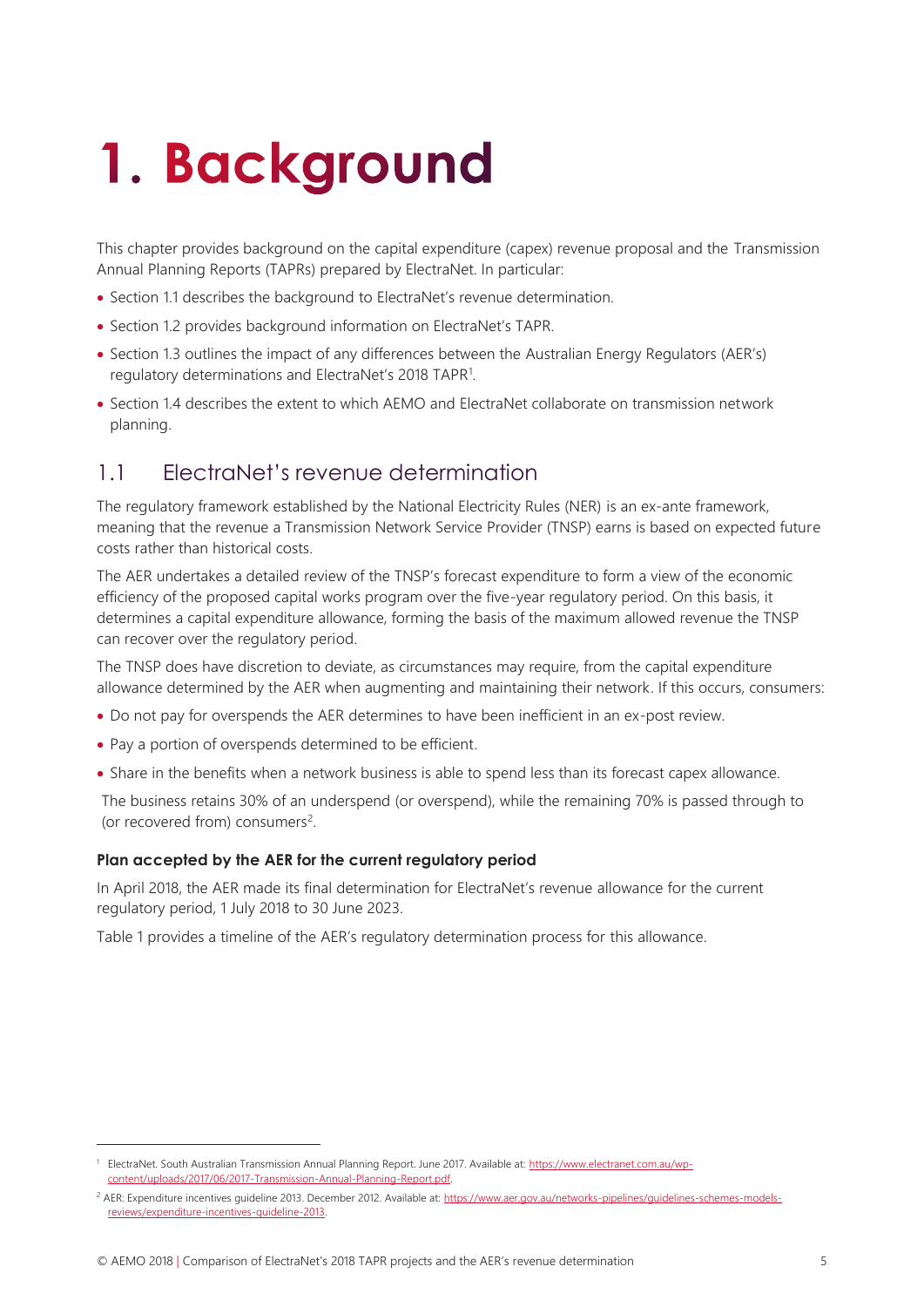| Date                | Action                                                   | Document and link                                                                                                                                                                                                                                                                        |
|---------------------|----------------------------------------------------------|------------------------------------------------------------------------------------------------------------------------------------------------------------------------------------------------------------------------------------------------------------------------------------------|
| 28 March 2017       | ElectraNet submits<br>revenue proposal                   | ElectraNet. Transmission Network Revenue Proposal (2018-23). Available at:<br>https://www.aer.gov.au/system/files/ElectraNet%20%E2%80%93%20ENET002%20%E2%<br>80%93%20ElectraNet%20%E2%80%93%20Revenue%20Proposal%20Overview%20%E2<br>80%93%20March%202017.pdf                            |
| 26 October 2017     | AFR releases draft<br>decision                           | AFR Draft Decision – ElectraNet Transmission determination 2018-23 Available at:<br>https://www.aer.gov.au/system/files/AER%20-%20Draft%20Decision%20-<br>%20Overview%20-<br>%2026%20October%202017%20%28amended%203%20Nov%202017%29.pdf                                                 |
| 22 December<br>2017 | <b>FlectraNet submits</b><br>revised revenue<br>proposal | ElectraNet. Transmission Network Revised Revenue Proposal (2018-19 to 2022-23).<br>Available at:<br>https://www.aer.gov.au/system/files/ElectraNet%20-<br>%20Revised%20revenue%20proposal%20-%20December%202017%20-%20version2.pdf                                                       |
| 30 April 2018       | AFR releases final<br>decision                           | AER, Final Decision, ElectraNet, Transmission Determination, 2018-19 to 2022-23.<br>Available at:<br>https://www.aer.gov.au/system/files/D18-32266%20AER%20-<br>%20Final%20decision%20ElectraNet%202018-<br>23%20transmission%20determination%20-%20Determination%20-%20April%202018.pdf |

#### <span id="page-5-0"></span>**Table 1 Timeline of ElectraNet's 2018-23 regulatory determination**

The AER's final decision accepted the following capex categories in ElectraNet's revised capital expenditure (capex) proposal:

- Network capex:
	- Augmentation.
	- Connection.
	- Security/compliance.
	- Inventory and spares.
	- Replacement and refurbishment projects.
- Non-network capex:
	- $-Business information technologies (IT).$
	- Buildings and facilities.

AEMO has reviewed ElectraNet's 2018 TAPR and compared it with network capex in the latest revenue determination (see Chapter 2). In summary:

- The following projects were committed and approved by the AER in ElectraNet's revenue allowance for the regulatory period 2013-18:
	- Two augmentation projects.
	- -One NCIPAP project.
	- Four security and compliance projects.
	- Four asset renewal projects.
- The following projects were approved by the AER in the revenue determination for the regulatory period of 2018-23.
	- One augmentation project.
	- Seven NCIPAP projects.
	- One connection project.
	- 21 security and compliance projects.
	- 30 asset renewal projects.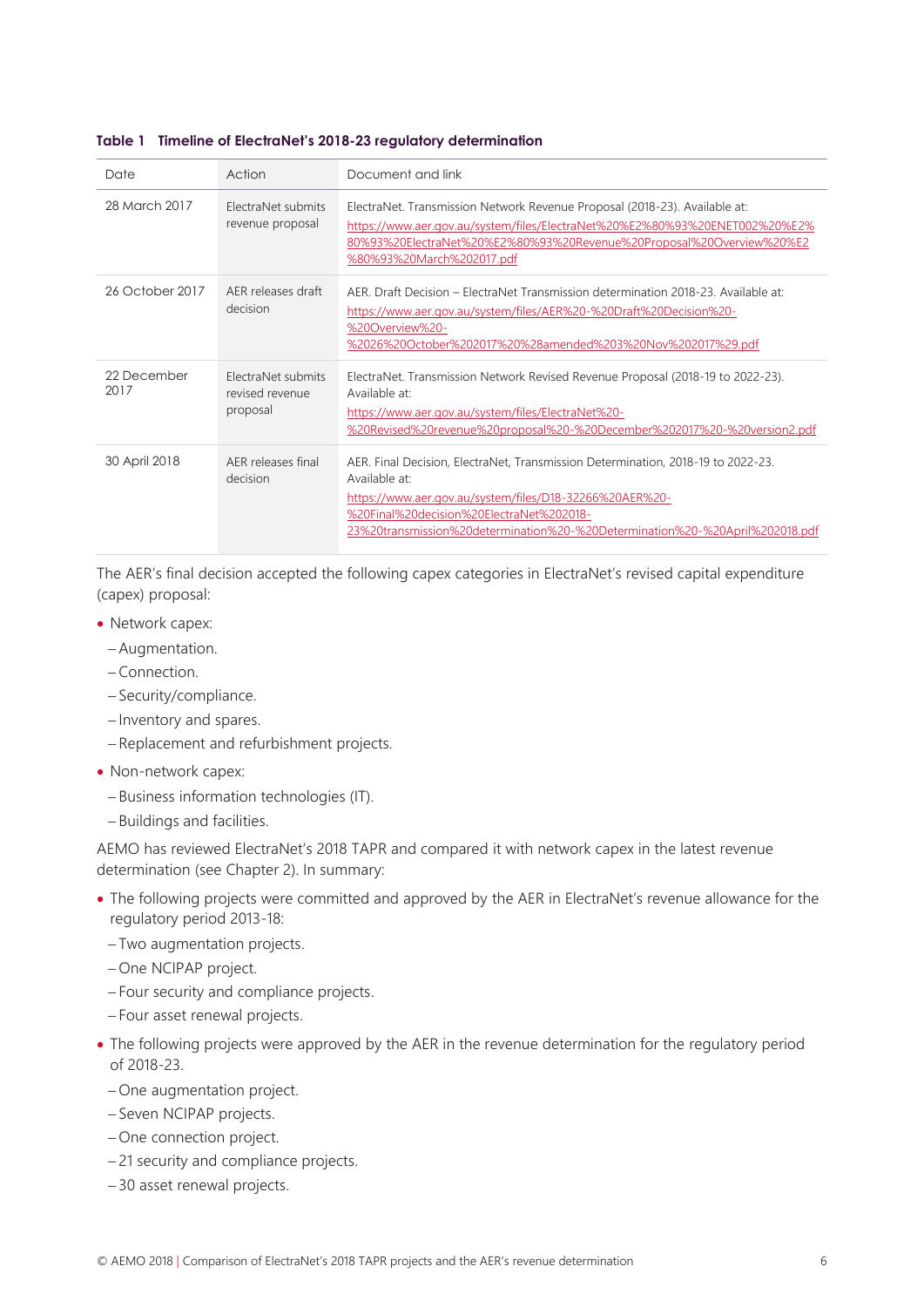## <span id="page-6-0"></span>1.2 ElectraNet's TAPR

The transmission planning regime established under Chapter 5 of the National Electricity Rules (NER) requires TNSPs to publish a TAPR by 30 June each year.

#### **Role of the TAPR**

The TAPR is an outcome of annual planning review which analyses the expected operation of each transmission network over an appropriate planning period, considering the relevant forecast loads, any future generation, market network service, demand side, and transmission developments, and any other relevant data.

TNSPs are not constrained to act in accordance with their TAPRs in making investment decisions or submitting regulatory proposals to the AER.

#### **Scope of the TAPR**

 $\overline{a}$ 

The requirements for a TAPR are defined in the NER under clauses 5.12.1 and 5.12.2. Clause 5.12.2(c) describes matters that the report must set out. The NER do not require the TAPR to comprehensively address all aspects of a TNSP's capex program.

[Table 2](#page-6-1) lists the capex categories included in and excluded from ElectraNet's 2018 TAPR. All these categories are considered as part of the AER's revenue determination process.

#### <span id="page-6-1"></span>**Table 2 Capex categories reported in ElectraNet's 2018 TAPR**

| Included in the TAPRA and the revenue determination         | Included in the revenue determination but not in the TAPR |
|-------------------------------------------------------------|-----------------------------------------------------------|
| • Augmentation (including market benefit project proposals) | • Inventory and spares                                    |
| • Connection                                                | • Land and easement                                       |
| • Security/compliance                                       | • Business information technologies (IT)                  |
| • Replacement/Refurbishment                                 | • Buildings and facilities                                |

A. ElectraNet's 2018 TAPR does not report on all the projects proposed in the plan accepted by the AER, even those which fall into the categories reported in the 2018 TAPR, as this is not required by the NER.

This report focuses on the capex categories included in the TAPR (see Section [2.1\)](#page-13-1).

#### **2018 TAPR and connection point forecasts**

ElectraNet published its 2018 TAPR<sup>3</sup> and South Australian Connection Point Demand Forecasts<sup>4</sup> on 29 June 2018. These cover a 10-year planning period, and describe the current network, demand projections, emerging network limitations or constraints, and information on completed, committed, pending, and proposed transmission network developments in South Australia.

ElectraNet annually receives 10-year connection point demand forecasts from SA Power Networks, and collaborates with AEMO to receive forecasts from direct connect customers. Also, ElectraNet has taken into consideration of AEMO's connection point forecasts for South Australia, published in September 2017. ElectraNet compared its connection point forecasts against AEMO's forecasts and reported that there are some differences between the two forecasts, but neither forecast has consistently higher or lower than the other. Further, the 2018 TAPR reported these differences have no impact on network limitations or development plans within the next ten years. The development plans presented in the 2018 TAPR are based

<sup>&</sup>lt;sup>3</sup> ElectraNet. 2018 Transmission Annual Planning Report. June 2018. Available at[: https://www.electranet.com.au/wp-content/uploads/2018/06/SA-](https://www.electranet.com.au/wp-content/uploads/2018/06/SA-Transmission-Annual-Planning-Report-2018.pdf)[Transmission-Annual-Planning-Report-2018.pdf](https://www.electranet.com.au/wp-content/uploads/2018/06/SA-Transmission-Annual-Planning-Report-2018.pdf)

<sup>4</sup> ElectraNet. 2018 South Australian Connection Point Forecast. Available at[: https://www.electranet.com.au/wp-content/uploads/2018/06/2018-SA-](https://www.electranet.com.au/wp-content/uploads/2018/06/2018-SA-Connection-Point-Forecast.pdf)[Connection-Point-Forecast.pdf](https://www.electranet.com.au/wp-content/uploads/2018/06/2018-SA-Connection-Point-Forecast.pdf)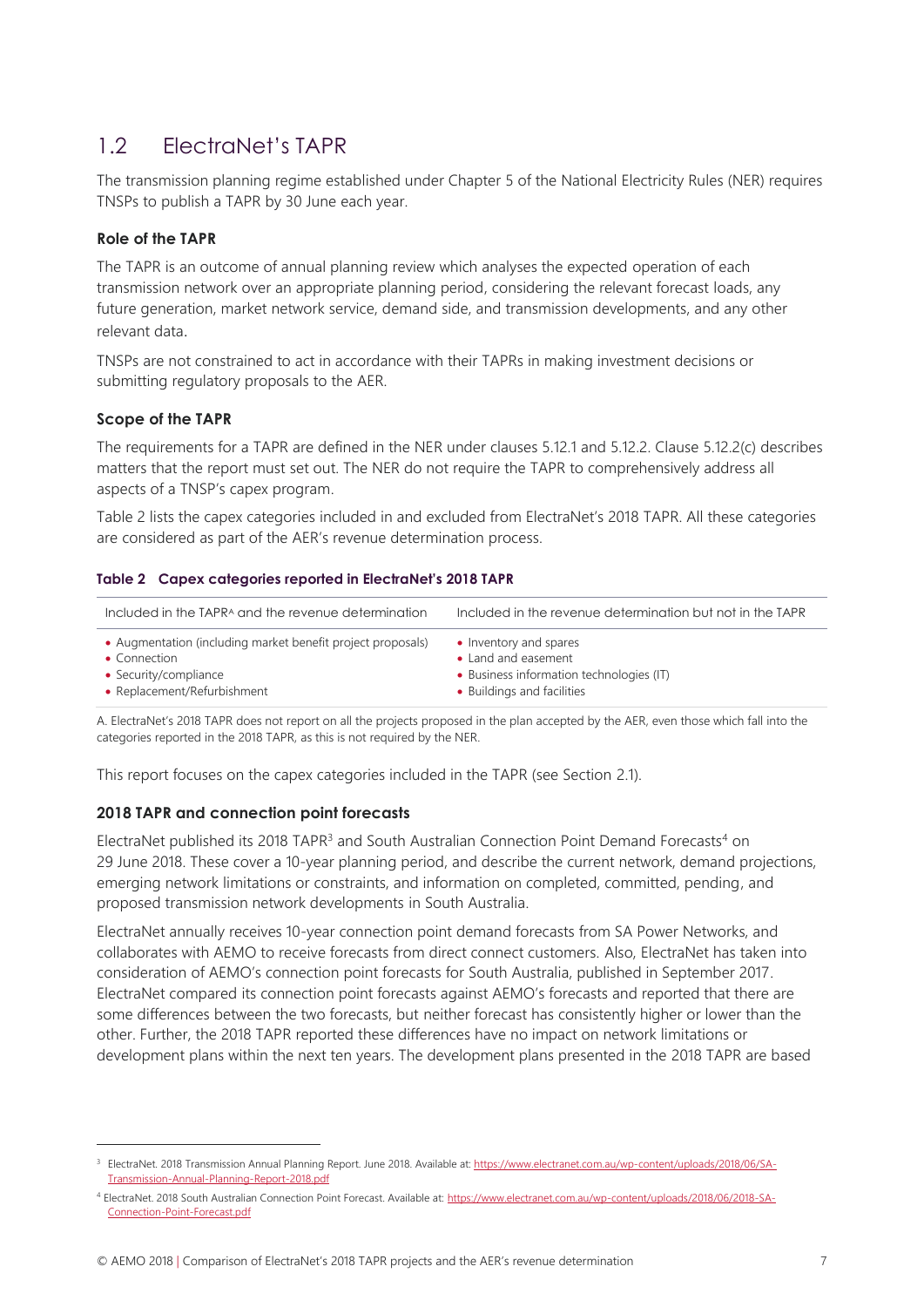on the connection point demand forecasts that are summarised in ElectraNet's 2018 South Australian Connection Point Forecasts Report<sup>5</sup> and 2018 TAPR.

Additionally, ElectraNet has used the forecast provided in AEMO's March 2018 update to the *2017 Electricity*  Forecasting Insights (EFI)<sup>6</sup> to determine future needs for improved voltage control on the Main Grid<sup>7</sup> at times of maximum and minimum demand in South Australia.

### <span id="page-7-0"></span>1.3 TAPR comparison with revenue proposals

In accordance with AEMO's South Australian Advisory Function (SAAF) requirements, AEMO undertook a high-level review of ElectraNet's 2018 TAPR.

#### **Assessment methodology**

The review incorporated a comparison of the augmentation plan proposed in the TAPR against:

- The AER revenue allowance for the previous regulatory period, from 1 July 2013 to 30 June 2018.
- The AER revenue allowance for the current regulatory period, from 1 July 2018 to 30 June 2023.

AEMO used the demand forecasts from its March 2018 EFI Update<sup>8</sup> for the comparison at a regional level, and the 2017 *Transmission Connection Point Forecasting Report for South Australia*<sup>9</sup> for the comparison at the connection point level. The assessment included, but was not limited to:

- A review of the need for each project, the project timing, and its scope. This considered power system and forecast changes, particularly changes in forecast demand that occurred since AER's revenue determination or ElectraNet's revenue proposal.
- A review of the reasonableness of adjustments (such as changes or cancellations) made to projects in relation to the AER's determination or revenue proposal.
- Consultation with ElectraNet regarding any mismatch in cost estimates between the TAPR and regulatory proposals. AEMO assessed the reasonableness of the clarifications obtained.

The assessments did not consider:

- Project cost assessments.
- Market modelling to assess the market benefits delivered by individual projects.
- Asset condition for any asset condition-based replacement project, AEMO's assessment was limited to the capacity requirement.

#### **Interpretation of differences between the revenue determination and TAPR**

Differences between ElectraNet's TAPR and the capex forecasts submitted by ElectraNet as part of the AER's revenue determination may arise for any of the following reasons:

- The capex forecasts have different reporting coverage.
- ElectraNet responds to the incentives created by the regulatory framework.
- Other changed circumstances.

 $\overline{a}$ 

<sup>5</sup> ElectraNet. *South Australian Connection Point Demand Forecast* 2018. Available at[: https://www.electranet.com.au/wp-content/uploads/2018/06/2018-SA-](https://www.electranet.com.au/wp-content/uploads/2018/06/2018-SA-Connection-Point-Forecast.pdf)[Connection-Point-Forecast.pdf.](https://www.electranet.com.au/wp-content/uploads/2018/06/2018-SA-Connection-Point-Forecast.pdf)

<sup>6</sup> AEMO. 2017*Electricity Forecasting Insights.* Available at: [https://www.aemo.com.au/Electricity/National-Electricity-Market-NEM/Planning-and](https://www.aemo.com.au/Electricity/National-Electricity-Market-NEM/Planning-and-forecasting/Electricity-Forecasting-Insights)[forecasting/Electricity-Forecasting-Insights.](https://www.aemo.com.au/Electricity/National-Electricity-Market-NEM/Planning-and-forecasting/Electricity-Forecasting-Insights)

 $^7$  As stated in ElectraNet's 2018 TAPR, the Main Grid is a meshed 275 kV network that is connected to two interconnectors and seven regional networks in South Australia.

<sup>&</sup>lt;sup>8</sup> AEMO. 2018 *Electricity Forecasting Insights*. Available at [http://www.aemo.com.au/Electricity/National-Electricity-Market-NEM/Planning-and](http://www.aemo.com.au/Electricity/National-Electricity-Market-NEM/Planning-and-forecasting/Electricity-Forecasting-Insights/2018-Electricity-Forecasting-Insights)[forecasting/Electricity-Forecasting-Insights/2018-Electricity-Forecasting-Insights](http://www.aemo.com.au/Electricity/National-Electricity-Market-NEM/Planning-and-forecasting/Electricity-Forecasting-Insights/2018-Electricity-Forecasting-Insights)

<sup>9</sup> AEMO. Transmission Connection Point Forecasting. Available at[: http://www.aemo.com.au/Electricity/National-Electricity-Market-NEM/Planning-and](http://www.aemo.com.au/Electricity/National-Electricity-Market-NEM/Planning-and-forecasting/Transmission-Connection-Point-Forecasting/South-Australia)[forecasting/Transmission-Connection-Point-Forecasting/South-Australia.](http://www.aemo.com.au/Electricity/National-Electricity-Market-NEM/Planning-and-forecasting/Transmission-Connection-Point-Forecasting/South-Australia)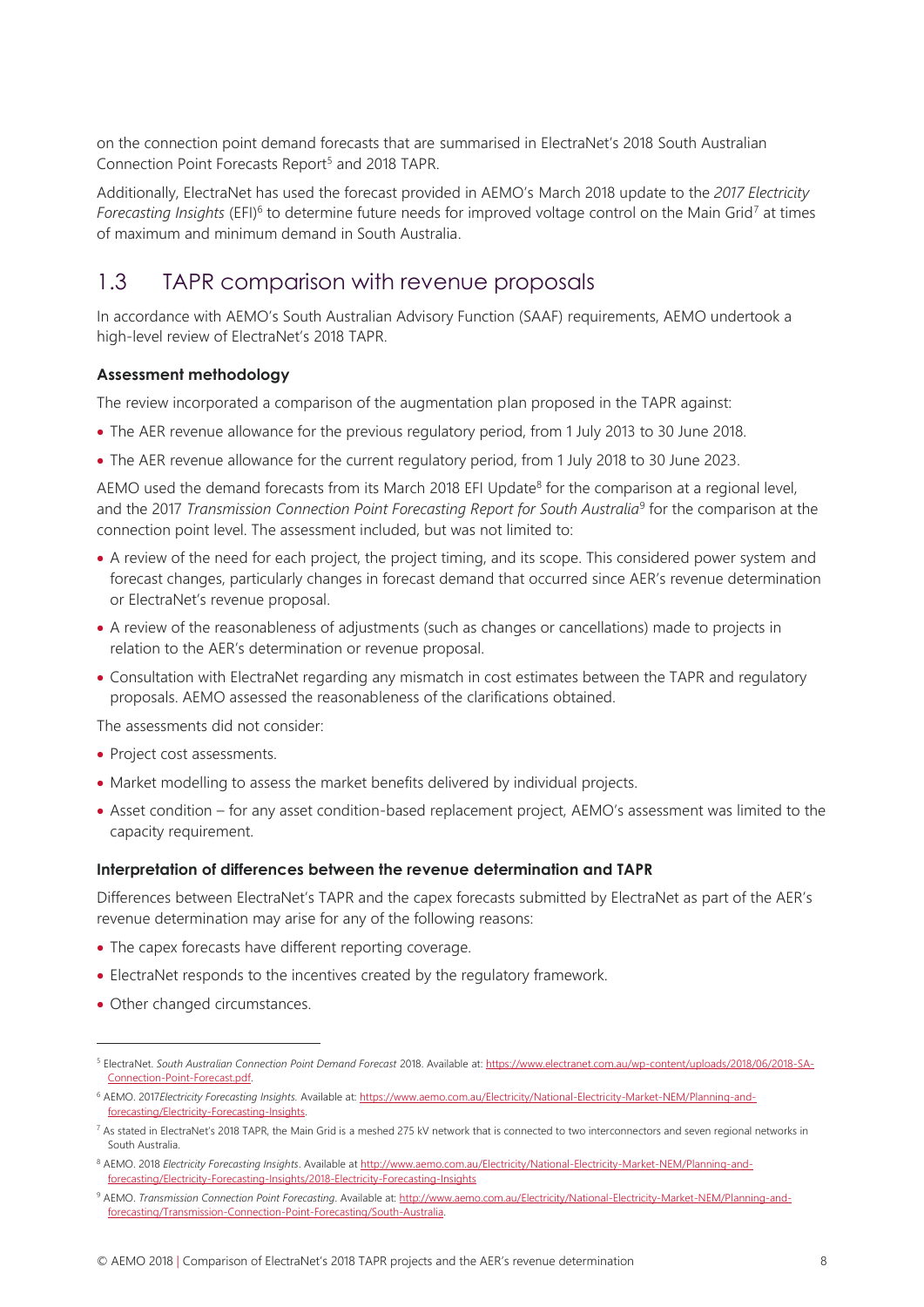Although TNSPs are not obliged to follow either their TAPR capex plan or the AER revenue determination capex plan, there is value in monitoring how the capex forecasts compare. Significant and consistent discrepancies between the TAPR and the capex forecasts set out in TNSPs' regulatory proposals may signal a need for improved planning processes or business practices.

### <span id="page-8-0"></span>1.4 South Australian transmission network planning

### 1.4.1 Collaboration between AEMO and ElectraNet on transmission network planning

This section describes the extent to which AEMO and ElectraNet collaborate on transmission network planning.

#### **AEMO and ElectraNet joint planning studies**

When the need arises, AEMO and ElectraNet carry out joint planning studies to identify the preferred solution to relieve limitations that may impact network planning in both South Australia and Victoria. Recently completed joint planning studies include:

- Heywood Interconnector Upgrade project.
- Special protection scheme see "Implementation of recommendations from South Australia Black System report" in Section 1.4.2 for more details.
- Review of Regulatory Investment Test for Transmission (RIT-T) documents see "AEMO review of ElectraNet's draft Regulatory Investment Test-Transmission documents" below for more details.

#### **AEMO and ElectraNet joint planning meetings**

AEMO and ElectraNet hold regular joint planning meetings on network planning-related issues. Regular meeting agenda items include updates and discussions on:

- Load and generator connections in South Australia and Victoria.
- South Australian and Victorian TAPRs.
- South Australia Energy Transformation RIT-T (South Australia to Eastern States interconnector).
- South Australian and Victorian intra-regional RIT-Ts.
- Identification of Renewable Energy Zones (REZs) in South Australia.
- The *Integrated System Plan* (ISP) and previous year's *National Transmission Network Development Plan* (NTNDP).
- Demand forecasts
- Options to address the system strength gap in South Australia.
- Power system frequency risk review.
- Coordination of operational management of South Australian distributed energy resources.
- Power system security.
- Other planning topics.

#### **AEMO review of ElectraNet's draft TAPR**

As part of its normal planning procedures, ElectraNet gives AEMO the opportunity to review and comment on the draft TAPR before publication. While AEMO conducts a high-level review and provides feedback for consideration, ElectraNet remains the sole author and owner of the document.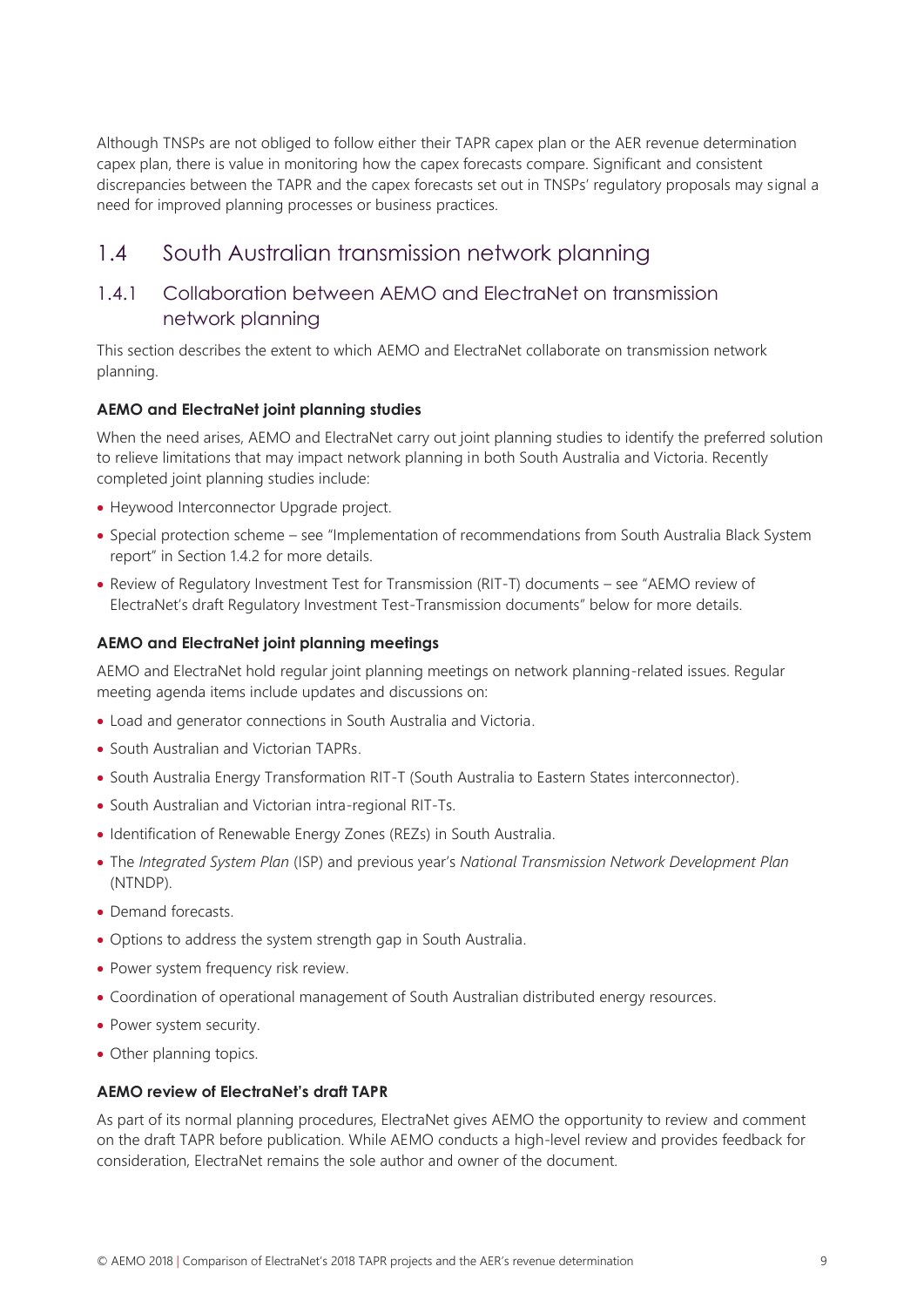#### **AEMO review of ElectraNet's draft RIT-T documents**

As part of its normal planning procedures, ElectraNet gives AEMO the opportunity to review and comment on draft RIT-T documents before their publication. AEMO's review is focused on augmentation RIT-Ts and not replacement RIT-Ts. While AEMO reviews the draft documents and provides comments, ElectraNet remains the sole author and owner.

Recently, AEMO reviewed the following RIT-T documents:

- South Australia Energy Transformation (SAET) RIT-T in November 2016, ElectraNet commenced the RIT-T process for this project by publishing a Project Specification Consultation Report (PSCR)<sup>10</sup>. AEMO formally submitted to the PSCR consultation (se[e Appendix B\)](#page-36-0). AEMO and ElectraNet met regularly to discuss the technical and economic benefit assessment of network and non-network options. ElectraNet consulted AEMO before publishing a Project Assessment Draft Report (PADR) on 29 June 2018<sup>11</sup>.
- Eyre Peninsula Electricity Supply Options RIT-T in April 2017, ElectraNet commenced the RIT-T process for this project by publishing a PSCR<sup>12</sup>. ElectraNet consulted AEMO before publishing a PADR in November 2017<sup>13</sup>. ElectraNet is currently in the process of finalising a Project Assessment Conclusions Report (PACR), and has consulted AEMO on the draft PACR.

#### **Joint working groups**

l.

The following joint working groups, which seek to facilitate constructive discussion on matters relating to gas and electricity forecasting, market modelling, and strategic network planning, were in place in 2017 and 2018:

- Executive Joint Planning Committee (EJPC) forum with executive members of planning of AEMO and TNSPs.
- Joint Planning Committee (JPC) forum with AEMO's and TNSPs' planning specialists.
- Market Modelling Working Group (MMWG) forum with AEMO's and TNSPs' market modelling specialists.

ElectraNet regularly attends all these meetings.

As the national transmission planner, AEMO is required to review and publish advice on the development of the transmission grid across the NEM, to provide a national strategic perspective for transmission planning and coordination, and to publish an annual 20-year outlook for NEM transmission planning (the NTNDP). In June 2018, AEMO published an ISP, which, with associated material, met AEMO's responsibilities and fulfilled the requirements of the NTNDP.

The consultations that informed the ISP were initiated in January 2017. Discussion on the progress of the ISP is a standing agenda item at EJPC, JPC, and MWWG meetings.

AEMO worked closely with ElectraNet in developing the ISP, through these working group meetings, and formal and informal consultation. The ISP incorporates ElectraNet's current network and its committed development plans. It includes discussion on the key transmission network projects proposed in ElectraNet's TAPR and the impact of these projects on relevant transmission flow paths. Before publishing the ISP, AEMO consulted with ElectraNet on its findings of generation and transmission outlooks and modelling results.

<sup>&</sup>lt;sup>10</sup> ElectraNet. South Australian Energy Transformation RIT-T: Project Specification Consultation Report. Available at[: https://www.electranet.com.au/wp](https://www.electranet.com.au/wp-content/uploads/resource/2016/11/20161107-Report-SouthAustralianEnergyTransformationPSCR-1.pdf)[content/uploads/resource/2016/11/20161107-Report-SouthAustralianEnergyTransformationPSCR-1.pdf.](https://www.electranet.com.au/wp-content/uploads/resource/2016/11/20161107-Report-SouthAustralianEnergyTransformationPSCR-1.pdf) 

<sup>11</sup> ElectraNet. South Australian Energy Transformation RIT-T: Project Assessment Draft Report. Available at: [https://www.electranet.com.au/wp-content/uploads/projects/2016/11/2018-07-06-SAET-PADR-Final.pdf.](https://www.electranet.com.au/wp-content/uploads/projects/2016/11/2018-07-06-SAET-PADR-Final.pdf)

<sup>&</sup>lt;sup>12</sup> ElectraNet. Eyre Peninsula Electricity Supply Options. RIT-T Project Specification Consultation Report. Available at[: https://www.electranet.com.au/wp](https://www.electranet.com.au/wp-content/uploads/2017/04/20170428-Report-EyrePeninsulaElectricitySupplyOptionsPSCR.pdf)[content/uploads/2017/04/20170428-Report-EyrePeninsulaElectricitySupplyOptionsPSCR.pdf.](https://www.electranet.com.au/wp-content/uploads/2017/04/20170428-Report-EyrePeninsulaElectricitySupplyOptionsPSCR.pdf) 

<sup>13</sup> ElectraNet. Eyre Peninsula Electricity Supply Options. RIT-T Project Assessment Draft Report. Available at: [https://www.electranet.com.au/wp-content/uploads/projects/2017/04/PADR-Eyre-Peninsula-Electricity-Supply-Options-Final-16-Nov-2017.pdf.](https://www.electranet.com.au/wp-content/uploads/projects/2017/04/PADR-Eyre-Peninsula-Electricity-Supply-Options-Final-16-Nov-2017.pdf)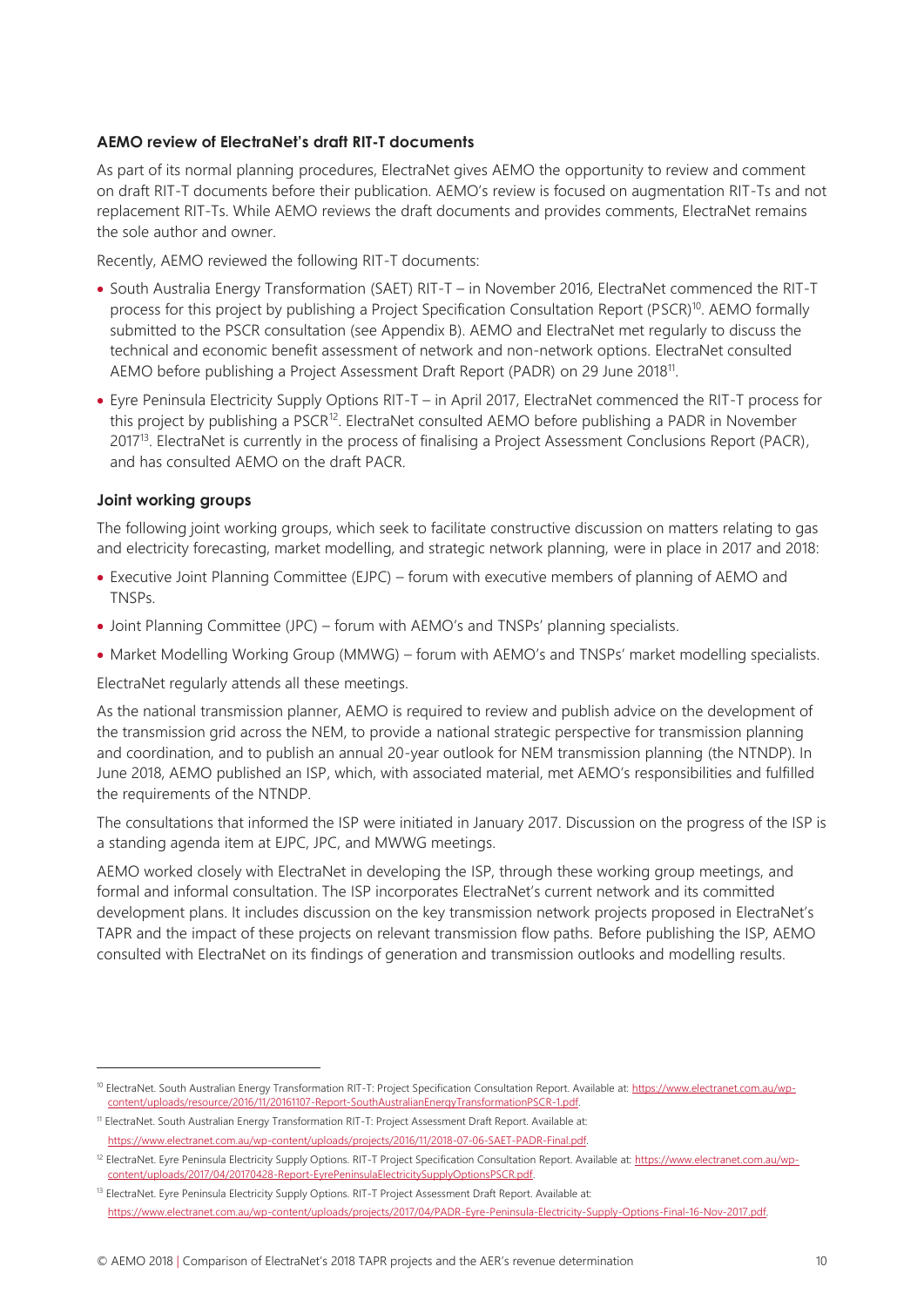In accordance with NER requirements, ElectraNet considers the strategic plan outlined in the previous NTNDP in its TAPRs. In their development of the 2018 TAPR, ElectraNet also considered information from the inaugural Integrated System Plan<sup>14</sup>.

#### **AEMO review of ElectraNet's Network Capability Incentive Parameter Action Plan (NCIPAP)**

In December 2012, the AER introduced a network capability component in the Service Target Performance Incentive Scheme (STPIS) for transmission network service providers. It is designed to encourage efficient network capability from existing assets when and where most needed to improve customer or wholesale market outcomes. The STPIS requires TNSPs to submit a NCIPAP as part of its revenue proposal to the AER.

As part of the process, TNSPs are required to consult with AEMO, prior to submitting the NCIPAP, about their reviews of transmission circuits and injection points in their networks, and the potential priority projects which have been identified<sup>15</sup>. This includes consultation with AEMO regarding:

- The potential for co-ordinated projects with other TNSPs.
- Whether achieving the proposed priority project improvement targets will result in the proposed priority project having a material benefit.
- The classification of priority projects, based on likely benefit to consumers or wholesale market outcomes.
- The ranking of the priority projects.

As part of the NCIPAP process, AEMO collaborated with ElectraNet in 2017 to identify options and quantify market benefits of potential NCIPAP projects for implementation within ElectraNet's regulatory period (2018-23). AEMO conducted independent analysis of network limitations, considering historical congestion, future network flows, and reliability and security implications. This has led to prioritising NCIPAP projects to deliver the best value for money for customers.

In 2017, the AER accepted AEMO's review of ElectraNet's NCIPAP projects and the project ranking for the regulatory period 2018-23 and in April 2018 AER included NCIPAP projects in their final determination<sup>16</sup>. These NCIPAP projects are listed in Table 3.

| <b>NCIPAP Project</b>                                                                                                                                                                                | Regulatory period | AEMO comments                                                                                     |
|------------------------------------------------------------------------------------------------------------------------------------------------------------------------------------------------------|-------------------|---------------------------------------------------------------------------------------------------|
| South East dynamic line ratings: Tailem Bend -<br>Mobilong 132 kV, Tailem Bend - Tungkillo 275 kV,<br>Tailem Bend - Cherry Gardens 275 kV, South East -<br>Tailem Bend 275 kV No. 1 and No. 2 lines. | 2018-23           | Project included in 2018 TAPR with<br>committed status and a timing of June 2019.                 |
| Uprating of limiting plants on Robertstown to Davenport<br>275 kV lines: Robertstown-Mokota-Belalie-Davenport<br>275 kV, Robertstown - Canowie - Mt Lock - Davenport<br>275 kV lines.                | 2018-23           | Project included in 2018 TAPR with planned<br>status and a timing of June 2019                    |
| Robertstown transformer management relay DR-E3<br>uprating program.                                                                                                                                  | 2018-23           | Project included in 2018 TAPR with planned<br>status and a timing of June 2022.                   |
| Constraint formulation investigation: Improve SA<br>network transient and voltage stability limits by<br>improving constraints formulation.                                                          | 2018-23           | Not in 2018 TAPR.<br>ElectraNet advised that this project is<br>planned for commencement in 2021. |

#### <span id="page-10-0"></span>**Table 3 ElectraNet's NCIPAP augmentation projects for the current regulatory period (in order of priority)**

<sup>16</sup> AER. [https://www.aer.gov.au/system/files/D18-32266%20AER%20-%20Final%20decision%20ElectraNet%202018-](https://www.aer.gov.au/system/files/D18-32266%20AER%20-%20Final%20decision%20ElectraNet%202018-23%20transmission%20determination%20-%20Determination%20-%20April%202018.pdf)

 $\overline{a}$ 

<sup>14</sup> AEMO. Integrated System Plan. Available at[: https://www.aemo.com.au/Electricity/National-Electricity-Market-NEM/Planning-and-forecasting/Integrated-](https://www.aemo.com.au/Electricity/National-Electricity-Market-NEM/Planning-and-forecasting/Integrated-System-Plan)[System-Plan.](https://www.aemo.com.au/Electricity/National-Electricity-Market-NEM/Planning-and-forecasting/Integrated-System-Plan) 

<sup>15</sup> AER. [https://www.aer.gov.au/system/files/AER%20-%20STPIS%20version%205%20%28corrected%29%20-%2030%20September%202015.pdf.](https://www.aer.gov.au/system/files/AER%20-%20STPIS%20version%205%20%28corrected%29%20-%2030%20September%202015.pdf) Viewed 19 July 2017.

[<sup>23%20</sup>transmission%20determination%20-%20Determination%20-%20April%202018.pdf.](https://www.aer.gov.au/system/files/D18-32266%20AER%20-%20Final%20decision%20ElectraNet%202018-23%20transmission%20determination%20-%20Determination%20-%20April%202018.pdf)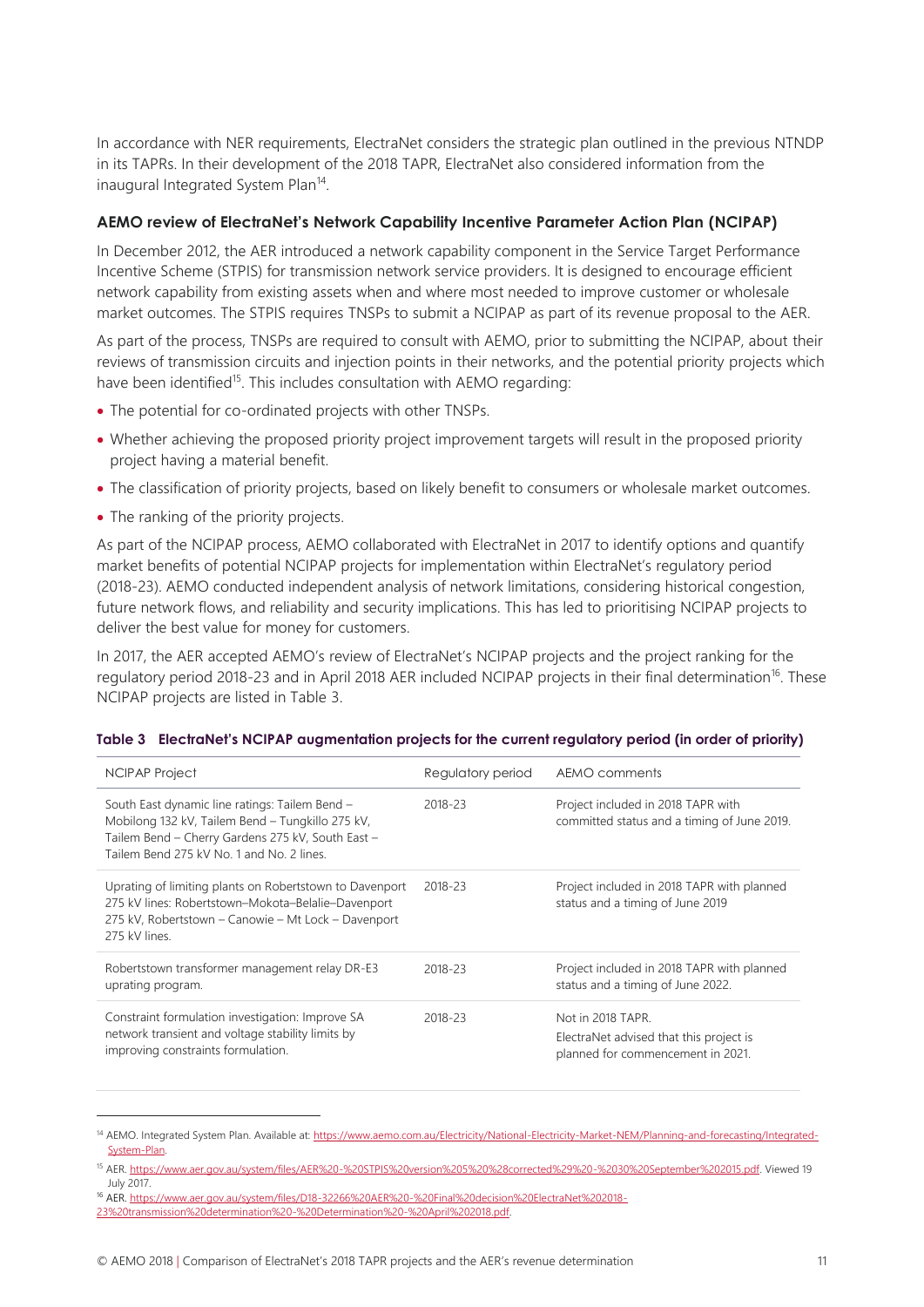| <b>NCIPAP Project</b>                                                                                                                                    | Regulatory period | AEMO comments                                                                     |
|----------------------------------------------------------------------------------------------------------------------------------------------------------|-------------------|-----------------------------------------------------------------------------------|
| South East 275 kV capacitor bank: Install an additional<br>100 MVAr capacitor bank at South East substation.                                             | 2018-23           | Project included in 2018 TAPR with planned<br>status and a timing of June 2020.   |
| Smart Wires Powerline Guardian trial (Waterloo-<br>Templers): Waterloo-Templers 132 kV, Robertstown-<br>Tungkillo 275 kV, Robertstown-Para 275 kV lines. | 2018-23           | Project included in 2018 TAPR with planned<br>status and timing of December 2019. |
| Tailem Bend to Cherry Gardens tie in: One additional<br>diameter at Tungkillo by tying in the Tailem Bend -<br>Cherry Gardens 275 kV line.               | 2018-23           | Project included in 2018 TAPR with planned<br>status and a timing of June 2021.   |

### 1.4.2 Other South Australian initiatives that may impact on transmission planning

#### **Implementation of recommendations from South Australia Black System report**

In March 2017, AEMO published its final report on the South Australian black system event of 28 September 2016<sup>17</sup>. This report outlined 19 recommendations to be implemented in South Australia to:

- Reduce the risk of islanding of the region.
- Increase the likelihood that, in the event of islanding, a stable electrical island can be sustained at least in part of South Australia.
- Improve the performance of the system restart process.
- Improve market and system operation processes required during periods of market suspension.

A number of projects listed in the 2018 TAPR address the recommendations of this report. Where there is potential relevance, AEMO has noted this in [Appendix A.](#page-17-0)

#### **Demand side management initiative with ARENA**

In October 2017, the Australian Renewable Energy Agency (ARENA) and AEMO jointly announced 10 pilot projects had been awarded funding under a demand response initiative to help manage electricity supply during extreme peaks. Demand response involves paying an incentive for energy users to reduce their power consumption, switch to backup generation, or dispatch their energy storage, for short periods when electricity reserves reach critically low levels. Over three years, the pilot projects are being trialled in Victoria, South Australia, and New South Wales to free up temporary supply during extreme weather (such as prolonged summer heatwaves) and unplanned outages<sup>18</sup>.

#### **Meeting system strength gap**

 $\overline{a}$ 

In October 2017, AEMO, in its update to the 2016 NTNDP, declared a gap in system strength in South Australia. To maintain and manage the security of the power system, the system strength that has been supplied by traditional synchronous generation sources now needs to be provided by other means. ElectraNet's 2018 TAPR reported that they have been investigating options to address this gap as a fault level shortfall, to ensure ElectraNet can provide customers with a reliable and secure power system, while also keeping costs down. Options included entering into contracts with existing conventional generators or installing synchronous condensers. ElectraNet has determined installation of synchronous condensers on the

<sup>17</sup> AEMO. Black System South Australia 28 September 2016. Available at[: http://www.aemo.com.au/-](http://www.aemo.com.au/-/media/Files/Electricity/NEM/Market_Notices_and_Events/Power_System_Incident_Reports/2017/Integrated-Final-Report-SA-Black-System-28-September-2016.pdf) [/media/Files/Electricity/NEM/Market\\_Notices\\_and\\_Events/Power\\_System\\_Incident\\_Reports/2017/Integrated-Final-Report-SA-Black-System-28-September-](http://www.aemo.com.au/-/media/Files/Electricity/NEM/Market_Notices_and_Events/Power_System_Incident_Reports/2017/Integrated-Final-Report-SA-Black-System-28-September-2016.pdf)[2016.pdf.](http://www.aemo.com.au/-/media/Files/Electricity/NEM/Market_Notices_and_Events/Power_System_Incident_Reports/2017/Integrated-Final-Report-SA-Black-System-28-September-2016.pdf) 

<sup>18</sup> ARENA and AEMO pilot demand response program. Available at[: https://www.aemo.com.au/Media-Centre/AEMO-and-ARENA-demand-response-trial-to](https://www.aemo.com.au/Media-Centre/AEMO-and-ARENA-demand-response-trial-to-provide-200MW-of-emergency-reserves-for-extreme-peaks)[provide-200MW-of-emergency-reserves-for-extreme-peaks](https://www.aemo.com.au/Media-Centre/AEMO-and-ARENA-demand-response-trial-to-provide-200MW-of-emergency-reserves-for-extreme-peaks)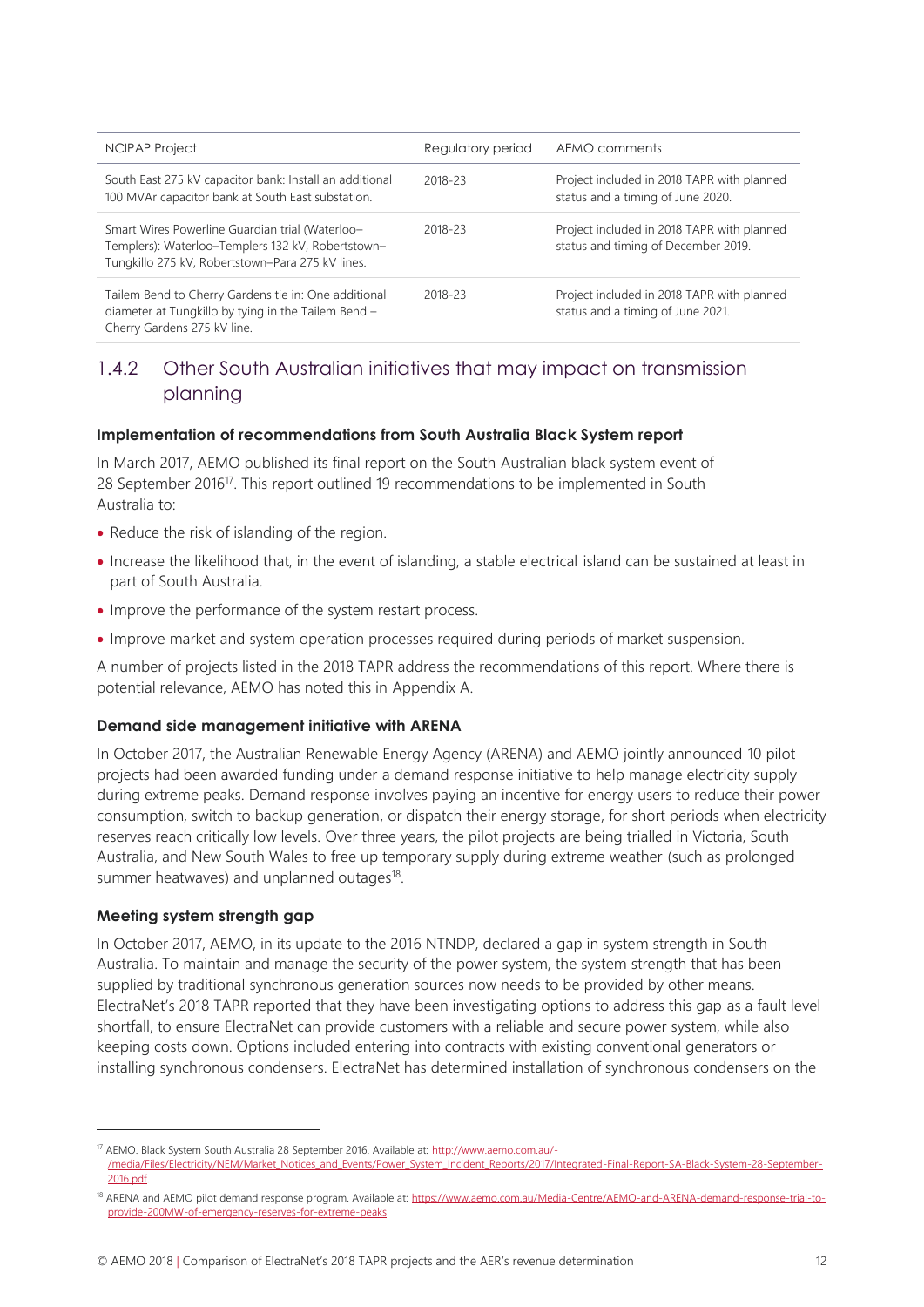network be the most efficient and least-cost option. As part of this project, ElectraNet is undertaking detailed technical analysis in consultation with AEMO.

#### **Power system frequency risk review (PSFRR)**

A Power System Frequency Risk Review (PSFRR) is an integrated, periodic review of power system frequency risks associated with non-credible contingency events in the National Electricity Market (NEM). In September 2017, AEMO published the outcomes of a PSFRR for South Australia<sup>19</sup> that specifically considered the loss of multiple generating units in the South Australian region when South Australia is importing energy from Victoria.

This PSFRR recommended an interim emergency frequency control scheme (EFCS) as the most efficient way to manage the risk of multiple generator contingencies within South Australia leading to a loss of the Heywood Interconnector, islanding of South Australia, cascading loss of remaining South Australian generation, and a black system. In response to this recommendation, the system integrity protection scheme (SIPS) was commissioned by ElectraNet in December 2017.

In June 2018, AEMO published the outcomes of a PSFRR assessing frequency risks in each NEM region, which was undertaken during 2017-18 in collaboration with Network Service Providers (NSPs)<sup>20</sup>. Key insights for South Australia were:

- AEMO, in consultation with ElectraNet, recommended an upgrade to the recently commissioned SIPS, to further reduce the likelihood that a loss of multiple generators in South Australia will lead to separation and a black system.
- AEMO, in consultation with ElectraNet, recommended the creation of a new protected event to manage risks relating to transmission line failure causing generation disconnection and subsequent islanding and black system during destructive wind conditions in South Australia. AEMO will submit a request to the Reliability Panel for the declaration of this protected event.

#### **Other AEMO reports published under South Australian Advisory Function**

AEMO has also recently published the following reports that relate to South Australian transmission system:

- *South Australian Demand Forecasts*<sup>21</sup> *.*
- South Australian Fuel and Technology Report<sup>22</sup>.
- *South Australian Renewable Energy Report*<sup>23</sup> .
- South Australian Electricity Report<sup>24</sup>.

 $\overline{a}$ 

- Independent Planning Review ElectraNet Capital Expenditure Projects<sup>25</sup>.
- South Australian Historical Market Information Report<sup>26</sup>.
- *South Australian Generation Forecast Report*<sup>27</sup> .

<sup>&</sup>lt;sup>19</sup> AEMO. 2017 Power System Frequency Risk Review – Multiple Generator Trips in South Australia. Available at: [https://www.aemo.com.au/Electricity/National-Electricity-Market-NEM/Planning-and-forecasting/Power-System-Frequency-Risk-Review.](https://www.aemo.com.au/Electricity/National-Electricity-Market-NEM/Planning-and-forecasting/Power-System-Frequency-Risk-Review)

<sup>&</sup>lt;sup>20</sup> AEMO. 2018 Power System Frequency Risk Review. Available at[: https://www.aemo.com.au/Electricity/National-Electricity-Market-NEM/Planning-and](https://www.aemo.com.au/Electricity/National-Electricity-Market-NEM/Planning-and-forecasting/Power-System-Frequency-Risk-Review)[forecasting/Power-System-Frequency-Risk-Review.](https://www.aemo.com.au/Electricity/National-Electricity-Market-NEM/Planning-and-forecasting/Power-System-Frequency-Risk-Review)

<sup>21</sup> AEMO. *2017 South Australian Demand Forecasts*. Available at[: https://www.aemo.com.au/-](https://www.aemo.com.au/-/media/Files/Electricity/NEM/Planning_and_Forecasting/SA_Advisory/2017/2017-South-Australia-Demand-Forecasts.pdf) [/media/Files/Electricity/NEM/Planning\\_and\\_Forecasting/SA\\_Advisory/2017/2017-South-Australia-Demand-Forecasts.pdf.](https://www.aemo.com.au/-/media/Files/Electricity/NEM/Planning_and_Forecasting/SA_Advisory/2017/2017-South-Australia-Demand-Forecasts.pdf)

<sup>22</sup> AEMO. *2017 South Australian Fuel and Technology Report*. Available at[: http://www.aemo.com.au/-](http://www.aemo.com.au/-/media/Files/Electricity/NEM/Planning_and_Forecasting/SA_Advisory/2017/2017_SAFTR.pdf) /media/Files/Electricity/NEM/Planning\_and\_Forecasting/SA

<sup>23</sup> AEMO. *2017 South Australian Renewable Energy Report*. Available at[: http://aemo.com.au/-](http://aemo.com.au/-/media/Files/Electricity/NEM/Planning_and_Forecasting/SA_Advisory/2017/South-Australian-Renewable-Energy-Report-2017.pdf) [/media/Files/Electricity/NEM/Planning\\_and\\_Forecasting/SA\\_Advisory/2017/South-Australian-Renewable-Energy-Report-2017.pdf.](http://aemo.com.au/-/media/Files/Electricity/NEM/Planning_and_Forecasting/SA_Advisory/2017/South-Australian-Renewable-Energy-Report-2017.pdf)

<sup>24</sup> AEMO. *2017 South Australian Electricity Report*. Available at: http://www.aemo.com.au/- /media/Files/Electricity/NEM/Planning\_and\_Forecasting/SA\_Advisory/2017/South-Australian-Electricity-Report-2017.pdf.

<sup>&</sup>lt;sup>25</sup> AEMO. 2017 Independent Planning Review - ElectraNet Capital Expenditure Projects. Available at[: https://www.aemo.com.au/-](https://www.aemo.com.au/-/media/Files/Electricity/NEM/Planning_and_Forecasting/SA_Advisory/2017/Independent_Planning_Review-ElectraNet_Capital_Expenditure_Projects.pdf) [/media/Files/Electricity/NEM/Planning\\_and\\_Forecasting/SA\\_Advisory/2017/Independent\\_Planning\\_Review-ElectraNet\\_Capital\\_Expenditure\\_Projects.pdf.](https://www.aemo.com.au/-/media/Files/Electricity/NEM/Planning_and_Forecasting/SA_Advisory/2017/Independent_Planning_Review-ElectraNet_Capital_Expenditure_Projects.pdf)

<sup>26</sup> AEMO. *2017 South Australian Historical Market Information Report*. Available at: [http://aemo.com.au/-](http://aemo.com.au/-/media/Files/Electricity/NEM/Planning_and_Forecasting/SA_Advisory/2017/South-Australian-Historical-Market-Information-Report-2017.pdf) [/media/Files/Electricity/NEM/Planning\\_and\\_Forecasting/SA\\_Advisory/2017/South-Australian-Historical-Market-Information-Report-2017.pdf.](http://aemo.com.au/-/media/Files/Electricity/NEM/Planning_and_Forecasting/SA_Advisory/2017/South-Australian-Historical-Market-Information-Report-2017.pdf) 

<sup>27</sup> AEMO. *2017 South Australian Generation Forecast Report*. Available at[: http://aemo.com.au/-](http://aemo.com.au/-/media/Files/Electricity/NEM/Planning_and_Forecasting/SA_Advisory/2017/2017-South-Australian-Generation-Forecast.pdf) [/media/Files/Electricity/NEM/Planning\\_and\\_Forecasting/SA\\_Advisory/2017/2017-South-Australian-Generation-Forecast.pdf.](http://aemo.com.au/-/media/Files/Electricity/NEM/Planning_and_Forecasting/SA_Advisory/2017/2017-South-Australian-Generation-Forecast.pdf)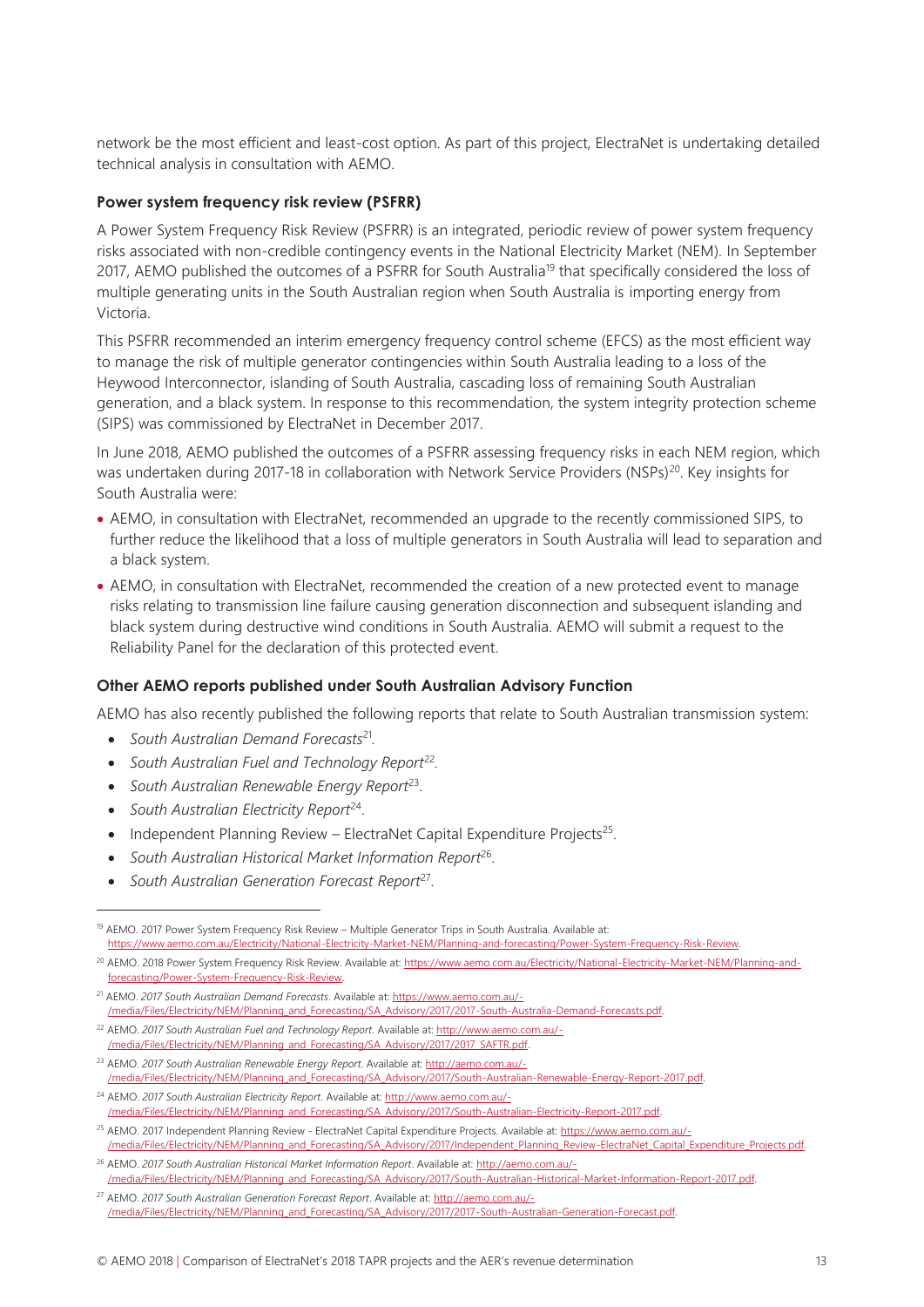## <span id="page-13-0"></span>2. Transmission network **comparison and** assessment

This chapter compares the projects listed in ElectraNet's 2018 TAPR with AER's revenue determination for the previous regulatory period of 2013-18 and current regulatory period of 2018-23, and provides AEMO's view on any differences. It also considers differences between ElectraNet's 2018, 2017, and 2016 TAPRs.

### <span id="page-13-1"></span>2.1 Scope and assumptions

AEMO's comparison and assessment focuses on the transmission network projects that fall into the project categories reported in ElectraNet's 2018 TAPR (augmentation, security/compliance, and replacement). Details of the assessment methodology are summarised in Section [1.3.](#page-7-0)

As noted in Section [1.2,](#page-6-0) the TAPRs only include a subset of the TNSPs' overall capex. This report does not include the capex project categories that are not reported in ElectraNet's 2018 TAPR (land and easement, inventory and spares, business information technologies (IT), and buildings and facilities).

The comparison takes into account:

- ElectraNet's 2016, 2017, and 2018 TAPRs.
- The AER's Final Decision on ElectraNet Transmission Determination for the regulatory period 2013-18, published in 2013<sup>28</sup>.
- The AER's Final Decision on ElectraNet Transmission Determination for the regulatory period 2018-23, published in April 2018<sup>29</sup>.

ElectraNet advises in the 2018 TAPR that:

- Committed projects are projects where a RIT-T has been completed (where required), and approval has been given by the ElectraNet Board.
- ElectraNet does not currently have any pending projects (projects which have passed the RIT-T but are not yet fully committed).

[Appendix A](#page-17-0) provides detailed comments for each augmentation, connection, security and compliance, and replacement project included in ElectraNet's 2018 TAPR.

### <span id="page-13-2"></span>2.2 Augmentation projects

 $\overline{a}$ 

A comparison of augmentation projects with a direct impact on transmission network performance is provided in [Table 4](#page-17-1) of Appendix A. The table also contains comments where relevant.

There are three augmentation projects which are reported as committed and continued from the previous regulatory period of 2013-18:

<sup>&</sup>lt;sup>28</sup> AER. Final Decision on ElectraNet Transmission Determination from 2013-14 to 2017-18. Available at[: https://www.aer.gov.au/system/files/AER%20-](https://www.aer.gov.au/system/files/AER%20-%20final%20decision%20for%20ElectraNet%27s%202013-18%20regulatory%20control%20period%20-%2030%20April%202013_0.pdf) %20final%20decision%20for%20ElectraNet%27s%202013–[18%20regulatory%20control%20period%20-%2030%20April%202013\\_0.pdf.](https://www.aer.gov.au/system/files/AER%20-%20final%20decision%20for%20ElectraNet%27s%202013-18%20regulatory%20control%20period%20-%2030%20April%202013_0.pdf) 

<sup>&</sup>lt;sup>29</sup> AER. Final Decision on ElectraNet Transmission Determination from 2018-23. Available at[: https://www.aer.gov.au/system/files/D18-32266%20AER%20-](https://www.aer.gov.au/system/files/D18-32266%20AER%20-%20Final%20decision%20ElectraNet%202018-23%20transmission%20determination%20-%20Determination%20-%20April%202018.pdf) [%20Final%20decision%20ElectraNet%202018-23%20transmission%20determination%20-%20Determination%20-%20April%202018.pdf.](https://www.aer.gov.au/system/files/D18-32266%20AER%20-%20Final%20decision%20ElectraNet%202018-23%20transmission%20determination%20-%20Determination%20-%20April%202018.pdf)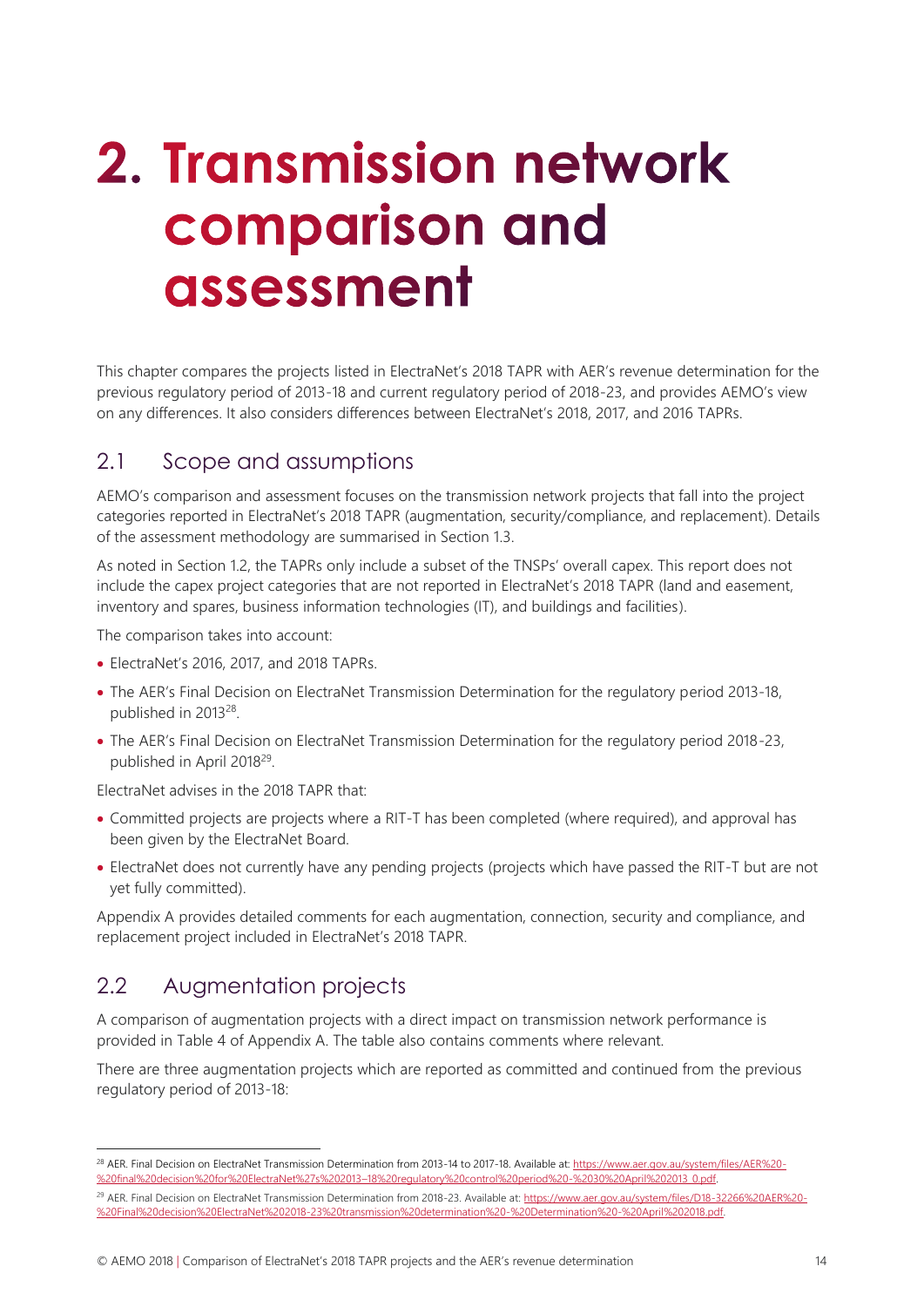- A NCIPAP project involving uprating the Robertstown North West Bend No. 2 and North West Bend Monash No. 2 circuits.
- Implementation of a control scheme to bypass the series capacitors under certain operating conditions.
- A grid-connected utility-scale battery energy storage system at Dalrymple, involving regulated service of supply of fast frequency response to reduce constraints on the Heywood Interconnector and reduction of expected unserved energy in Yorke Peninsula.

The AER accepted:

- The regulatory component of the Dalrymple battery energy storage project and ElectraNet's proposal of advancing the timing of this project in the regulatory period of 2013-2018.
- The deferral of minor project works with a total value equivalent to the forecast capex of the Dalrymple energy storage project into the 2018-23 regulatory period.

Seven projects are reported as proposed augmentation projects, and these were included in AER's revenue determination for the current regulatory period of 2018-23:

- Six projects are NCIPAP projects, and AEMO reviewed all these NCIPAP projects in March 2017 and agreed with ElectraNet's assessment on improvement of transfer capability. AEMO confirms the need for these projects still exist.
- One project is to install a coordinated control scheme to better utilise voltage control facilities to minimise system constraints.

One of an accepted NCIPAP is not listed in the 2018 TAPR. This project is for improvement to constraint formulation, and ElectraNet advised that this project is planned for commencement in 2021.

There are four augmentation projects reported as contingent in the current regulatory period of 2018-23:

- A project to reinforce the Eyre Peninsula transmission supply. This involves constructing a new double circuit line from Cultana to Yadnarie to Port Lincoln. This project will also address expiry of the existing contract for network support at Port Lincoln (a RIT-T in progress).
- A new high capacity interconnector between South Australia and the eastern states, or a range of network solutions (a RIT-T in progress)
- Rebuild the Davenport Pimba 132 kV line and establish associated network assets to reinforce the Upper Northern Region western 132 kV line.
- Uprating of the Davenport Leigh Creek 132 kV line and establish associated network assets to reinforce the Upper Northern Region eastern 132 kV line.

These projects will be subject to the RIT-T process. ElectraNet is undertaking RIT-Ts for the first two projects. The eastern and western transmission lines of Upper Northern region were assessed in March 2017 by AEMO, and it was agreed to include these projects as contingent for the regulatory period of 2018-23. These projects will also be subject to the RIT-T process, and ElectraNet's 2018 TAPR reported that the timing and scope of these projects are uncertain at this time.

## <span id="page-14-0"></span>2.3 Connection projects

A comparison of transmission connection projects is provided in [Table 5](#page-22-0) of Appendix A. Of five connection projects, four projects are for connection of wind farms and mine load. These do not come under ElectraNet's prescribed services. A connection project to create a 132/11 kV substation at Gawler East to supply SA Power Networks' load has been reported with a timing of November 2023. ElectraNet's 2018 TAPR reported that SA Power Networks plans to work with ElectraNet to commence a Regulatory Investment Test for Distribution (RIT-D). The preferred option is to be determined by the outcome of the RIT-D.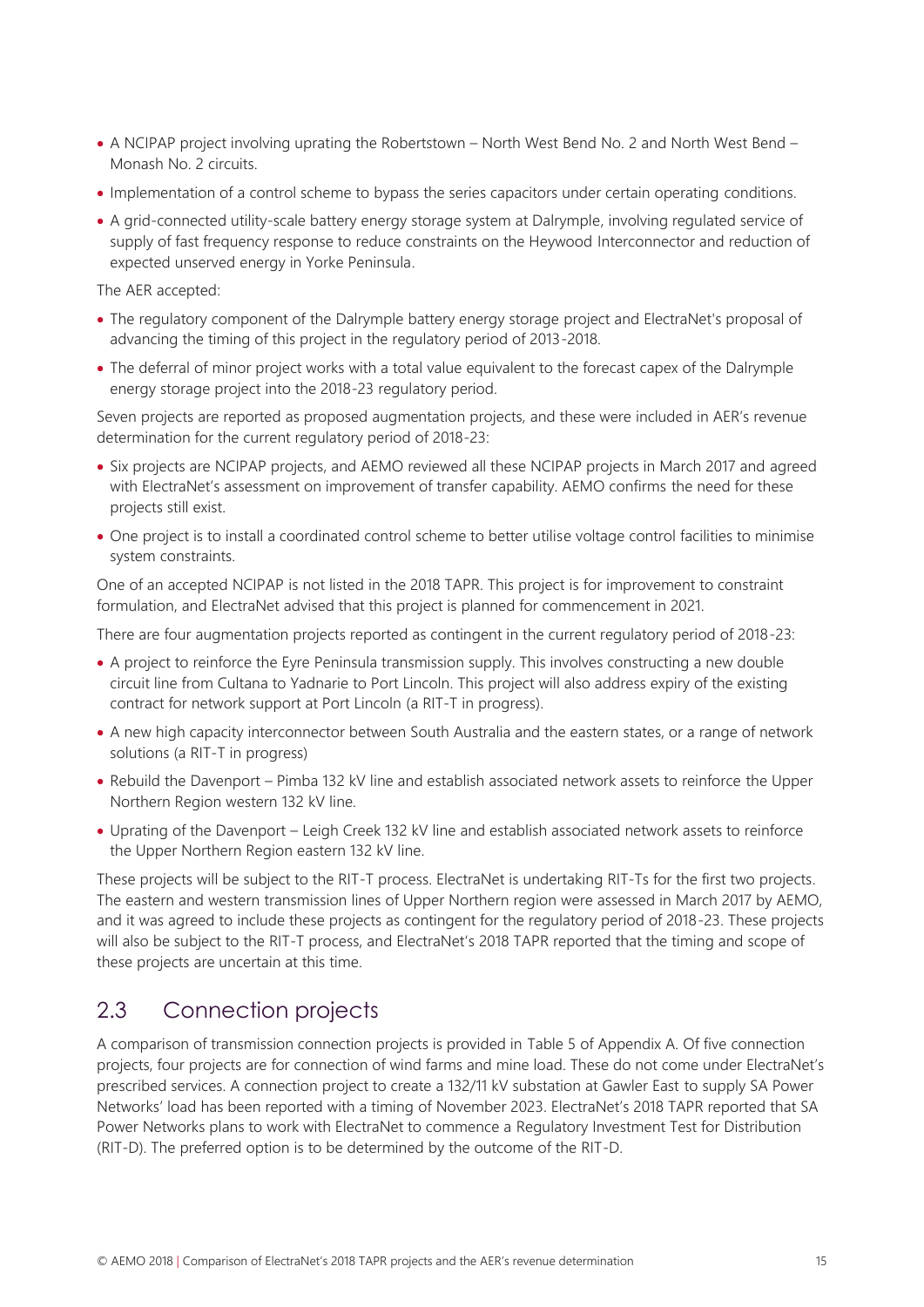## <span id="page-15-0"></span>2.4 Security and compliance projects

A comparison of security and compliance projects with a direct impact on transmission network performance is provided in [Table 6](#page-23-0) of Appendix A. The table also contains comments where relevant.

There are four security and compliance projects which are reported as committed and continued from previous regulatory period of 2013-18:

- Implement Over-Frequency Generation Shedding (OFGS) scheme for South Australian wind farms, including a backup scheme on the network side of the wind farm connections.
- Refurbish transformer oil containment systems at various sites.
- Complete Tailem Bend 275 kV substation upgrade to minimise the impact of Victoria South Australia interconnector constraints.
- Install automated regional voltage control schemes for Eyre Peninsula and Upper North regions.

There are eight security and compliance projects are reported as committed in the regulatory period 2018-23, and AER's revenue determination for the regulatory period 2018-23 includes these projects.

Of 14 proposed security and compliance projects for the period 2018-23, 13 projects were included in the AER's revenue determination for regulatory period 2018-23. The project not included in the revenue determination is implementation of a program of safety improvement activities in substations, with an estimated cost of less than \$5 million. ElectraNet advised that this project was not included in their revenue proposal and subsequently they identified a need to improve safety of personnel accessing ElectraNet's high voltage facilities. AEMO cannot comment on this project because ElectraNet, as the asset owner, is in the best position to address safety-related matters.

### <span id="page-15-1"></span>2.5 Replacement and refurbishment projects

A comparison of replacement and refurbishment projects with a direct impact on transmission network performance is provided in [Table 7](#page-29-0) in Appendix A. The table also contains comments where relevant.

There are four asset replacement projects which are reported as committed and continued from the previous regulatory period of 2013-18:

- Asset condition online monitoring equipment replacement.
- Para Brinkworth Davenport hazard mitigation.
- Program of unit asset replacements.
- Magi East Terrace cable joint monitoring.

There are 10 asset replacement and refurbishment projects committed and 20 asset replacement and refurbishment projects proposed in the regulatory period of 2018-23, and AER's revenue determination includes all these projects. AEMO noted that the timing of some projects reported in the 2018 TAPR is different from the proposed timing in the revenue determination. AEMO cannot comment on this because these projects are asset condition-based replacement projects, and ElectraNet, as the asset owner, is in the best position to adjust the project timing as necessary.

## <span id="page-15-2"></span>2.6 Key differences between the 2017 and 2018 TAPRs

ElectraNet annually receives 10-year demand forecasts from SA Power Networks, and collaborates with AEMO to receive forecasts from direct connect customers. ElectraNet's development plans presented in the 2018 TAPR are based on the connection point demand forecasts that were provided to ElectraNet by SA Power Networks in December 2017, and detailed in ElectraNet's 2018 *South Australian Connection Point Forecasts*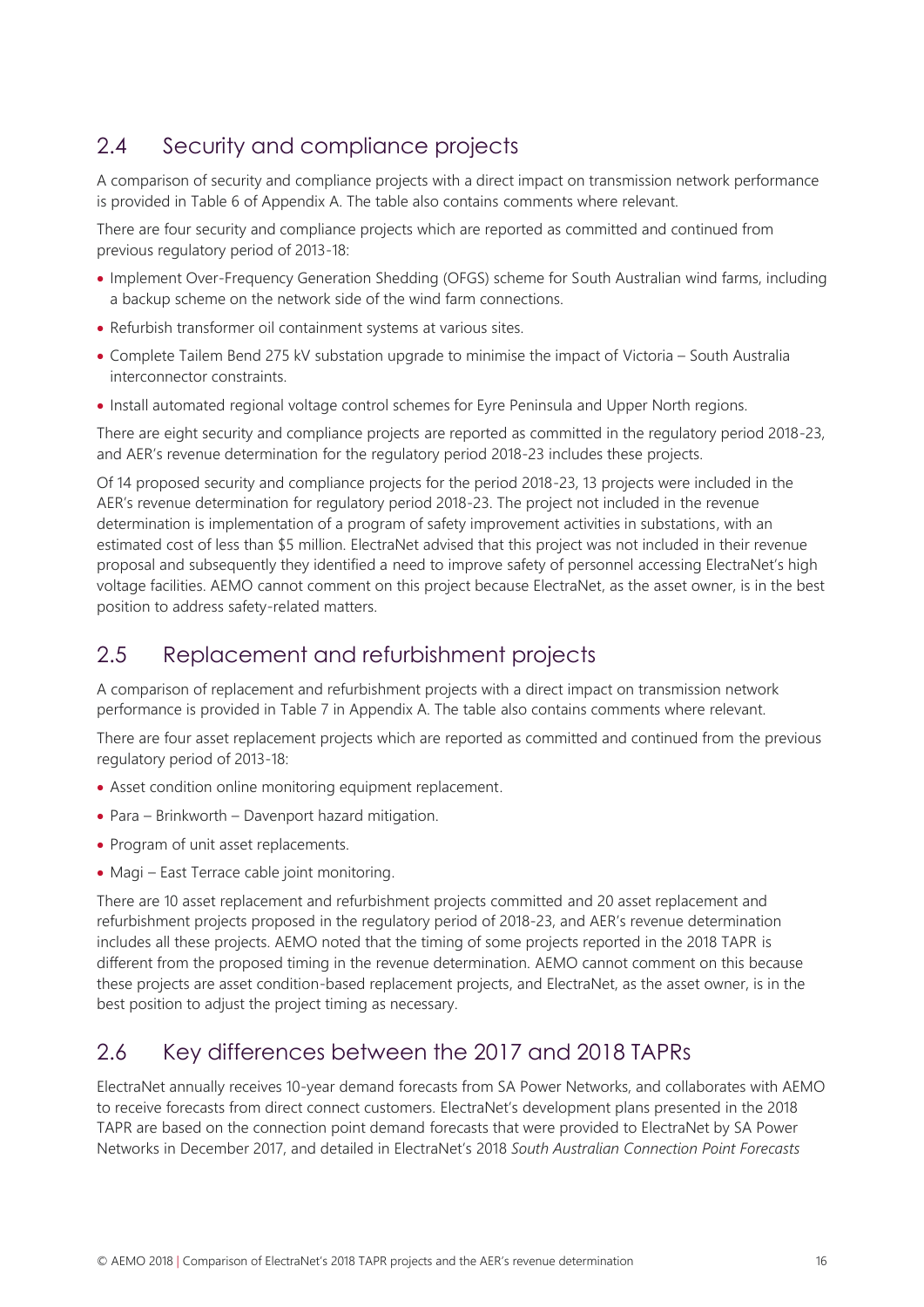*Report*<sup>30</sup> and AEMO's March 2018 EFI update<sup>31</sup>. The maximum demand forecasts used to prepare 2018 TAPR have generally changed little or remained consistent since the publication of 2017 TAPR.

On 24 August 2018, AEMO updated its maximum demand forecast for South Australia<sup>32</sup>. This latest forecast has an increased maximum demand outlook for South Australia compared to the March 2018 EFI update, and was not available when ElectraNet was developing their 2018 TAPR. AEMO expects that ElectraNet's future network planning work will incorporate AEMO's latest available maximum demand forecasts.

 $\overline{a}$ 

<sup>30</sup> ElectraNet. *South Australian Connection Point Demand Forecast* 2017. Available at[: https://www.electranet.com.au/wp-content/uploads/2017/05/2017-SA-](https://www.electranet.com.au/wp-content/uploads/2017/05/2017-SA-Connection-Point-Forecast.pdf)[Connection-Point-Forecast.pdf.](https://www.electranet.com.au/wp-content/uploads/2017/05/2017-SA-Connection-Point-Forecast.pdf)

<sup>31</sup> AEMO*. 2018 Electricity Forecasting Insights – March 2018 Update. Available at: http://www.aemo.com.au/Electricity/National-Electricity-Market-NEM/Planning-and-forecasting/Electricity-Forecasting-Insights/2018-Electricity-Forecasting-Insights/Summary-Forecasts*

<sup>&</sup>lt;sup>32</sup> AEMO. Forecasting Data Portal. Available at[: http://forecasting.aemo.com.au/.](http://forecasting.aemo.com.au/)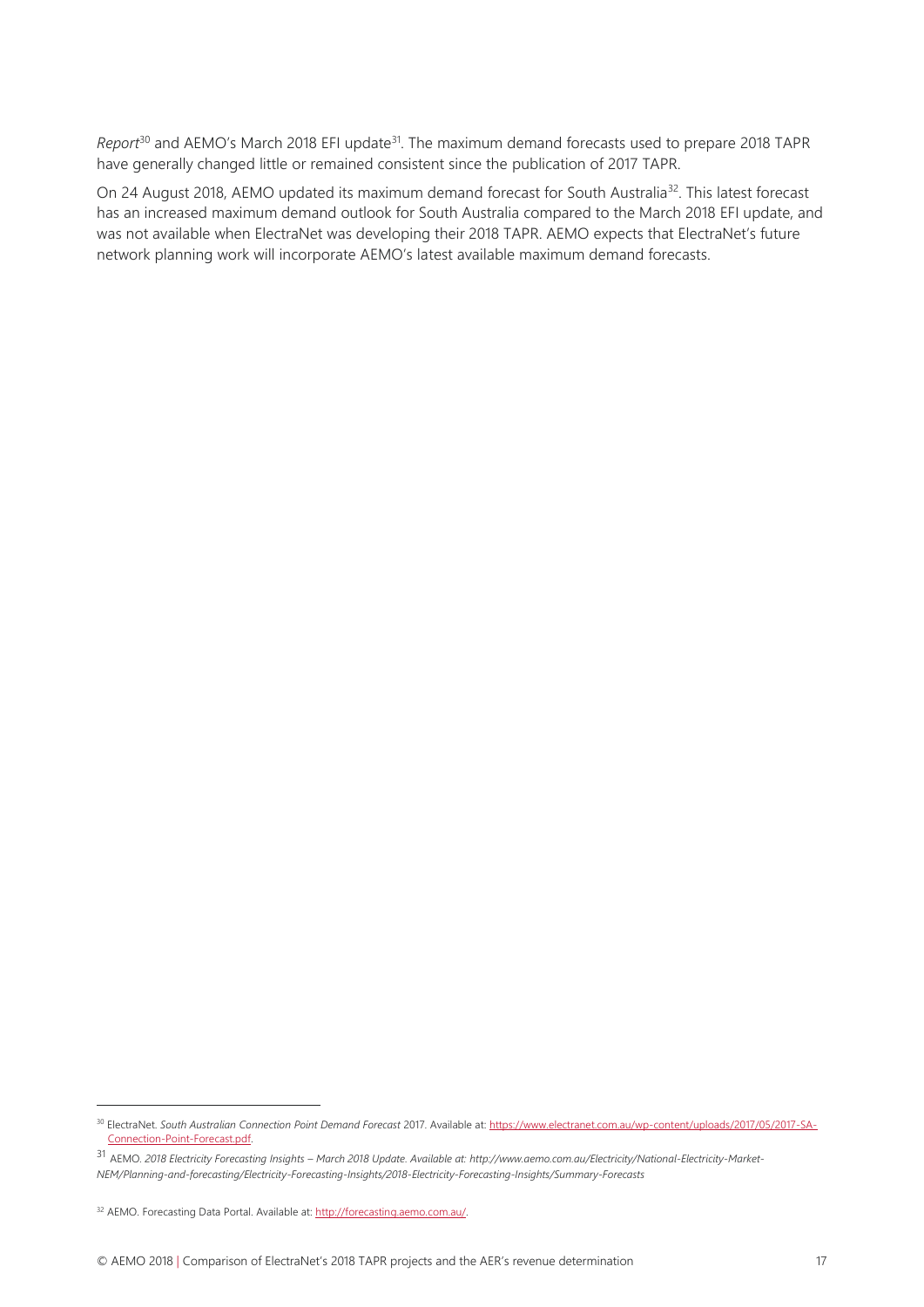## **Appendix A. Project comparison and** assessment details

#### **Table 4 Augmentation projects in the 2018 TAPR**

<span id="page-17-1"></span><span id="page-17-0"></span>

| <b>Project description</b>                                                                                                                                                                                                                                               | <b>2018 TAPR</b><br>[2017 TAPR]<br>(2016 TAPR) |                                       | Capex proposal or contingent project proposal |                                                                                                                                                                                                                                                                                                                                                       |                           | <b>AEMO's comments</b>                                                                                                                                                                                                                                                                                                                                                                 |  |  |
|--------------------------------------------------------------------------------------------------------------------------------------------------------------------------------------------------------------------------------------------------------------------------|------------------------------------------------|---------------------------------------|-----------------------------------------------|-------------------------------------------------------------------------------------------------------------------------------------------------------------------------------------------------------------------------------------------------------------------------------------------------------------------------------------------------------|---------------------------|----------------------------------------------------------------------------------------------------------------------------------------------------------------------------------------------------------------------------------------------------------------------------------------------------------------------------------------------------------------------------------------|--|--|
|                                                                                                                                                                                                                                                                          | Timing*                                        | $Cost**$<br>(\$ million)              | <b>Regulatory</b><br>Period                   | Timing*                                                                                                                                                                                                                                                                                                                                               | $Cost**$<br>$(S$ million) |                                                                                                                                                                                                                                                                                                                                                                                        |  |  |
| Committed projects                                                                                                                                                                                                                                                       |                                                |                                       |                                               |                                                                                                                                                                                                                                                                                                                                                       |                           |                                                                                                                                                                                                                                                                                                                                                                                        |  |  |
| Robertstown - North West Bend No.2<br>and the North West Bend - Monash No.2<br>132 kV line uprating<br>Type: Augmentation<br>Scope: Uprate the Robertstown - North<br>West Bend No.2 and the North West<br>Bend - Monash No.2 132 kV lines to<br>100 °C line clearances. | August 2018<br>[June 2017]<br>(June 2017)      | < 5<br>$\lceil$ < 5]<br>(< 5)         | 2013-18                                       | AER approved as a<br>NCIPAP project for<br>period 1 July 2015-<br>30 June 2018.                                                                                                                                                                                                                                                                       | 4.4                       | • Upgrading of the supply capacity of the 132 kV lines<br>between Robertstown and North West Bend will result<br>in supply reliability in the Riverland region meeting<br>ETC requirements in the medium term, and increases<br>the availability of Murraylink transfers from South<br>Australia to Victoria.<br>• AEMO agreed with this project as a NCIPAP project in<br>March 2015. |  |  |
| Heywood interconnector upgrade<br>Type: Augmentation<br>Scope: Minor works outstanding,<br>including implementation of control<br>scheme to bypass the capacitors under<br>certain conditions.                                                                           | 2018<br>[July 2016]<br>(July 2016)             | $35 - 40$<br>$[35 - 45]$<br>$(35-45)$ | 2013-18                                       | • This project was a contingent project<br>proposal in 2013-2018 regulatory<br>period.<br>• This project passed through RIT-T in<br>2014. AER's decision in 2014 excluded<br>decommissioning of the Keith -<br>Tailem Bend No.1 132 kV line and the<br>Snuggery-Keith 132 kV line from the<br>scope of the Heywood interconnector<br>upgrade project. |                           | The ElectraNet 2018 TAPR reports implementation of<br>control scheme is to be completed in 2018. This would<br>improve system stability and thermal limits and allow full<br>capability of VIC-SA Heywood interconnector transfer<br>levels for a wide operating condition.                                                                                                            |  |  |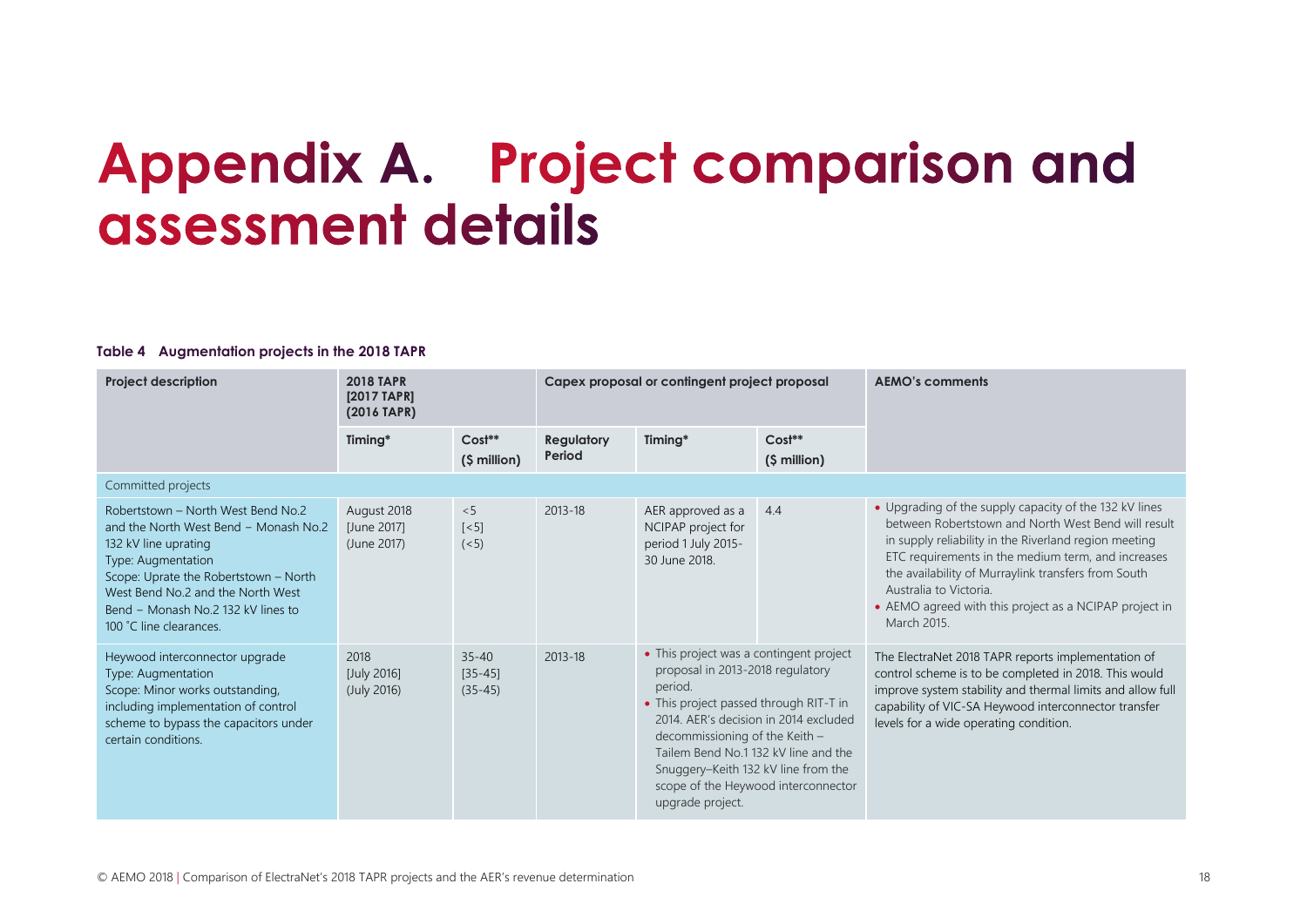| <b>Project description</b>                                                                                                                                                                                                                                                                                                                       | <b>2018 TAPR</b><br>[2017 TAPR]<br>(2016 TAPR)                   |                                                                                            | Capex proposal or contingent project proposal |         |                          | <b>AEMO's comments</b>                                                                                                                                                                                                                                                                                                                                                                                                                                                                                                                                                                                                                                                                                         |
|--------------------------------------------------------------------------------------------------------------------------------------------------------------------------------------------------------------------------------------------------------------------------------------------------------------------------------------------------|------------------------------------------------------------------|--------------------------------------------------------------------------------------------|-----------------------------------------------|---------|--------------------------|----------------------------------------------------------------------------------------------------------------------------------------------------------------------------------------------------------------------------------------------------------------------------------------------------------------------------------------------------------------------------------------------------------------------------------------------------------------------------------------------------------------------------------------------------------------------------------------------------------------------------------------------------------------------------------------------------------------|
|                                                                                                                                                                                                                                                                                                                                                  | Timing*                                                          | $Cost**$<br>(\$ million)                                                                   | <b>Regulatory</b><br>Period                   | Timing* | $Cost**$<br>(\$ million) |                                                                                                                                                                                                                                                                                                                                                                                                                                                                                                                                                                                                                                                                                                                |
| Grid-connected battery at Dalrymple<br>(ESCRI-SA)<br>Type: Augmentation<br>Scope: Construct a 30 MW, 8 MWh<br>large-scale battery energy storage system<br>at Dalrymple.                                                                                                                                                                         | <b>July 2018</b><br>[Summer 2017-18]<br>(Not in 2016)<br>TAPR)   | <6 (Cost of<br>regulated<br>component)<br>$[5 - 8]$<br>(ElectraNet)<br>cost only)]<br>(NA) | 2013-18                                       | 2018    | 6                        | • The Dalrymple energy storage project relates to the<br>regulated component of a project to install a utility<br>scale (30 MW) battery at Dalrymple as a 'proof of<br>concept' to demonstrate the application of fast<br>frequency response to address system security risks<br>and local supply during an islanded operation.<br>• The AER accepted the regulatory component of this<br>project and ElectraNet's proposal of advancing the<br>timing of this project in the regulatory period of<br>2013-2018. The AER accepted the deferral of minor<br>project works with a total value equivalent to the<br>forecast capex of the Dalrymple energy storage<br>project into the 2018-23 regulatory period. |
| Proposed projects                                                                                                                                                                                                                                                                                                                                |                                                                  |                                                                                            |                                               |         |                          |                                                                                                                                                                                                                                                                                                                                                                                                                                                                                                                                                                                                                                                                                                                |
| Waterloo - Templers 132 kV power flow<br>control<br>Type: Augmentation<br>Scope: Install modular power flow control<br>elements on the Waterloo-Templers<br>132 kV line.<br>Uprate the Robertstown-Tungkillo and<br>Robertstown-Para 275 kV lines and<br>Templers-Roseworthy 132 kV line.                                                        | December 2019<br>[2020]<br>(Not in 2016)<br>TAPR)                | $3 - 6$<br>$[3-6]$<br>(NA)                                                                 | 2018-23<br><b>NCIPAP</b>                      | 2019-20 | 5.9                      | • In March 2017, AEMO reviewed and agreed with<br>ElectraNet's NCIPAP proposal.<br>• The AER accepted this proposed project as a NCIPAP<br>project for the 2018-23 regulatory period.                                                                                                                                                                                                                                                                                                                                                                                                                                                                                                                          |
| Dynamic ratings to transmission lines<br>between South East and Tungkillo<br>Type: Augmentation<br>Scope: Apply dynamic ratings to the<br>Tailem Bend to Tungkillo, Tailem Bend to<br>Cherry Gardens, South East to Tailem<br>Bend No. 1, and South East to Tailem<br>Bend No. 2 275 kV lines and to the Tailem<br>Bend to Mobilong 132 kV line. | June 2019<br>[June 2019]<br>(Within 10 years,<br>2018-23 period) | < 5<br>$\lceil$ < 5]<br>(< 5)                                                              | 2018-23<br><b>NCIPAP</b>                      | 2018-19 | 0.1                      | • In March 2017, AEMO reviewed and agreed with<br>ElectraNet's NCIPAP proposal.<br>• The AER accepted this proposed project as a NCIPAP<br>project for the 2018-23 regulatory period.                                                                                                                                                                                                                                                                                                                                                                                                                                                                                                                          |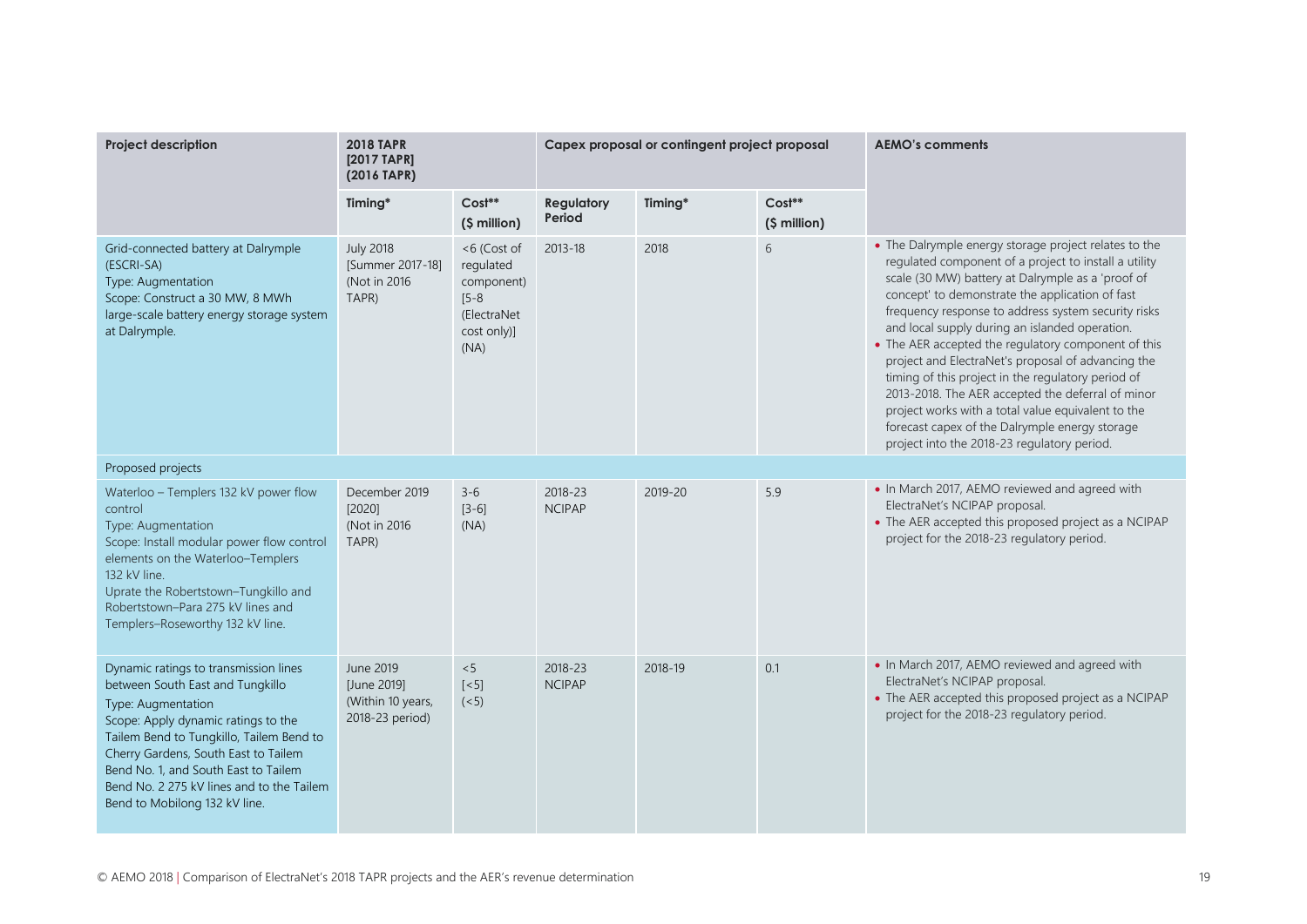| <b>Project description</b>                                                                                                                                                                                                                                                          | <b>2018 TAPR</b><br>[2017 TAPR]<br>(2016 TAPR) |                                      |                             | Capex proposal or contingent project proposal |                           | <b>AEMO's comments</b>                                                                                                                                                                                                                                                                |
|-------------------------------------------------------------------------------------------------------------------------------------------------------------------------------------------------------------------------------------------------------------------------------------|------------------------------------------------|--------------------------------------|-----------------------------|-----------------------------------------------|---------------------------|---------------------------------------------------------------------------------------------------------------------------------------------------------------------------------------------------------------------------------------------------------------------------------------|
|                                                                                                                                                                                                                                                                                     | Timing*                                        | $Cost**$<br>(\$ million)             | <b>Regulatory</b><br>Period | Timing*                                       | $Cost**$<br>$(S$ million) |                                                                                                                                                                                                                                                                                       |
| Robertstown - Davenport 275 kV line -<br>upgrade of limiting substation plants<br>Type: Augmentation<br>Scope: Replace plant that are rated lower<br>than the design capability of the<br>conductors on the 275 kV lines between<br>Robertstown and Davenport with high<br>ratings. | June 2019<br>[June 2019]<br>(Within 10 years)  | < 5<br>$\left[ < 5 \right]$<br>(< 5) | 2018-23<br><b>NCIPAP</b>    | 2018-19                                       | 1.3                       | . In March 2017, AEMO reviewed and agreed with<br>ElectraNet's NCIPAP proposal.<br>• The AER accepted this proposed project as a NCIPAP<br>project for the 2018-23 regulatory period.                                                                                                 |
| Tailem Bend to Cherry Gardens tie in<br>Type: Augmentation<br>Scope: Add one additional diameter at<br>Tungkillo 275 kV substation to connect<br>the Tailem Bend - Cherry Gardens 275 kV<br>line at Tungkillo substation.                                                           | June 2021<br>[2020]<br>(Not in 2016)<br>TAPR)  | $3-6$<br>$[4-8]$<br>(NA)             | 2018-23<br><b>NCIPAP</b>    | 2019-20                                       | 5.3                       | • In March 2017, AEMO reviewed and agreed with<br>ElectraNet's NCIPAP proposal. This project will<br>increase the availability of full capability of Heywood<br>interconnector.<br>• The AER accepted this proposed project as a NCIPAP<br>project for the 2018-23 regulatory period. |
| Reactive Plant Control Systems<br>Type: Augmentation<br>Scope: Install a coordinated control<br>scheme to better use existing reactive<br>plant and voltage control facilities to<br>minimise system constraints, while<br>managing system voltage levels.                          | 2020<br>[2018]<br>(2018)                       | $3 - 6$<br>$\lceil$ < 5]<br>(< 5)    | 2018-23                     | 2020                                          | 1.5                       | This project is to address the difficulty in effectively<br>controlling the increasing number of reactive plant and<br>voltage control facilities across the main grid in SA.                                                                                                         |
| South East 275 kV capacitor bank<br>Type: Augmentation<br>Scope: Install an additional 100 MVAr<br>capacitor bank at South East substation.                                                                                                                                         | June 2020<br>[2021]<br>(Not in 2016)<br>TAPR)  | < 5<br>$[<5]$<br>(NA)                | 2018-23<br><b>NCIPAP</b>    | 2020-21                                       | 3.6                       | • In March 2017, AEMO reviewed and agreed with<br>ElectraNet's NCIPAP proposal. This project will<br>increase the availability of full capability of Heywood<br>interconnector.<br>• The AER accepted this proposed project as a NCIPAP<br>project for the 2018-23 regulatory period. |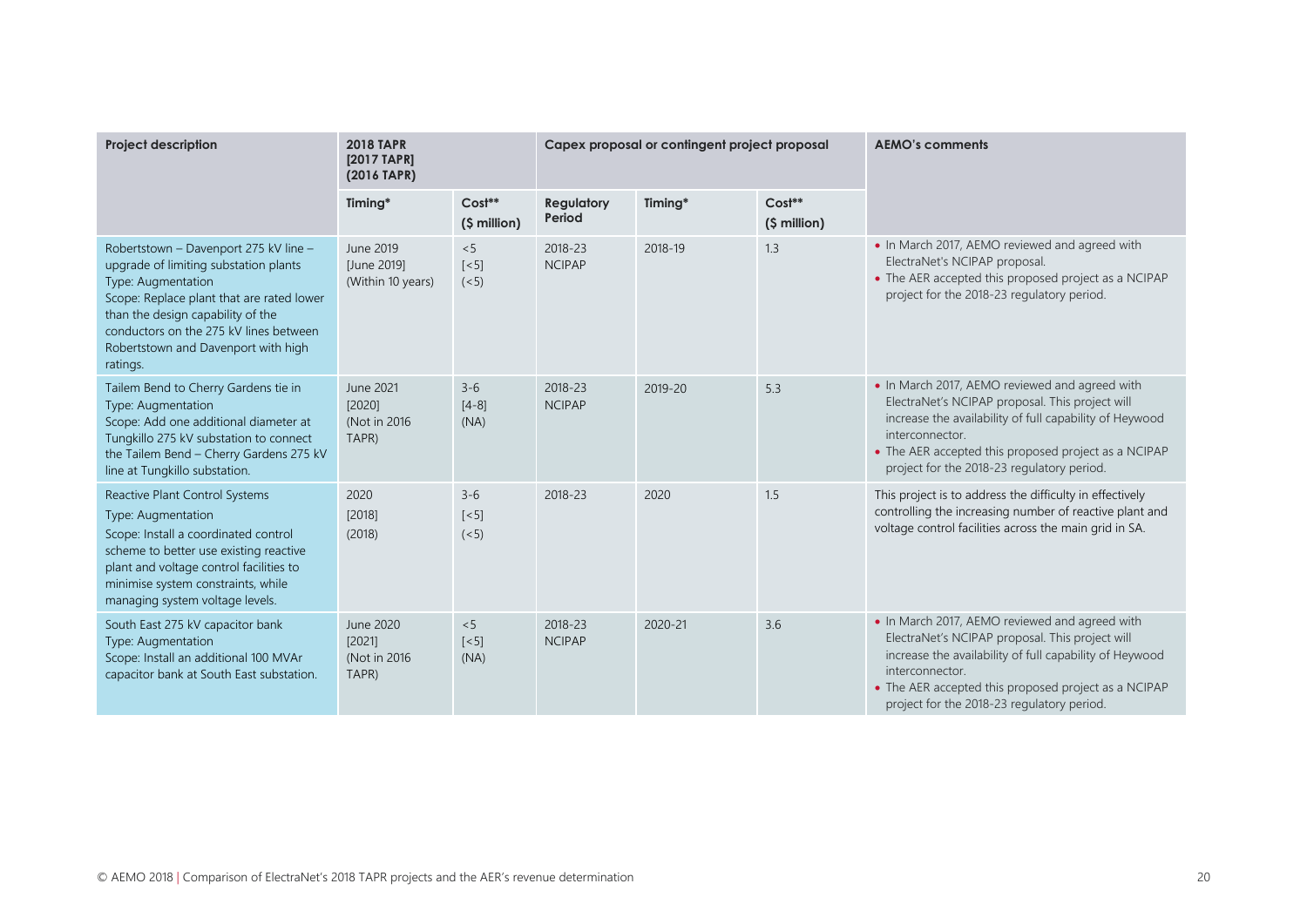| <b>Project description</b>                                                                                                                                                                                                                                                 | <b>2018 TAPR</b><br>[2017 TAPR]<br>(2016 TAPR)                                        |                                                                                                        | Capex proposal or contingent project proposal |                                                    |                              | <b>AEMO's comments</b>                                                                                                                                                                                                                                                                                                                                                            |
|----------------------------------------------------------------------------------------------------------------------------------------------------------------------------------------------------------------------------------------------------------------------------|---------------------------------------------------------------------------------------|--------------------------------------------------------------------------------------------------------|-----------------------------------------------|----------------------------------------------------|------------------------------|-----------------------------------------------------------------------------------------------------------------------------------------------------------------------------------------------------------------------------------------------------------------------------------------------------------------------------------------------------------------------------------|
|                                                                                                                                                                                                                                                                            | Timing*                                                                               | $Cost**$<br>(\$ million)                                                                               | <b>Regulatory</b><br>Period                   | Timing*                                            | Cost**<br>(\$ million)       |                                                                                                                                                                                                                                                                                                                                                                                   |
| Increase short-term rating of transformers<br>at Robertstown<br>Type: Augmentation<br>Scope: Install transformer management<br>relays and bushing monitoring equipment<br>to enable the application of short term<br>ratings to the Robertstown 275/132 kV<br>transformers | June 2022<br>[June 2022]<br>(When or if<br>needed:<br>potentially within<br>10 years) | < 5<br>$[<5]$<br>(< 5)                                                                                 | 2018-23<br><b>NCIPAP</b>                      | 2021-22                                            | 0.5                          | . In March 2017, AEMO reviewed and agreed with<br>ElectraNet's NCIPAP proposal.<br>• The AER accepted this proposed project as a NCIPAP<br>project for the 2018-23 regulatory period.                                                                                                                                                                                             |
| Davenport - Robertstown 275 kV line<br>uprating<br>Type: Augmentation<br>Scope: Uprate selected spans to achieve<br>120°C rating, uprate protection and<br>metering systems, and implement<br>calculation of real-time ratings.                                            | 2024-28<br>$[2024 - 28]$<br>(Not in 2016)<br>TAPR)                                    | < 5<br>$\left[ <5\right]$<br>(NA)                                                                      | Beyond Regulatory period of 2018-23           |                                                    |                              |                                                                                                                                                                                                                                                                                                                                                                                   |
| Tie in Robertstown - Para 275 kV line at<br>Tungkillo substation<br>Type: Augmentation<br>Scope: Add one additional diameter at<br>Tungkillo 275 kV substation to connect<br>the Robertstown-Para 275 kV line at<br>Tungkillo substation.                                  | 2024-28<br>$[2024 - 28]$<br>(Not in 2016)<br>TAPR)                                    | $4 - 8$<br>$[4-8]$<br>(NA)                                                                             |                                               | Beyond Regulatory period of 2018-24                |                              |                                                                                                                                                                                                                                                                                                                                                                                   |
| Contingent projects                                                                                                                                                                                                                                                        |                                                                                       |                                                                                                        |                                               |                                                    |                              |                                                                                                                                                                                                                                                                                                                                                                                   |
| Eyre Peninsula transmission supply<br>reinforcement<br>Type: Augmentation<br>Scope: Reconductor sections of the<br>Cultana to Yadnarie and Yadnarie to Port<br>Lincoln 132 kV lines, or replace the lines<br>with new 132 kV or 275 kV lines.                              | December 2021<br>[About 2022]<br>(Within 10 years)                                    | 80-560<br>based on<br>the range of<br>options<br>being<br>considered<br>$[200 - 550]$<br>$(150 - 300)$ | 2018-23                                       | Subject to<br>successful<br>completion of<br>RIT-T | Contingent<br>project<br>200 | This project is driven by the asset condition of the<br>existing transmission line from Cultana to Yadnarie to<br>Port Lincoln. This project is subject to successful<br>completion of a RIT-T justifying the investment option.<br>The AER accepted this project as a contingent project in<br>the regulatory period of 2018-23. ElectraNet is currently<br>undertaking a RIT-T. |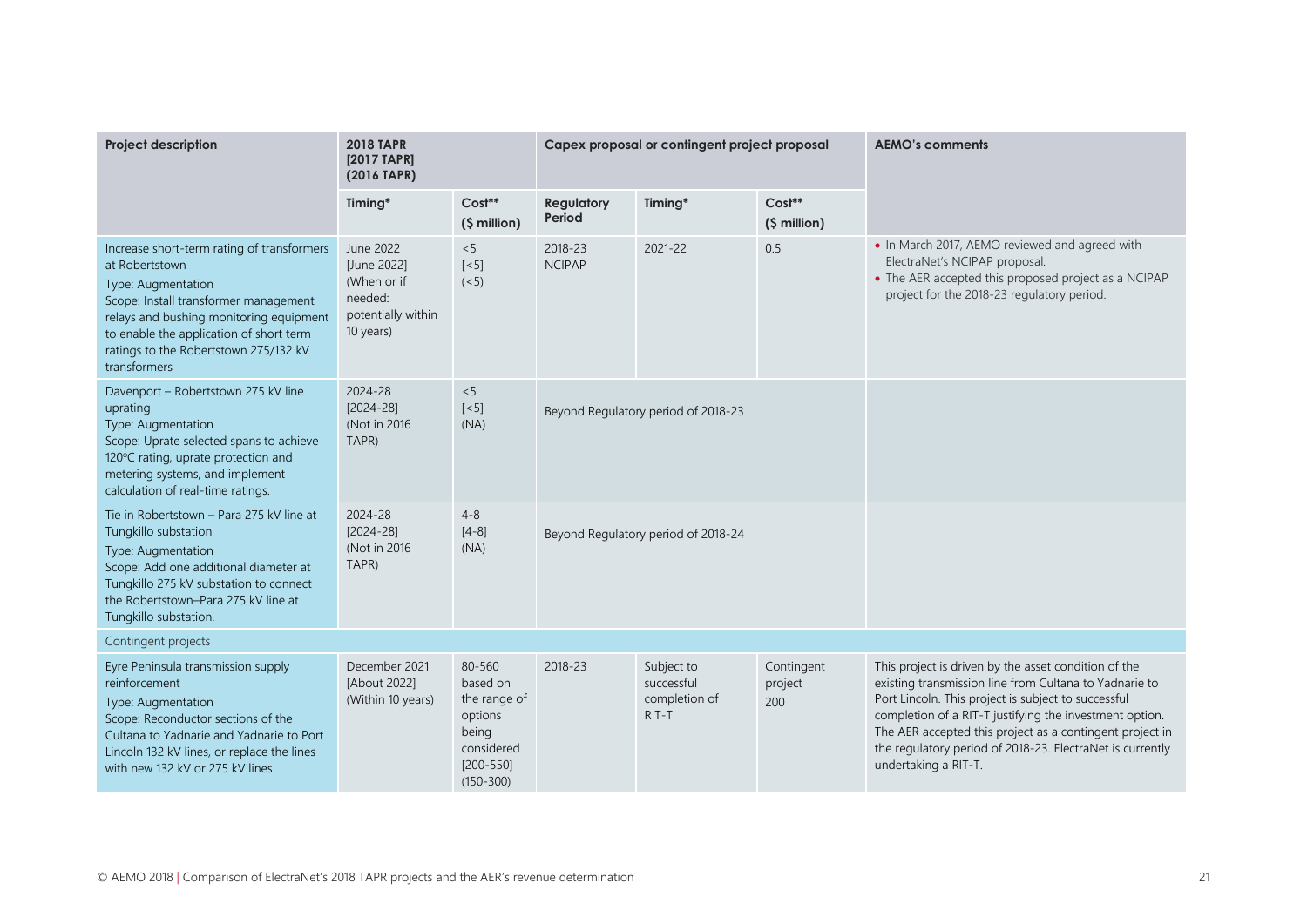| <b>Project description</b>                                                                                                                                                                                                | <b>2018 TAPR</b><br>[2017 TAPR]<br>(2016 TAPR)                                                                                                        |                                                                     |                             | Capex proposal or contingent project proposal        |                                  | <b>AEMO's comments</b>                                                                                                                                                                                                                                                                                                                                                                                                                                                                                                                                    |
|---------------------------------------------------------------------------------------------------------------------------------------------------------------------------------------------------------------------------|-------------------------------------------------------------------------------------------------------------------------------------------------------|---------------------------------------------------------------------|-----------------------------|------------------------------------------------------|----------------------------------|-----------------------------------------------------------------------------------------------------------------------------------------------------------------------------------------------------------------------------------------------------------------------------------------------------------------------------------------------------------------------------------------------------------------------------------------------------------------------------------------------------------------------------------------------------------|
|                                                                                                                                                                                                                           | Timing*                                                                                                                                               | $Cost**$<br>(\$ million)                                            | <b>Regulatory</b><br>Period | Timing*                                              | Cost**<br>(\$ million)           |                                                                                                                                                                                                                                                                                                                                                                                                                                                                                                                                                           |
| South Australian Energy Transformation<br>Type: Augmentation<br>Scope: Construct a new 330 kV, 800 MW<br>interconnector from Robertstown in SA to<br>Wagga Wagga in NSW via Buronga.                                      | Between 2022<br>and 2024<br>$[1-2$ years RIT-T,<br>3-5 years delivery]<br>(1-2 years RIT-T,<br>3-5 years delivery)                                    | 200-500 (SA<br>component<br>only)<br>$[250 - 500]$<br>$(300 - 700)$ | 2018-23                     | Subject to<br>successful<br>completion of<br>RIT-T   | Contingent<br>project<br>200-500 | This project is driven by net market benefits by lowering<br>generation dispatch costs and enhancing security and<br>reliability. The AER accepted this project as a contingent<br>project in the regulatory period of 2018-23.<br>ElectraNet is currently undertaking a RIT-T.                                                                                                                                                                                                                                                                           |
| Upper North-West 132kV line<br>reinforcement<br>Type: Augmentation<br>Scope: Rebuild the Davenport to Pimba<br>132 kV line and establish associated<br>substation assets (including reactive<br>support).                 | Timing subject to<br>customer<br>commitment to<br>connect new<br>additional load<br>along the<br>Davenport-Pimba<br>132 kV line<br>[As above]         | 110<br>[110]                                                        | 2018-23                     | Subject to<br>successful<br>completion of<br>$RIT-T$ | Contingent<br>project<br>110     | • This project is subject to successful completion of a<br>RIT-T justifying the investment option. The AER<br>accepted this project as a contingent project in the<br>regulatory period of 2018-23.<br>• ElectraNet is progressing to install a new 275 kV line<br>from Davenport to Mt Gunson as a "negotiated asset"<br>with a reconfiguration of 132 kV line from Davenport<br>to Mt Gunson to Pimpa. AEMO suggests, ElectraNet to<br>consider timing of augmentation of Davenport -<br>Pimba 132 kV line with the proposed 132 kV<br>reconfiguration. |
| Upper North-East 132kV line<br>reinforcement<br>Type: Augmentation<br>Scope: Uprate or rebuild the Davenport<br>to Leigh Creek 132 kV line and establish<br>associated substation assets (including<br>reactive support). | Timing subject to<br>customer<br>commitment to<br>connect new<br>additional load<br>along the<br>Davenport - Leigh<br>Creek 132 kV line<br>[As above] | 60<br>[60]                                                          | 2018-23                     | Subject to<br>successful<br>completion of<br>RIT-T   | Contingent<br>project<br>60      | • AEMO's agrees that the existing Davenport - Leigh<br>Creek 132 kV line needed to be augmented if there<br>was a step load increase causing the line to exceed its<br>thermal limit of 10 MVA.<br>• This project is subject to successful completion of a<br>RIT-T justifying the investment option. The AER agreed<br>this project as a contingent project in the regulatory<br>period of 2018-23.                                                                                                                                                      |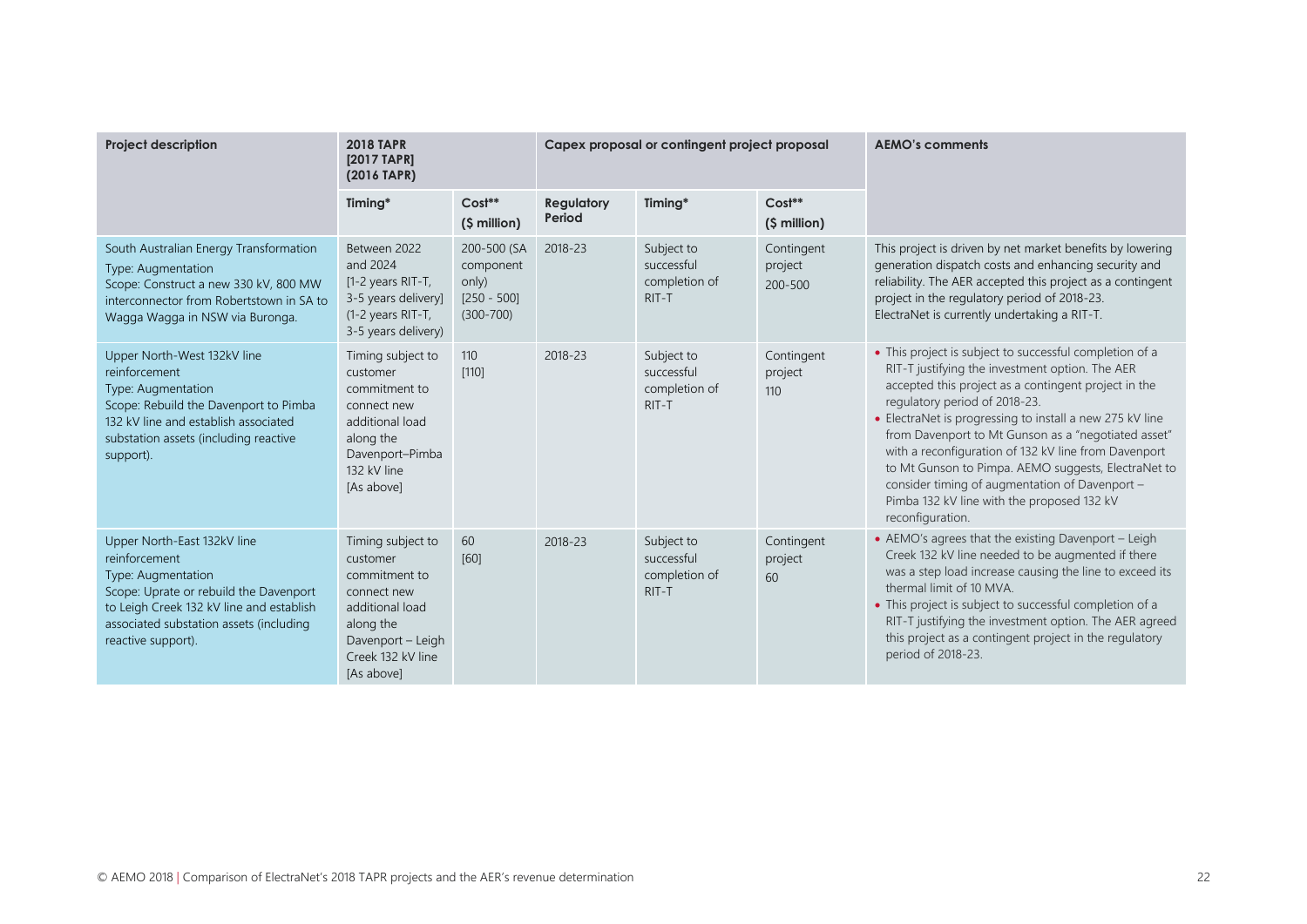#### **Table 5 Connection projects in the 2018 TAPR**

<span id="page-22-0"></span>

| <b>Project description</b>                                                                                                                                                                                                                                                                 | <b>2018 TAPR</b><br>[2017 TAPR]<br>(2016 TAPR)          |                                                                            | Capex proposal or contingent project proposal          |         |        | <b>AEMO's comments</b>                                                                                                                                                                                                                                          |
|--------------------------------------------------------------------------------------------------------------------------------------------------------------------------------------------------------------------------------------------------------------------------------------------|---------------------------------------------------------|----------------------------------------------------------------------------|--------------------------------------------------------|---------|--------|-----------------------------------------------------------------------------------------------------------------------------------------------------------------------------------------------------------------------------------------------------------------|
|                                                                                                                                                                                                                                                                                            | Timing*                                                 | Cost**                                                                     | <b>Regulatory</b><br>Period                            | Timing* | Cost** |                                                                                                                                                                                                                                                                 |
| Proposed projects                                                                                                                                                                                                                                                                          |                                                         |                                                                            |                                                        |         |        |                                                                                                                                                                                                                                                                 |
| Corraberra Hill connection point<br>Type: Connection<br>Scope: Turn one of the Davenport to Cultana 275 kV lines<br>in/out at Corraberra Hill and establish a 275 kV bus for<br>connection of Lincoln Gap wind farm.                                                                       | 2018<br>[Not in 2017<br>TAPR]<br>(Not in 2016)<br>TAPR) | <b>Not</b><br>specified.<br>[Not in<br>2017 TAPR1<br>(Not in<br>2016 TAPR) | Connection project is not part of regulatory proposal. |         |        |                                                                                                                                                                                                                                                                 |
| Mount Gunson South Connection Stage 1<br>Type: Connection<br>Scope: Turn in the Davenport to Mt Gunson 132 kV line at Mt<br>Gunson South to establish a 132 kV bus for connection of<br>Carrapateena mine.                                                                                 | 2018<br>[Not in 2017<br>TAPR1<br>(Not in 2016)<br>TAPR) | <b>Not</b><br>specified.<br>[Not in<br>2017 TAPR]<br>(Not in<br>2016 TAPR) | Connection project is not part of regulatory proposal. |         |        |                                                                                                                                                                                                                                                                 |
| Mount Gunson South Connection Stage 2<br>Type: Connection<br>Scope: Construct a new Saltbush Hill to Mt Gunson South<br>275kV line and upgrade to a 275/132 kV connection point at<br>Mt Gunson South for connection of Prominent Hill mine.                                               | 2020<br>[Not in 2017<br>TAPR]<br>(Not in 2016)<br>TAPR) | <b>Not</b><br>specified<br>[Not in<br>2017 TAPR1<br>(Not in<br>2016 TAPR)  | Connection project is not part of regulatory proposal. |         |        |                                                                                                                                                                                                                                                                 |
| Saltbush Hill connection<br>Type: Connection<br>Scope: Turn one of the Davenport to Cultana 275 kV lines<br>in/out at Saltbush Hill and establish a 275 kV bus.<br>Construct a new 275 kV line from Saltbush Hill to provide a<br>275 kV connection to Mount Gunson South connection point | 2020<br>[Not in 2017<br>TAPR]<br>(Not in 2016)<br>TAPR) | <b>Not</b><br>specified<br>[Not in<br>2017 TAPR]<br>(Not in<br>2016 TAPR)  | Connection project is not part of regulatory proposal. |         |        |                                                                                                                                                                                                                                                                 |
| Gawler East connection point<br>Type: Connection<br>Scope: Cut into the Para to Roseworthy 132 kV line and<br>create a 132 kV connection point for a new 132/66/11<br>1x25 MVA transformer substation.                                                                                     | November 2023<br>[Nov 2022]<br>(Nov 2019)               | < 5<br>$[3-6]$                                                             | 2018-23                                                |         | 6.3    | This project is to provide a 132 kV connection<br>point for SA Power Networks to establish a<br>132/11 kV substation at Gawler East. Preferred<br>option and timing for a new Gawler East<br>connection point is subjected to outcome of<br>a RIT-D assessment. |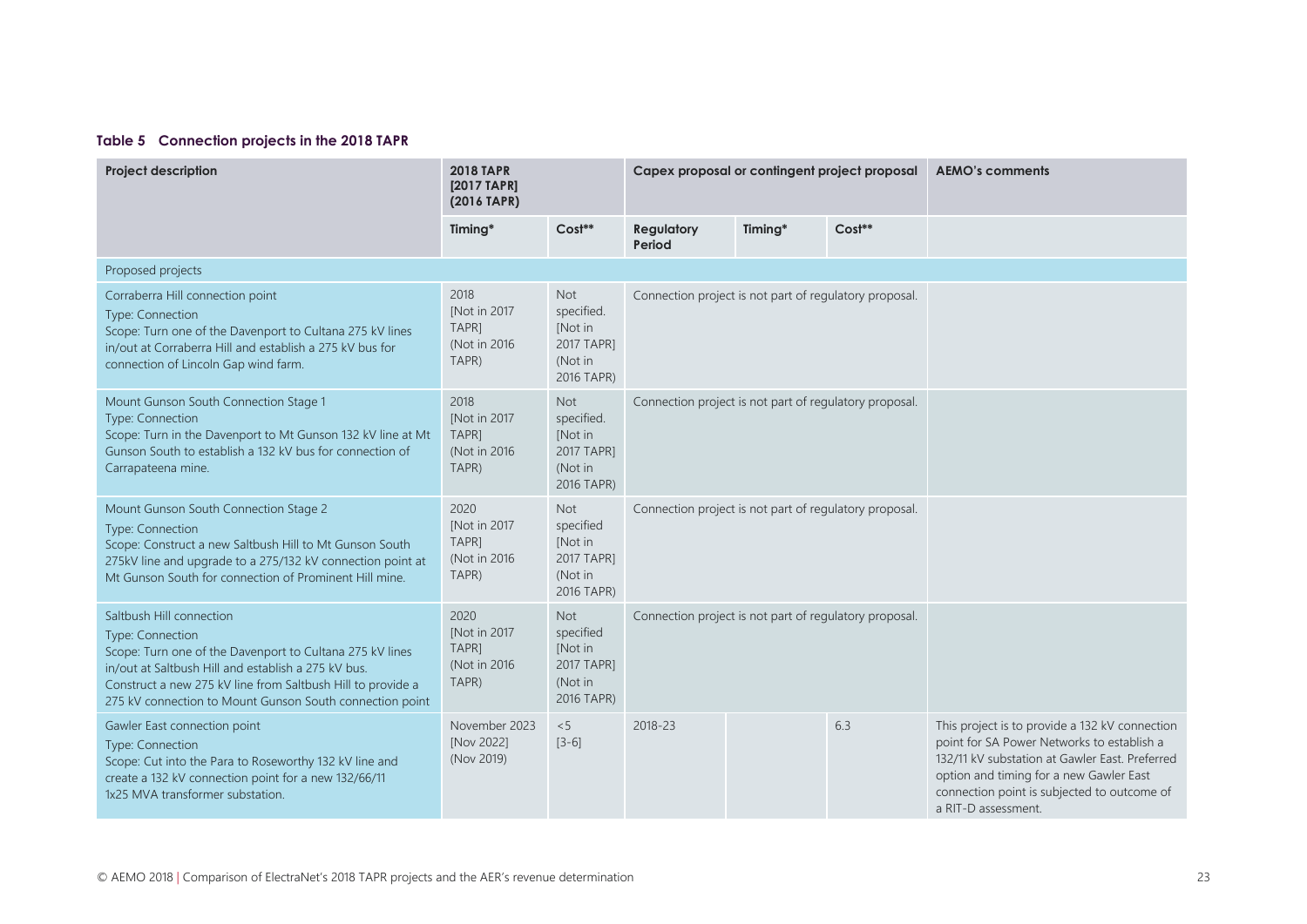#### **Table 6 Security and Compliance projects in the 2018 TAPR**

<span id="page-23-0"></span>

| <b>Project description</b>                                                                                                                                                                                                                                            | <b>2018 TAPR</b><br>[2017 TAPR]<br>(2016 TAPR) |                                    | Capex proposal or contingent project<br>proposal |         |                | <b>AEMO's comments</b>                                                                                                                                                                                                                                                                     |
|-----------------------------------------------------------------------------------------------------------------------------------------------------------------------------------------------------------------------------------------------------------------------|------------------------------------------------|------------------------------------|--------------------------------------------------|---------|----------------|--------------------------------------------------------------------------------------------------------------------------------------------------------------------------------------------------------------------------------------------------------------------------------------------|
|                                                                                                                                                                                                                                                                       | Timing*                                        | $Cost**$                           | <b>Regulatory</b><br>Period                      | Timing* | $Cost**$       |                                                                                                                                                                                                                                                                                            |
| Committed projects                                                                                                                                                                                                                                                    |                                                |                                    |                                                  |         |                |                                                                                                                                                                                                                                                                                            |
| Automatic over-frequency generator shedding (OFGS)<br>scheme<br>Type: Security and compliance<br>Scope: Implement OFGS scheme for SA windfarms including a<br>backup scheme on the network side of the wind farm<br>connections.                                      | 2018<br>[2017]<br>(Not in 2016)<br>TAPR)       | < 5<br>$\lceil$ < 5]<br>(NA)       | $2013 - 18$                                      | 2018    | 0.58           | • This project is required for compliance with<br>the new regulatory requirements -<br>Emergency frequency control schemes rule<br>March 2017 and managing rate of change<br>of power system frequency rule September<br>2017.<br>• Cost included for the regulatory period of<br>2013-18. |
| Refurbish transformer oil containment systems<br>Type: Security and compliance<br>Scope: Install, upgrade or replace transformer oil containment<br>systems and associated equipment at various sites where<br>assessment indicates a clear need.                     | 2018<br>[2017]<br>(2017)                       | $8 - 10$<br>$[8 - 10]$<br>$(8-10)$ | $2013 - 18$                                      | 2018    | Not available  | • ElectraNet 2018 TAPR reported transformer<br>oil containment system need refurbishing in<br>accordance with environment protection<br>regulations.<br>• ElectraNet advised this project completed in<br>2018.                                                                            |
| Tailem Bend Substation Upgrade<br>Type: Security and compliance<br>Scope: Extend the Tailem Bend substation to accommodate<br>an additional 275 kV diameter with two circuit breakers.<br>associated plant and secondary systems, and rearrange<br>275 kV line exits. | August 2018<br>[November 2017]<br>(June 2017)  | $9 - 10$<br>$[9 - 10]$<br>$(9-10)$ | 2013-18                                          | 2018    | $\overline{9}$ | This project will minimise the impact of VIC-<br>SA interconnector constraints and improve<br>reliability and security. ElectraNet 2018 TAPR<br>reported this project was committed and<br>construction in progress.                                                                       |
| Upper North Voltage Control Scheme<br>Type: Security and compliance<br>Scope: Install automated regional voltage control schemes for<br>Eyre Peninsula and Upper North regions.                                                                                       | 2020<br>[2018]<br>(2017)                       | < 5<br>$\lceil$ < 5]<br>(< 5)      | $2013 - 18$                                      | 2018    | 1.2            | The ElectraNet 2018 TAPR reported this<br>project to prevent potential violations of<br>voltage limits in Eyre Peninsula and Upper<br>North region with changing generation<br>pattern.                                                                                                    |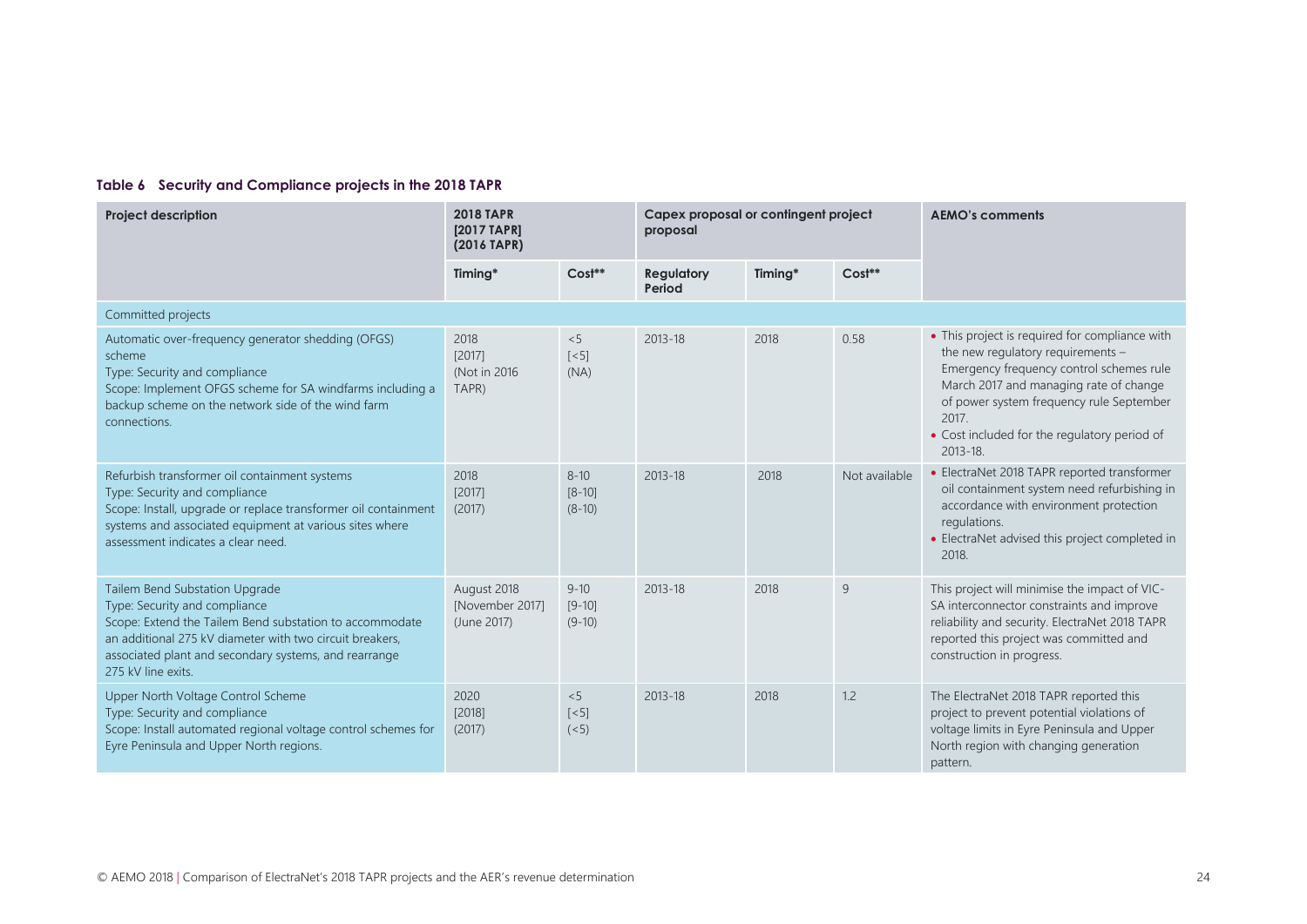| <b>Project description</b>                                                                                                                                                                                                                                              | <b>2018 TAPR</b><br>[2017 TAPR]<br>(2016 TAPR)                                                                                                                                        |                                   | Capex proposal or contingent project<br>proposal |                       |          | <b>AEMO's comments</b>                                                                                                                                                                                                                                                                                                                                                                              |
|-------------------------------------------------------------------------------------------------------------------------------------------------------------------------------------------------------------------------------------------------------------------------|---------------------------------------------------------------------------------------------------------------------------------------------------------------------------------------|-----------------------------------|--------------------------------------------------|-----------------------|----------|-----------------------------------------------------------------------------------------------------------------------------------------------------------------------------------------------------------------------------------------------------------------------------------------------------------------------------------------------------------------------------------------------------|
|                                                                                                                                                                                                                                                                         | Timing*                                                                                                                                                                               | $Cost**$                          | Regulatory<br>Period                             | Timing*               | $Cost**$ |                                                                                                                                                                                                                                                                                                                                                                                                     |
| Back up control and data centre<br>Type: Security and compliance<br>Scope: Construct a new Backup Control and Data Centre to<br>meet current physical and electronic security requirements.                                                                             | October 2018<br>[2018]<br>(2018)                                                                                                                                                      | $7 - 9$<br>$[4-8]$<br>$(4-8)$     | 2018-23                                          | Sep-18                | 5.9      | The ElectraNet 2018 TAPR reported existing<br>backups for ElectraNet's control centre and<br>data centre requirements require<br>improvement to address emerging security<br>threats.                                                                                                                                                                                                               |
| Install a 50 MVAr 275 kV switched reactor at Templers West<br>Type: Security and compliance<br>Scope: Install a 50 MVAr 275 kV switched reactor at Templers<br>West.                                                                                                    | August 2018<br>[November 2018]                                                                                                                                                        | $4-6$<br>$\left[ <5\right]$       | 2018-23                                          | 2019                  | 4.8      | The proposed reactor at Templers West will<br>assist to control over voltages. ElectraNet 2018<br>TAPR reported this project is committed with<br>a service date of August 2018.                                                                                                                                                                                                                    |
| Transmission line access track upgrade<br>Type: Security and compliance<br>Scope: Upgrade transmission line access tracks at vulnerable<br>locations across the network                                                                                                 | 2018<br>[2019]<br>(Not in 2016)<br>TAPR)                                                                                                                                              | < 5<br>$\left[ <5\right]$<br>(NA) | 2018-23                                          | 2019                  | 3.7      | The ElectraNet 2018 TAPR reported<br>inadequate access tracks in difficult terrain<br>hinder inspection and restoration of<br>transmission lines following a fault.                                                                                                                                                                                                                                 |
| High voltage switching training facility<br>Type: Security and compliance<br>Scope: Create a high voltage switching training facility to<br>improve training standards across all aspects of high voltage<br>switching.                                                 | 2019<br>[2018]<br>(2018)                                                                                                                                                              | $8 - 10$<br>$[4-8]$<br>$(4-8)$    | 2018-23                                          | 2019                  | 3.3      |                                                                                                                                                                                                                                                                                                                                                                                                     |
| Maintain required minimum levels of South Australian system<br>strength<br>Type: Security and compliance<br>Scope: Upgrade existing protection devices and install up to<br>six synchronous condensers at selected locations across the<br>275 kV transmission network. | 2020<br>[AEMO provision<br>of system<br>strength NSCAS<br>gap details.<br>Successful<br>completion of the<br>RIT-T justifying<br>the investment<br>option.]<br>(Not in 2016)<br>TAPR) | 80-140<br>$[60 - 80]$<br>(NA)     | 2018-23                                          | Contingent<br>project | 60-80    | • In October 2017, AEMO declared a gap in<br>the system strength in South Australia.<br>ElectraNet has evaluated the potential<br>options and in the process of developing a<br>detailed specification and design of<br>synchronous condensers in consultation<br>with AEMO and manufactures.<br>• The AER accepted this project as a<br>contingent project in the regulatory period<br>of 2018-23. |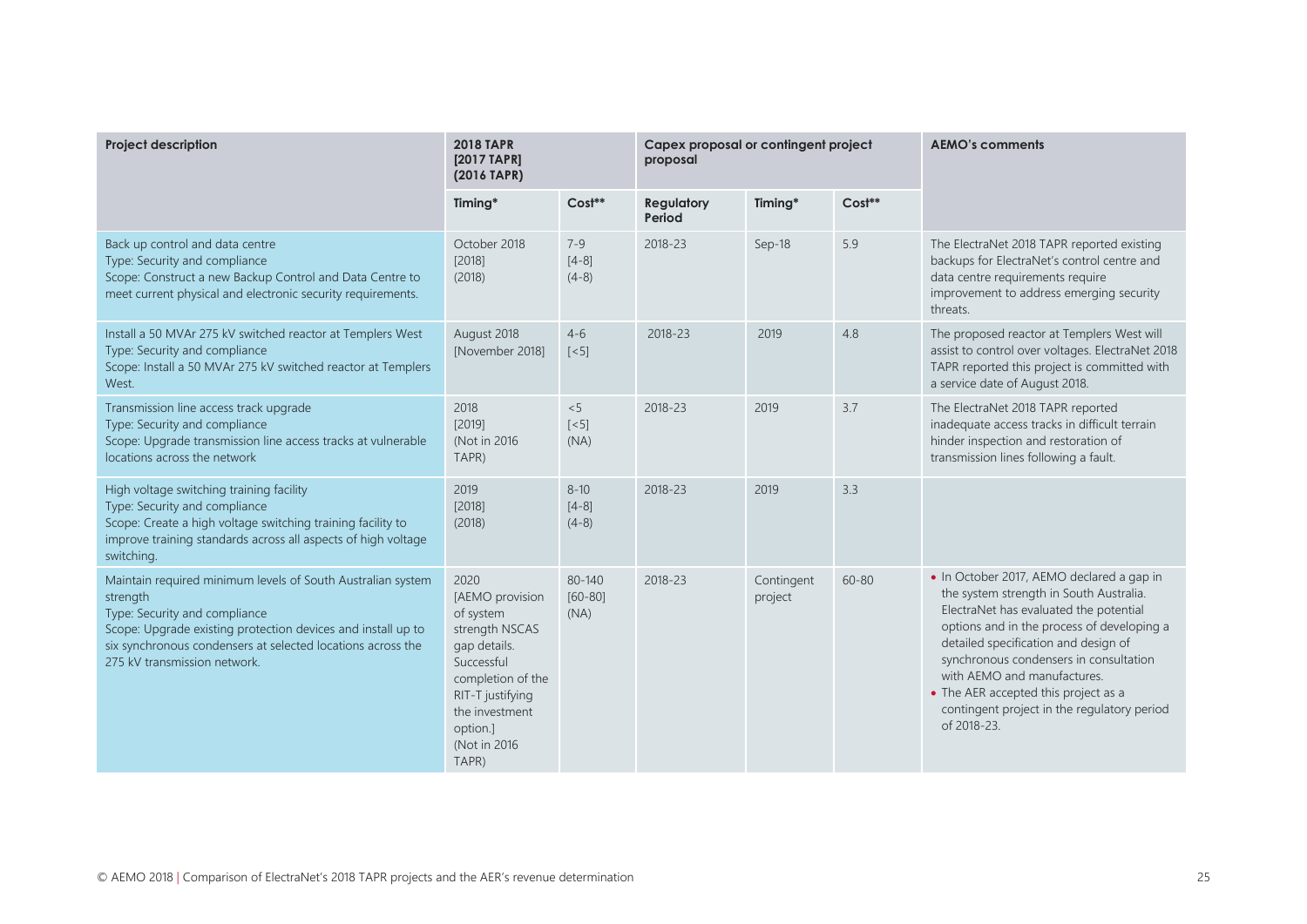| <b>Project description</b>                                                                                                                                                                                                                                                                            | <b>2018 TAPR</b><br>[2017 TAPR]<br>(2016 TAPR) |                                     | Capex proposal or contingent project<br>proposal |         |        | <b>AEMO's comments</b>                                                                                                                                                                                                                                                                                                                            |
|-------------------------------------------------------------------------------------------------------------------------------------------------------------------------------------------------------------------------------------------------------------------------------------------------------|------------------------------------------------|-------------------------------------|--------------------------------------------------|---------|--------|---------------------------------------------------------------------------------------------------------------------------------------------------------------------------------------------------------------------------------------------------------------------------------------------------------------------------------------------------|
|                                                                                                                                                                                                                                                                                                       | Timing*                                        | Cost**                              | <b>Regulatory</b><br>Period                      | Timing* | Cost** |                                                                                                                                                                                                                                                                                                                                                   |
| Tailem Bend spare, second transformer<br>Type: Security and compliance<br>Scope: Install, connect and commission the spare 160 MVA<br>275/132 kV transformer as a second transformer on hot<br>standby at Tailem Bend substation.                                                                     | 2020<br>[2018]<br>(Not in 2016)<br>TAPR)       | < 5<br>$[<5]$<br>(NA)               | 2018-23                                          | 2018    | 0.25   | ElectraNet reported that the second<br>transformer would remove the Heywood<br>interconnector constrain during an outage of<br>the single 275/132 kV Tailem Bend<br>transformer.                                                                                                                                                                  |
| Special protection and wide area monitoring schemes<br>Type: Security and compliance<br>Scope: Implement a Special Protection Scheme (SPS) and<br>Wide Area Monitoring Scheme (WAMS) utilising transmission-<br>level load tripping and phasor measurement capabilities.                              | 2020                                           | $4 - 8$                             | 2018-23                                          | 2020    | 5.4    | In AEMO's final report into South Australia's<br>black system event on 28 September 2016,<br>AEMO recommended the development of a<br>special protection scheme to prevent electrical<br>separation of South Australia. ElectraNet<br>completed SIPS and is working with AEMO to<br>upgrade the SIPS to implement Wide Area<br>Protection Scheme. |
| Motorised Isolator Improvement<br>Type: Security and compliance<br>Scope: Replace or refurbish mechanical and electrical isolation<br>lock-off points on all motorised air insulated isolators.                                                                                                       | March 2021<br>[2019]<br>(Not in 2016)<br>TAPR) | $10 - 15$<br>$[10-15]$<br>(NA)      | 2018-23                                          | 2019    | 12.8   | The ElectraNet 2018 TAPR reported this<br>project addresses safety hazards and is a<br>committed project.                                                                                                                                                                                                                                         |
| Proposed projects                                                                                                                                                                                                                                                                                     |                                                |                                     |                                                  |         |        |                                                                                                                                                                                                                                                                                                                                                   |
| Status indication on isolators and earth switches<br>Type: Security and compliance<br>Scope: Install status indication on isolators and earth switches<br>where there currently is none.                                                                                                              | 2019<br>[2018]<br>(2019)                       | < 5<br>$\left[ < 5 \right]$<br>(NA) | 2018-23                                          | 2019    | 0.92   | The ElectraNet 2018 TAPR reported high<br>voltage hazard due to lack of remote visibility<br>of manually operated isolator and earth<br>switch status.                                                                                                                                                                                            |
| East Terrace, Northfield and Kilburn emergency GIS<br>equipment<br>Type: Security and compliance<br>Scope: Design and procure plant and equipment required to<br>support the rapid restoration of a failed GIS-connected 225<br>MVA 275/66 kV transformer at East Terrace, Northfield and<br>Kilburn. | 2020<br>[2019]<br>(Not in 2016)<br>TAPR)       | < 5<br>$\left[ <5\right]$<br>(NA)   | 2018-23                                          | 2019    | 2.5    | The ElectraNet 2018 TAPR reported<br>unavailability of Gas Insulated Switchgear<br>(GIS) connection spares hinders restoration of<br>supply following a 225 MVA 275/66 kV<br>transformer failure at East Terrace, Northfield<br>or Kilburn substation.                                                                                            |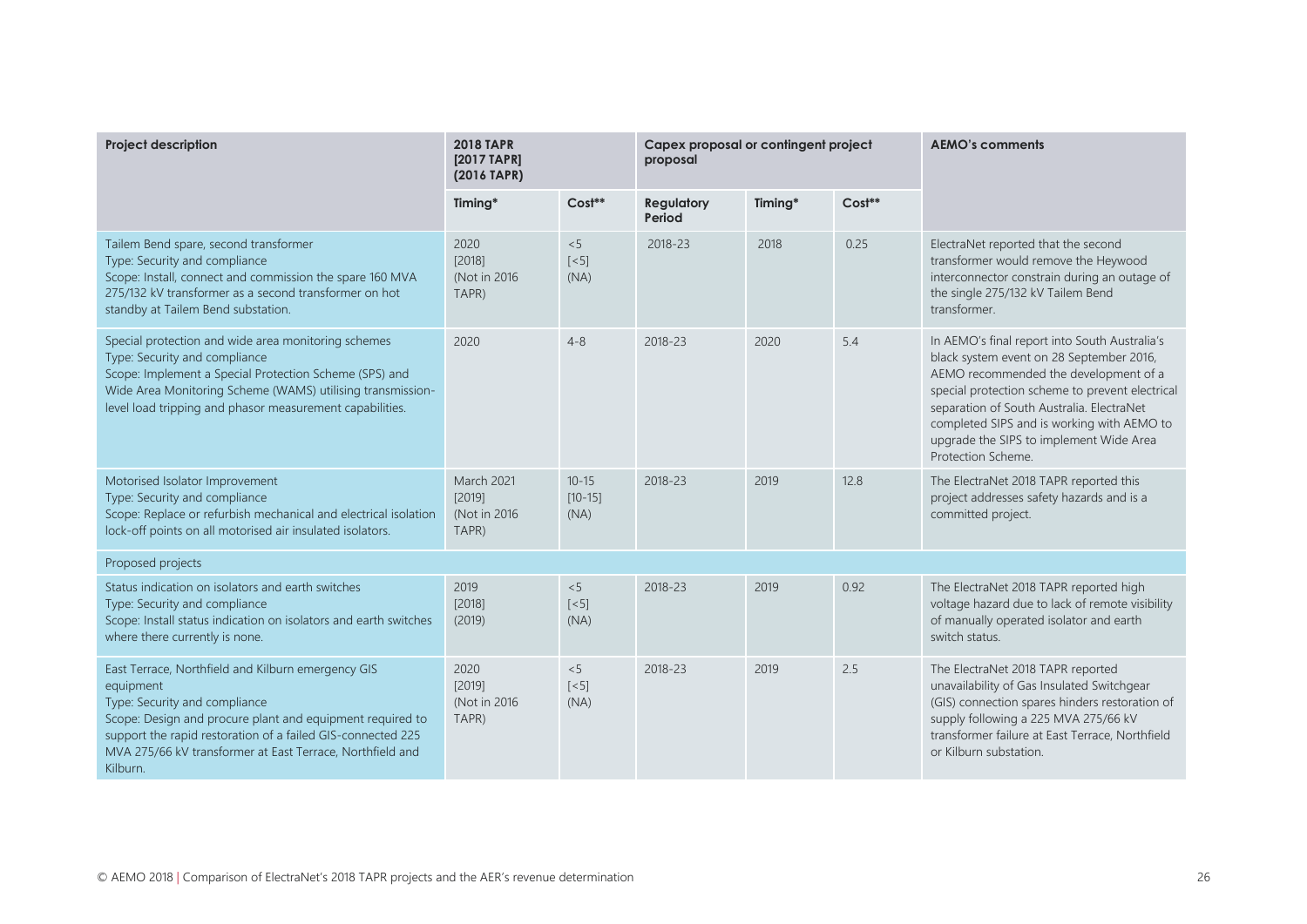| <b>Project description</b>                                                                                                                                                                                                                                                                               | <b>2018 TAPR</b><br>[2017 TAPR]<br>(2016 TAPR) |                                   | Capex proposal or contingent project<br>proposal |         |          | <b>AEMO's comments</b>                                                                                                                                                                                                                                                                 |
|----------------------------------------------------------------------------------------------------------------------------------------------------------------------------------------------------------------------------------------------------------------------------------------------------------|------------------------------------------------|-----------------------------------|--------------------------------------------------|---------|----------|----------------------------------------------------------------------------------------------------------------------------------------------------------------------------------------------------------------------------------------------------------------------------------------|
|                                                                                                                                                                                                                                                                                                          | Timing*                                        | Cost**                            | <b>Regulatory</b><br>Period                      | Timing* | $Cost**$ |                                                                                                                                                                                                                                                                                        |
| Transformer geomagnetic induced current monitoring<br>Type: Security and compliance<br>Scope: Install protective monitoring and alarming to enable<br>affected transformers to be tripped prior to serious damage<br>occurring.                                                                          | 2020<br>[2019]                                 | < 5<br>$\left[ <5\right]$         | 2018-23                                          | 2019    | 0.4      | The ElectraNet 2018 TAPR reported<br>geomagnetic induced currents resulting from<br>enhanced solar activity may induce DC<br>currents on transmission lines and possible<br>transformer damage or failure.                                                                             |
| Alternative diesel generator supply for critical substations<br>Type: Security and compliance<br>Scope: Provide alternative diesel generator supplies to critical<br>substations, connection points for mobile generators to non-<br>critical substations, and related AC and DC supply<br>improvements. | 2020<br>[2019]<br>(Not in 2016)<br>TAPR)       | $5 - 10$<br>$[5 - 10]$<br>(NA)    | 2018-23                                          | 2020    | 7.8      | The ElectraNet 2018 TAPR reported loss of AC<br>auxiliary supplies hinders restoration of supply<br>during black start or other abnormal<br>operating conditions.                                                                                                                      |
| <b>Spencer Gulf Crossing Bypass</b><br>Type: Security and compliance<br>Scope: Undertake preparatory site works and procure spares<br>to support a rapid restoration.                                                                                                                                    | 2020<br>[2018]<br>(Not in 2016<br>TAPR)        | < 5<br>$\left[ <5\right]$<br>(NA) | 2018-23                                          | 2018    | 3.4      | The ElectraNet 2018 TAPR reported Spencer<br>Gulf high tower crossings for the Davenport -<br>Cultana 275 kV transmission lines, supplying<br>the entire Eyre Peninsula region, would prove<br>difficult or impossible to restore to in a timely<br>manner following an asset failure. |
| Kilburn 275 kV emergency bypass<br>Type: Security and compliance<br>Scope: Design, procure and have on standby the necessary<br>line components to bypass Kilburn substation.                                                                                                                            | 2020<br>[2019]<br>(Not in 2016<br>TAPR)        | < 5<br>$\left[ <5\right]$<br>(NA) | 2018-23                                          | 2019    | 0.14     | Failure of Gas Insulated Switchgear (GIS) plant<br>at Kilburn substation places significant load at<br>risk from the next single contingency. In<br>March 2017, AEMO reviewed this project and<br>agreed.                                                                              |
| Robertstown circuit breaker arrangement upgrade<br>Type: Security and compliance<br>Scope: Install a single 275 kV circuit breaker and associated<br>equipment between the 275 kV buses at the Robertstown<br>substation.                                                                                | June 2020<br>[2019]<br>(Not in 2016<br>TAPR)   | $5 - 8$<br>$[5-8]$<br>(NA)        | 2018-23                                          | 2020    | 7.2      | As part of SA-NSW interconnector upgrade<br>(Riverlink) option, Robertstown 275 kV likely<br>to be augmented. ElectraNet reported this<br>project will be reviewed following completion<br>of the South Australian Energy Transformation<br>RIT-T.                                     |
| Canowie circuit breaker arrangement upgrade<br>Type: Security and compliance<br>Scope: Install a 275 kV circuit breaker and associated<br>equipment on the Robertstown exit at Canowie substation.                                                                                                       | 2021<br>[2021]<br>(Not in 2016<br>TAPR)        | < 5<br>$\left[ <5\right]$<br>(NA) | 2018-23                                          | 2021    | 1.7      | Generator disconnection at Canowie during<br>an unplanned outage of the Canowie to<br>Robertstown 275 kV transmission line. In<br>March 2017, AEMO reviewed this project and<br>agreed.                                                                                                |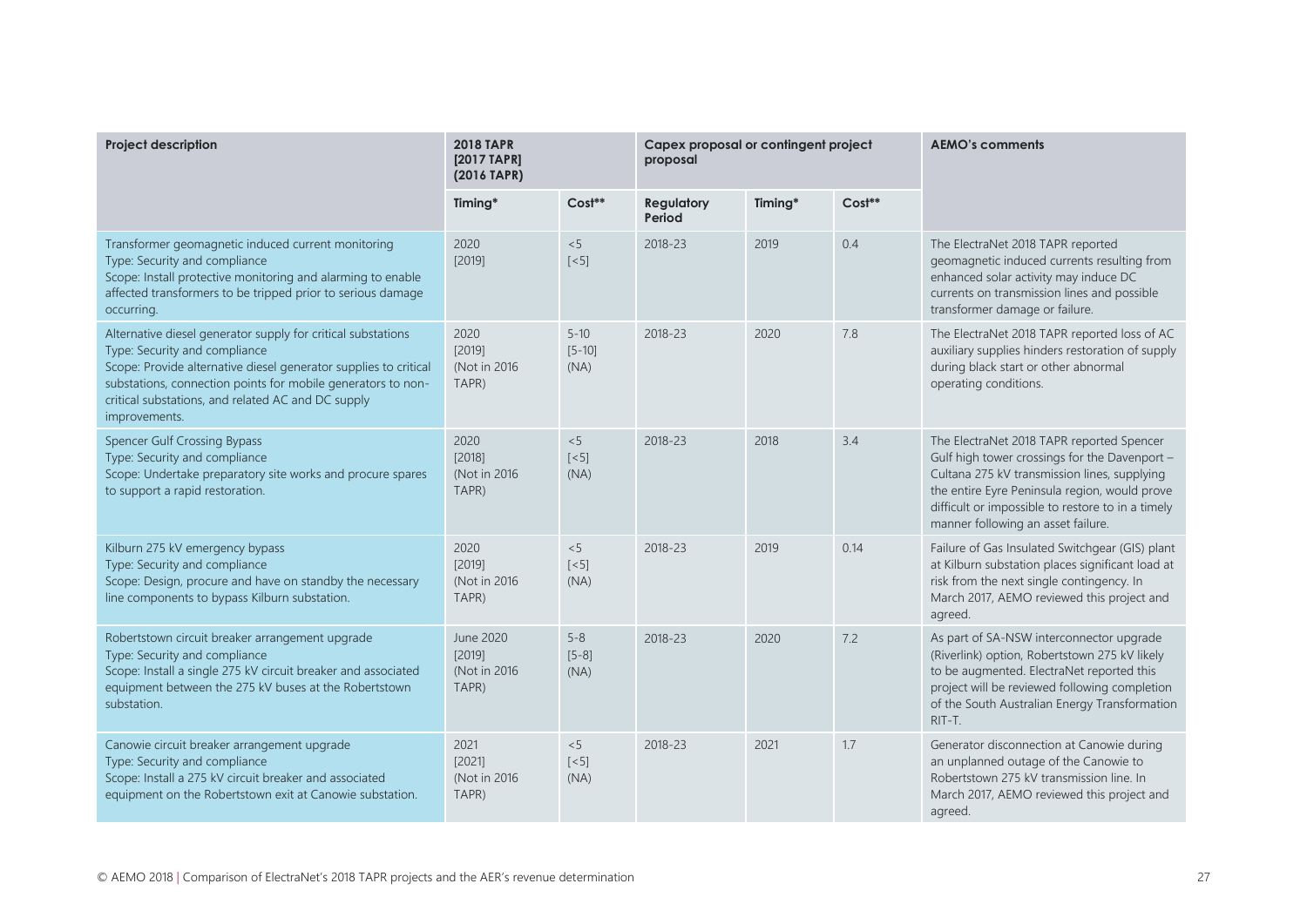| <b>Project description</b>                                                                                                                                                                                                                                       | <b>2018 TAPR</b><br>[2017 TAPR]<br>(2016 TAPR)          |                           | Capex proposal or contingent project<br>proposal         |         |          | <b>AEMO's comments</b>                                                                                                                                                                                                                                                                                                                                                                                                                                                                                |
|------------------------------------------------------------------------------------------------------------------------------------------------------------------------------------------------------------------------------------------------------------------|---------------------------------------------------------|---------------------------|----------------------------------------------------------|---------|----------|-------------------------------------------------------------------------------------------------------------------------------------------------------------------------------------------------------------------------------------------------------------------------------------------------------------------------------------------------------------------------------------------------------------------------------------------------------------------------------------------------------|
|                                                                                                                                                                                                                                                                  | Timing*                                                 | Cost**                    | <b>Regulatory</b><br>Period                              | Timing* | $Cost**$ |                                                                                                                                                                                                                                                                                                                                                                                                                                                                                                       |
| Safety improvement activities<br>Type: Security and compliance<br>Scope: Implement a program of safety improvement activities<br>for infrastructure associated with high voltage plant areas,<br>such as fencing, earthing, entry locking and surface treatment. | 2018-21                                                 | < 5                       | Not included in 2018-23 revenue proposal or<br>allowance |         |          | ElectraNet advised this project is required to<br>improve the safety of personnel in the access<br>of ElectraNet's enclosed high voltage areas for<br>substation 'low height high voltage<br>equipment', including capacitor banks, low<br>level bus and VT infrastructure, located at<br>multiple substations. It will also improve the<br>prevention of unauthorised entry to such<br>enclosed high voltage areas and will reduce<br>the maintenance costs of these enclosed high<br>voltage areas. |
| Neutral earthing resistors and reactors<br>Type: Security and compliance<br>Scope:<br>Install a monitoring and protection scheme for the neutral<br>earthing reactor and resistor installations across the network.                                              | 2022<br>[2023]                                          | < 5<br>$\lceil$ < 5]      | 2018-23                                                  | 2023    | 0.96     | ElectraNet identified this project to manage<br>risk of thermal damage to neutral earthing<br>reactors and resistors, and consequent unsafe<br>operating conditions and risk of damage to<br>larger plant.                                                                                                                                                                                                                                                                                            |
| Motorised Isolator Improvement at Templers Substation<br>Type: Security and compliance<br>Scope: Replace mechanical and electrical isolation lock-off<br>points on all motorised air insulated isolators at Templers<br>substation.                              | 2023<br>[Not in 2017<br>TAPR1<br>(Not in 2016)<br>TAPR) | < 5<br>[NA]<br>(NA)       | 2018-23                                                  | 2019    | 0.027    | ElectraNet advised project scope and timing<br>have been adjusted since the revenue<br>proposal/allowance for the 2018-23 regulatory<br>period, with target completion set to 2023.<br>This line entry relates to the security<br>compliance aspects of the project.                                                                                                                                                                                                                                  |
| Torrens Island North substation tie bus<br>Type: Security and compliance<br>Scope: Install a 66 kV circuit breaker and associated<br>equipment to tie the two Torrens Island North lines in the<br>Torrens Island North 66 kV switchyard                         | 2023<br>[2023]                                          | < 5<br>$\left[ <5\right]$ | 2018-23                                                  | 2023    | 1.6      | This project will address the current<br>operational difficulty to start the Quarantine<br>generator unit No.5 (QPS5) during system<br>black start conditions. Quick start of QPS5 is<br>essential for a speedy restoration of other big<br>generators in SA.                                                                                                                                                                                                                                         |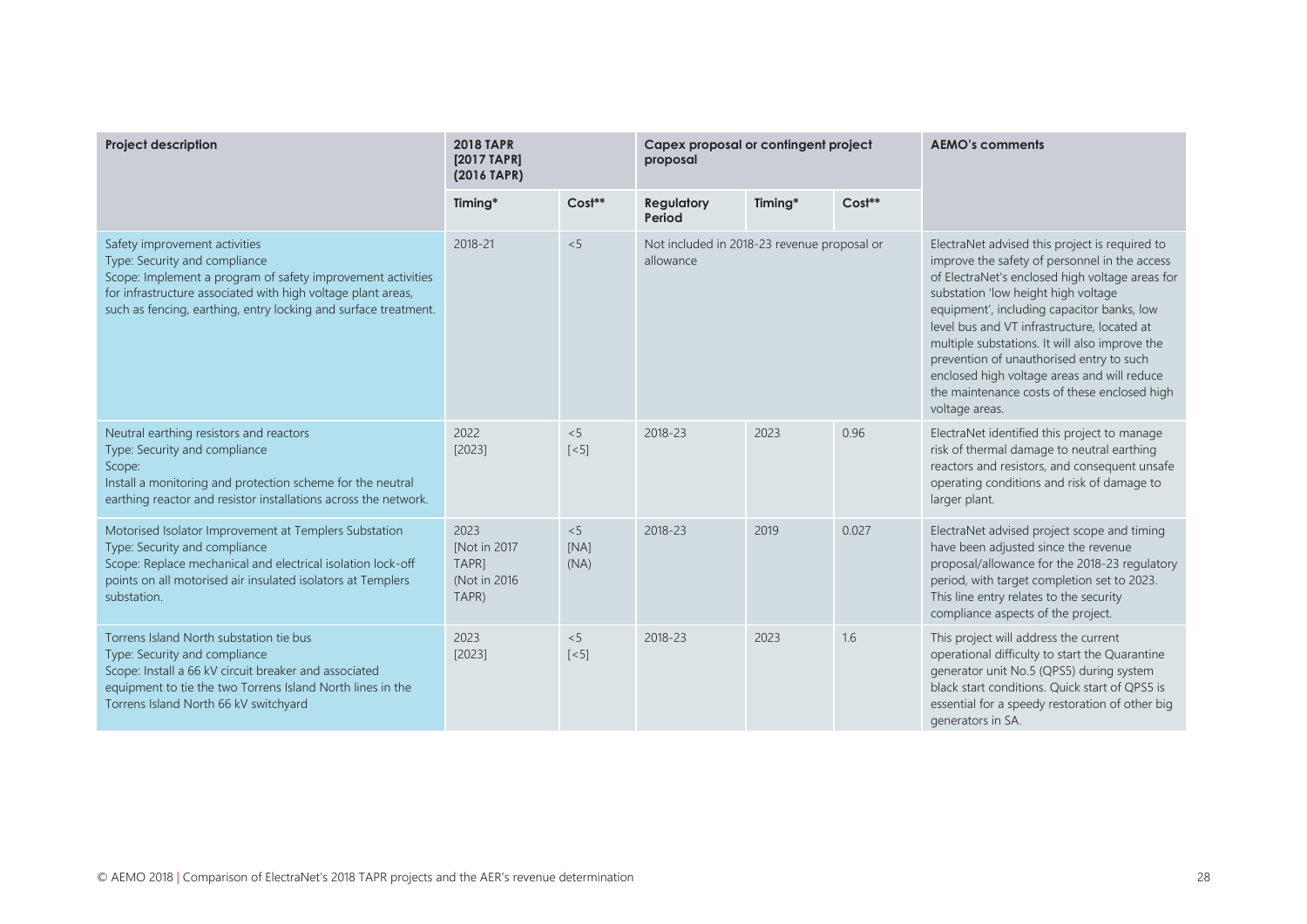| <b>Project description</b>                                                                                                                                                                                                              | <b>2018 TAPR</b><br>[2017 TAPR]<br>(2016 TAPR)     |                                    | Capex proposal or contingent project<br>proposal |         |          | <b>AEMO's comments</b>                                                                                                                                                                                                                                                             |
|-----------------------------------------------------------------------------------------------------------------------------------------------------------------------------------------------------------------------------------------|----------------------------------------------------|------------------------------------|--------------------------------------------------|---------|----------|------------------------------------------------------------------------------------------------------------------------------------------------------------------------------------------------------------------------------------------------------------------------------------|
|                                                                                                                                                                                                                                         | Timing*                                            | Cost**                             | <b>Regulatory</b><br>Period                      | Timing* | $Cost**$ |                                                                                                                                                                                                                                                                                    |
| Install a switched 50 MVAr 275 kV reactor at Blyth West<br>Type: Security and compliance<br>Scope: Install a switched 50 MVAr 275 kV reactor at Blyth<br>West                                                                           | 2025<br>[2021]                                     | < 5<br>$\left[ <5\right]$          | 2018-23                                          | 2021    | 4.7      | ElectraNet is in the process of installing<br>synchronous condensers to manage system<br>strength in South Australia. This project would<br>influence timing of additional reactors,<br>including at Blyth, to control over voltages in<br>South Australia.                        |
| Install a switched 50 MVAr 275 kV reactor at Para<br>Type: Security and compliance<br>Scope: Install a switched 50 MVAr 275 kV reactor at Para                                                                                          | Not reported<br>[2021]                             | <b>NA</b><br>$\lceil$ < 5]         | 2018-23                                          | 2023    | 4.9      | ElectraNet is in the process of installing<br>synchronous condensers to manage system<br>strength in South Australia. This project would<br>influence timing of and may reduce need for<br>additional reactors, including at Para, to<br>control over voltages in South Australia. |
| Blanche circuit breaker arrangement upgrade<br>Type: Security and compliance<br>Scope: Install an additional 132 kV circuit breaker and<br>associated equipment at Blanche substation.                                                  | 2024-2028<br>[2024-2028]<br>(Not in 2016)<br>TAPR) | < 5<br>$\left[ <5\right]$<br>(NA)  | Beyond next regulatory period of 2018-23         |         |          |                                                                                                                                                                                                                                                                                    |
| Full single pole reclosing capability on the 132 kV circuits in<br>the Mid North region<br>Type: Security and compliance<br>Scope: Implement full single pole reclosing capability on the<br>132 kV circuits in the Mid North region.   | 2024-28<br>$[2024 - 28]$<br>$(2018 - 23)$          | < 5<br>$\left[ <5\right]$<br>(< 5) | Beyond next regulatory period of 2018-23         |         |          | ElectraNet is considering this project under<br>NCIPAP with the timing of 2024-28.<br>The 2018 TAPR reported that Mintaro and<br>Angaston generators are constrained off<br>during 132 kV outages that result in these<br>generators being radialised.                             |
| Full single pole reclosing capability on the 132 kV circuits in<br>the South East region<br>Type: Security and compliance<br>Scope: Implement full single pole reclosing capability on the<br>132 kV circuits in the South East region. | 2024-28<br>$[2024 - 28]$<br>$(2018 - 23)$          | < 5<br>$[<5]$<br>(< 5)             | Beyond next regulatory period of 2018-23         |         |          | ElectraNet is considering this project NCIPAP<br>with the timing of 2024-28.<br>The 2018 TAPR reported that Ladbroke Grove<br>and Snuggery generators are constrained off<br>during 132 kV outages that result in these<br>generators being radialised.                            |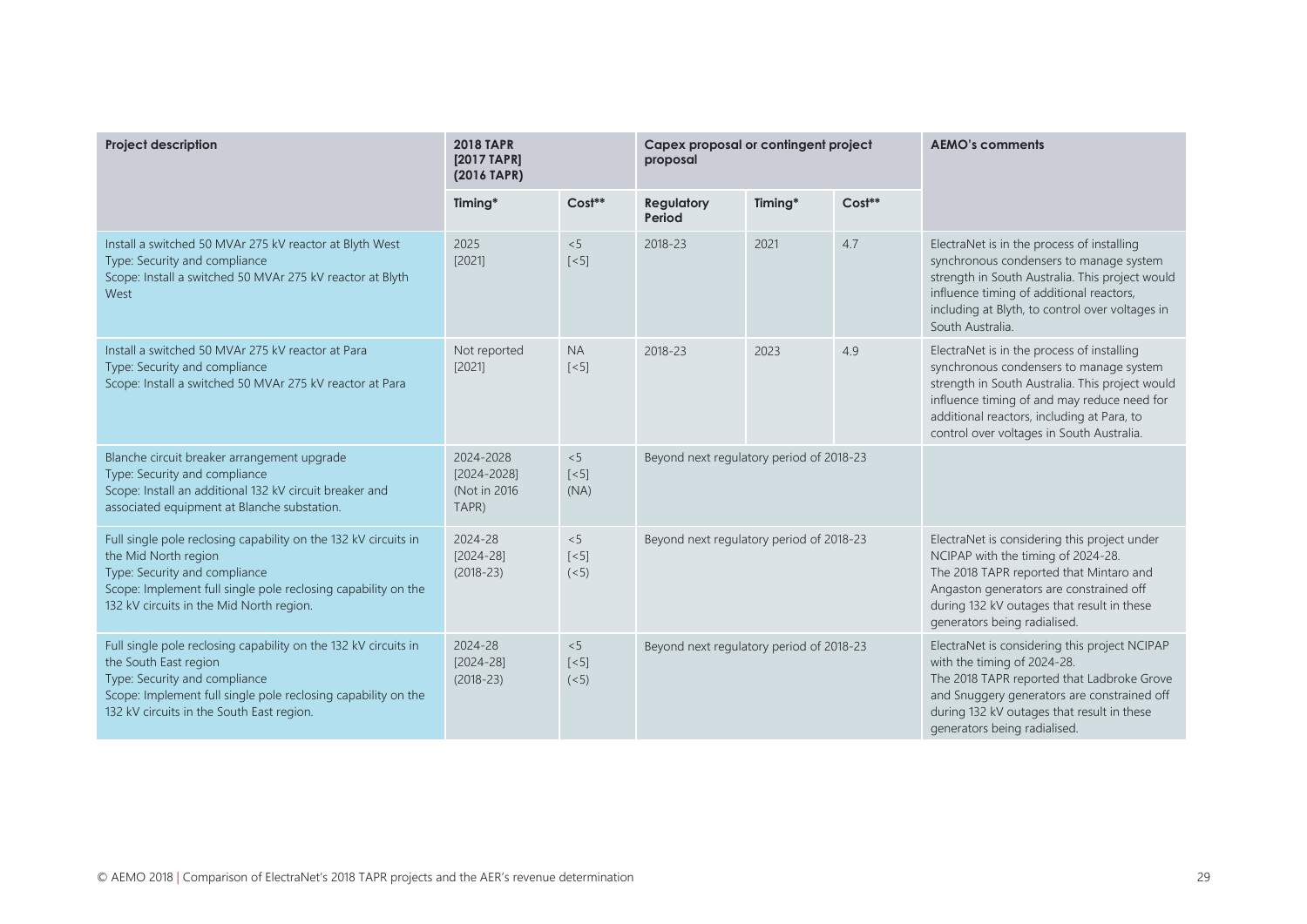#### **Table 7 Asset replacement projects in the 2018 TAPR**

<span id="page-29-0"></span>

| <b>Project description</b>                                                                                                                                                                                                                                       | <b>2018 TAPR</b><br>[2017 TAPR]<br>(2016 TAPR)    |                                       | proposal                    |         | Capex proposal or contingent project | <b>AEMO's comments</b>                                                                                                                                                                                                                                         |
|------------------------------------------------------------------------------------------------------------------------------------------------------------------------------------------------------------------------------------------------------------------|---------------------------------------------------|---------------------------------------|-----------------------------|---------|--------------------------------------|----------------------------------------------------------------------------------------------------------------------------------------------------------------------------------------------------------------------------------------------------------------|
|                                                                                                                                                                                                                                                                  | Timing*                                           | Cost**                                | <b>Regulatory</b><br>Period | Timing* | $Cost**$                             |                                                                                                                                                                                                                                                                |
| Committed projects                                                                                                                                                                                                                                               |                                                   |                                       |                             |         |                                      |                                                                                                                                                                                                                                                                |
| Asset Condition Online Monitoring Equipment Replacement<br>Type: Replacement<br>Scope: Replace or upgrade the majority of primary plant online<br>condition monitoring equipment, which is at the end of its<br>usable life and experiencing high failure rates. | August 2018<br>[2018]<br>(2018)                   | $7 - 10$<br>$[8 - 12]$<br>$(8-12)$    | $2013 - 18$                 | 2018    | 7.5                                  | ElectraNet reported that many items of online<br>condition monitoring equipment are now nearing<br>the end of their usable lives and are exhibiting<br>high failure rates. Ongoing need for this<br>equipment needs to be assessed on a<br>case-by-case basis. |
| Para - Brinkworth - Davenport Hazard Mitigation<br>Type: Replacement<br>Scope: Replace load-releasing cross arms and all porcelain disc<br>insulators on Para-Brinkworth-Davenport 275 kV line to achieve<br>a 15-year life extension.                           | December 2018<br>[2018]<br>(September<br>$2017$ ) | $50 - 60$<br>$[55 - 65]$<br>$(46-60)$ | $2013 - 18$                 | 2018    | 48.5                                 |                                                                                                                                                                                                                                                                |
| Program of unit asset replacements<br>Type: Replacement<br>Scope: Program of unit asset replacements at multiple<br>substations to address high failure rates and safety risks.                                                                                  | 2014-2019<br>$[2013 - 18]$<br>$(2013 - 18)$       | $40 - 50$<br>$[40 - 50]$<br>$(45-55)$ | $2013 - 18$                 | 2019    | 43                                   | ElectraNet advised this project is in progress with<br>target completion in 2019.                                                                                                                                                                              |
| Magill/East Terrace cable joint monitoring<br>Type: Replacement<br>Scope: Replace degraded underground fluid instrumentation<br>and associated telecommunications and infrastructure.                                                                            | 2019<br>[2019]                                    | $< 4-6$<br>$\lceil$ < 5]              | $2013 - 18$                 | 2019    | 1.7                                  |                                                                                                                                                                                                                                                                |
| Battery charger unit replacements<br>Type: Replacement<br>Scope: Implement a planned replacement program to remove<br>battery chargers from service and replace with modern, fit-for-<br>purpose equipment.                                                      | 2018<br>[2017]<br>(2018)                          | < 5<br>$[<5]$<br>(< 5)                | 2018-23                     | 2018    | 0.8                                  | The ElectraNet 2018 TAPR reports a number of<br>substation battery charger units have reached the<br>end of their practical life and that the spare parts<br>are not available.                                                                                |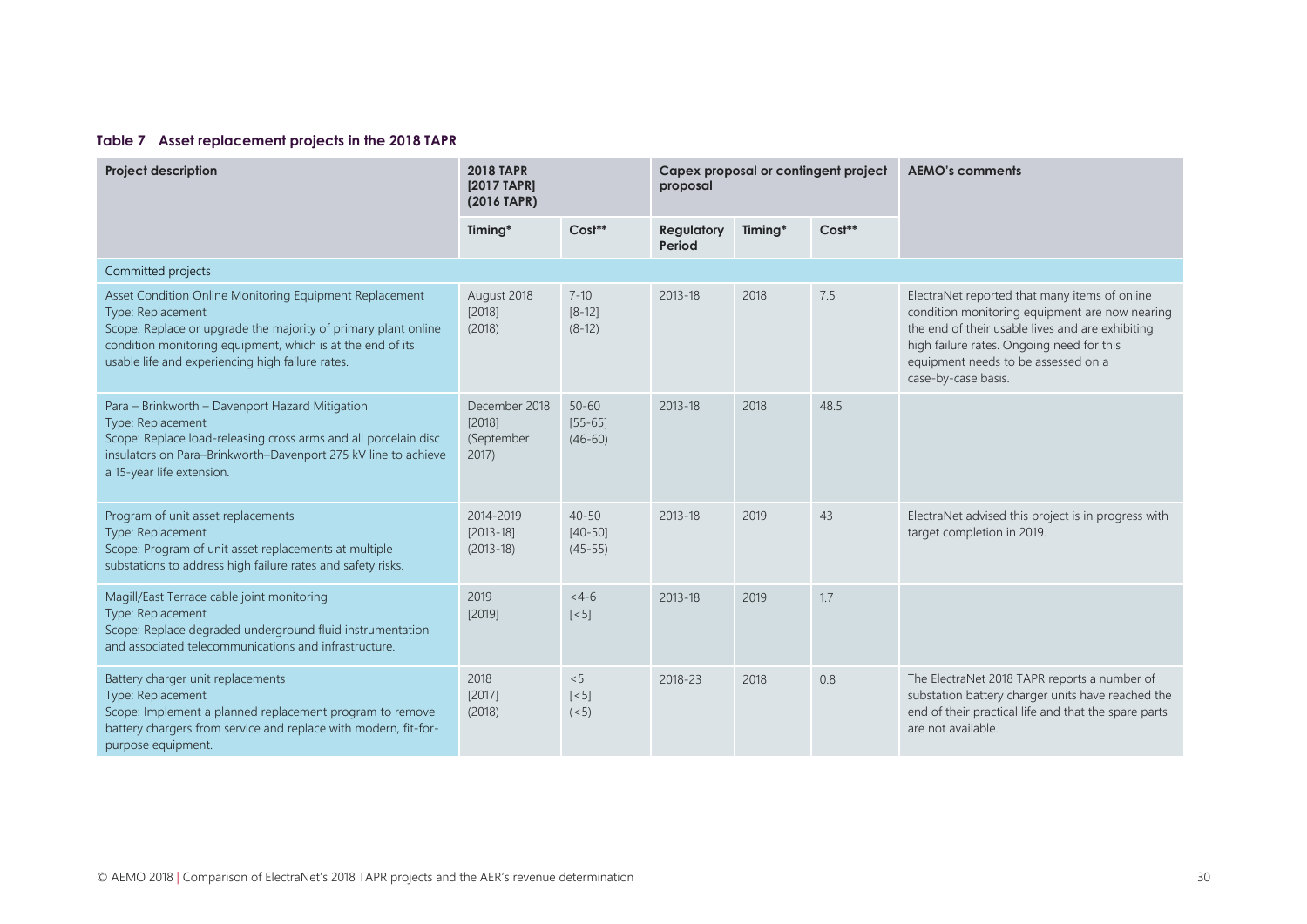| <b>Project description</b>                                                                                                                                                                                                                                                                       | <b>2018 TAPR</b><br>[2017 TAPR]<br>(2016 TAPR)    |                                                                | proposal                    |         | Capex proposal or contingent project | <b>AEMO's comments</b>                                                                                                                                                                                                                                                                                                                             |
|--------------------------------------------------------------------------------------------------------------------------------------------------------------------------------------------------------------------------------------------------------------------------------------------------|---------------------------------------------------|----------------------------------------------------------------|-----------------------------|---------|--------------------------------------|----------------------------------------------------------------------------------------------------------------------------------------------------------------------------------------------------------------------------------------------------------------------------------------------------------------------------------------------------|
|                                                                                                                                                                                                                                                                                                  | Timing*                                           | $Cost**$                                                       | <b>Regulatory</b><br>Period | Timing* | $Cost**$                             |                                                                                                                                                                                                                                                                                                                                                    |
| Baroota substation refurbishment<br>Type: Replacement<br>Scope: Replace assets that are at end of life at Baroota<br>substation and implement flood mitigation measures. Retain<br>only the existing single 10 MVA 132/33 kV transformer.                                                        | June 2018<br>[2017]<br>(2017)                     | $5 - 8$<br>$[5-8]$<br>$(5 - 10)$<br>ElectraNet's<br>cost only) | 2018-23                     | 2018    | 6.3                                  | The ElectraNet 2018 TAPR reports that most of<br>the primary equipment at Baroota is at end of its<br>technical life and requires replacement. This<br>project is a committed project.                                                                                                                                                             |
| Substation lighting and infrastructure replacement<br>Type: Replacement<br>Scope: Replace substation lighting and associated infrastructure<br>at sites where the safety hazards that exist because of poor<br>lighting.                                                                         | October 2018<br>[2019]                            | $10 - 12$<br>$[4-8]$                                           | 2018-23                     | 2018    | 9.9                                  |                                                                                                                                                                                                                                                                                                                                                    |
| Davenport to Pimba 132 kV line low span uprating<br>Type: Replacement<br>Scope: Treat low spans to achieve the designed nominal 65°C<br>design temperature rating for the Davenport to Mount Gunson<br>section of the Davenport to Pimba 132 kV line.                                            | December 2018<br>[2018]<br>(Not in 2016)<br>TAPR) | $12 - 15$<br>$[4-8]$<br>(NA)                                   | 2018-23                     | 2022    | 11.2                                 | ElectraNet is in the process of building a new<br>275 kV line to Mt Gunson and reconfigure Mt<br>Gunson and Pimba 132 kV network connections.<br>This could reduce loading on Davenport to Pimba<br>132 kV line. With this information, AEMO suggests<br>ElectraNet review timing of asset replacement<br>project between Davenport and Mt Gunson. |
| East Terrace gas monitoring system replacement<br>Type: Replacement<br>Scope: Replace existing combined phases gas monitoring system<br>with isolated per phase systems.                                                                                                                         | 2019<br>[2018]<br>(Not in 2016)<br>TAPR)          | < 5<br>$[<5]$<br>(NA)                                          | 2018-23                     | 2018    | $\mathbf{1}$                         | ElectraNet advised this project is in progress with<br>target completion in 2019.                                                                                                                                                                                                                                                                  |
| AC Board Replacement 2013-18<br>Type: Replacement<br>Scope: Replace and improve AC auxiliary supply equipment,<br>switchboards and cabling at 11 substations.                                                                                                                                    | April 2019<br>[2018]<br>(2018)                    | $12 - 14$<br>$[8 - 12]$<br>(< 5)                               | 2018-23                     | 2019    | 11.3                                 | ElectraNet advised this project is in progress with<br>target completion in 2019.                                                                                                                                                                                                                                                                  |
| Monash and Berri relay replacement<br>Type: Replacement<br>Scope: Replace protection relays and a communications gateway<br>at Monash and Berri substations to enable remote control and<br>monitoring, to improve network reliability, maintainability and<br>response following system events. | August 2019<br>[2018]                             | < 5<br>$\left[ < 5 \right]$                                    | 2018-23                     | 2018    | 1.4                                  | ElectraNet advised this project is in progress with<br>target completion in 2019.                                                                                                                                                                                                                                                                  |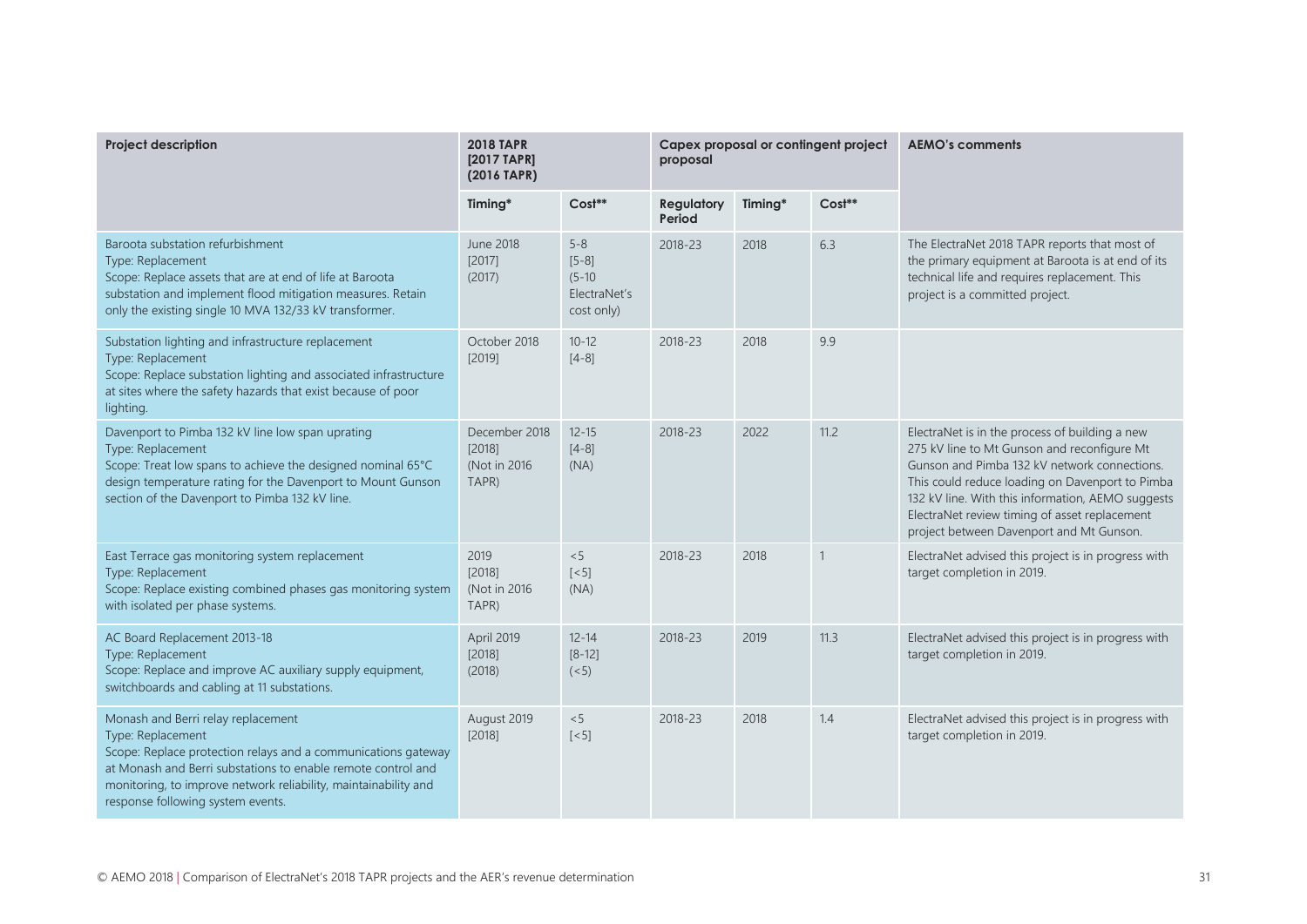| <b>Project description</b>                                                                                                                                                                                                                                                                                                     | <b>2018 TAPR</b><br>[2017 TAPR]<br>(2016 TAPR)   |                        | proposal                    |         | Capex proposal or contingent project | <b>AEMO's comments</b>                                                                                                                                                                                                                                                                                                                                                                                                          |
|--------------------------------------------------------------------------------------------------------------------------------------------------------------------------------------------------------------------------------------------------------------------------------------------------------------------------------|--------------------------------------------------|------------------------|-----------------------------|---------|--------------------------------------|---------------------------------------------------------------------------------------------------------------------------------------------------------------------------------------------------------------------------------------------------------------------------------------------------------------------------------------------------------------------------------------------------------------------------------|
|                                                                                                                                                                                                                                                                                                                                | Timing*                                          | Cost**                 | <b>Regulatory</b><br>Period | Timing* | Cost**                               |                                                                                                                                                                                                                                                                                                                                                                                                                                 |
| Murraylink runback control scheme<br>Type Replacement<br>Scope: Redesign and replace the Murraylink runback control<br>scheme.                                                                                                                                                                                                 | 2019<br>[2018]<br>(2018)                         | < 5<br>$[<5]$<br>(< 5) | 2018-23                     | 2018    | 0.9                                  | ElectraNet advised Murraylink runback control<br>scheme is to prevent overloading of ElectraNet's<br>assets. If an overload is detected on any one of<br>the Riverland 132 kV lines or any one of the<br>Robertstown 275/132 kV transformers, runback<br>control scheme would reduce Murraylink flow<br>from South Australia to Victoria. This control<br>scheme allows to increase the utilisation of<br>transmission network. |
| Line support systems refurbishment 2018-23<br>Type: Refurbishment<br>Scope: Refurbish transmission line support systems to achieve an<br>overall life extension of the Snuggery - Blanche and Blanche -<br>Mt Gambier 132 kV lines by replacing every fastener on every<br>transmission tower on these two transmission lines. | <b>July 2023</b><br>December 2019<br>$[2019-23]$ | $9 - 10$<br>$[8 - 10]$ | 2018-23                     | 2023    | 9.5                                  | There is an ongoing need for Snuggery - Blanche<br>- Mt Gambier 132 kV circuit to connect local<br>generation and substations.                                                                                                                                                                                                                                                                                                  |
| Line Insulator Systems Refurbishment 2018-23 program<br>Type: Refurbishment<br>Scope: Program to refurbish transmission line support systems<br>and extend the life of 18 transmission lines by renewing line<br>asset components.                                                                                             | June 2023<br>$[2024 - 28]$                       | $45 - 60$<br>$[10-15]$ | 2018-2023                   | 2023    | 63.9                                 | The ElectraNet 2018 TAPR reports this is a<br>committed project with refurbishing work to be<br>progressively completed from 2019 to 2023.                                                                                                                                                                                                                                                                                      |
| Proposed projects                                                                                                                                                                                                                                                                                                              |                                                  |                        |                             |         |                                      |                                                                                                                                                                                                                                                                                                                                                                                                                                 |
| Magill substation fire suppression system<br>Type: Replacement<br>Scope: Investigate, design and install refurbished or replacement<br>fire suppression systems.                                                                                                                                                               | 2019<br>[2019]                                   | < 5<br>$[<5]$          | 2018-23                     | 2019    | 1.7                                  |                                                                                                                                                                                                                                                                                                                                                                                                                                 |
| Transformer bushing replacements<br>Type: Replacement<br>Scope: Implement a program to replace transformer bushings at<br>various substations.                                                                                                                                                                                 | 2020                                             | $6 - 8$                | 2018-23                     | 2021    | 8.7                                  |                                                                                                                                                                                                                                                                                                                                                                                                                                 |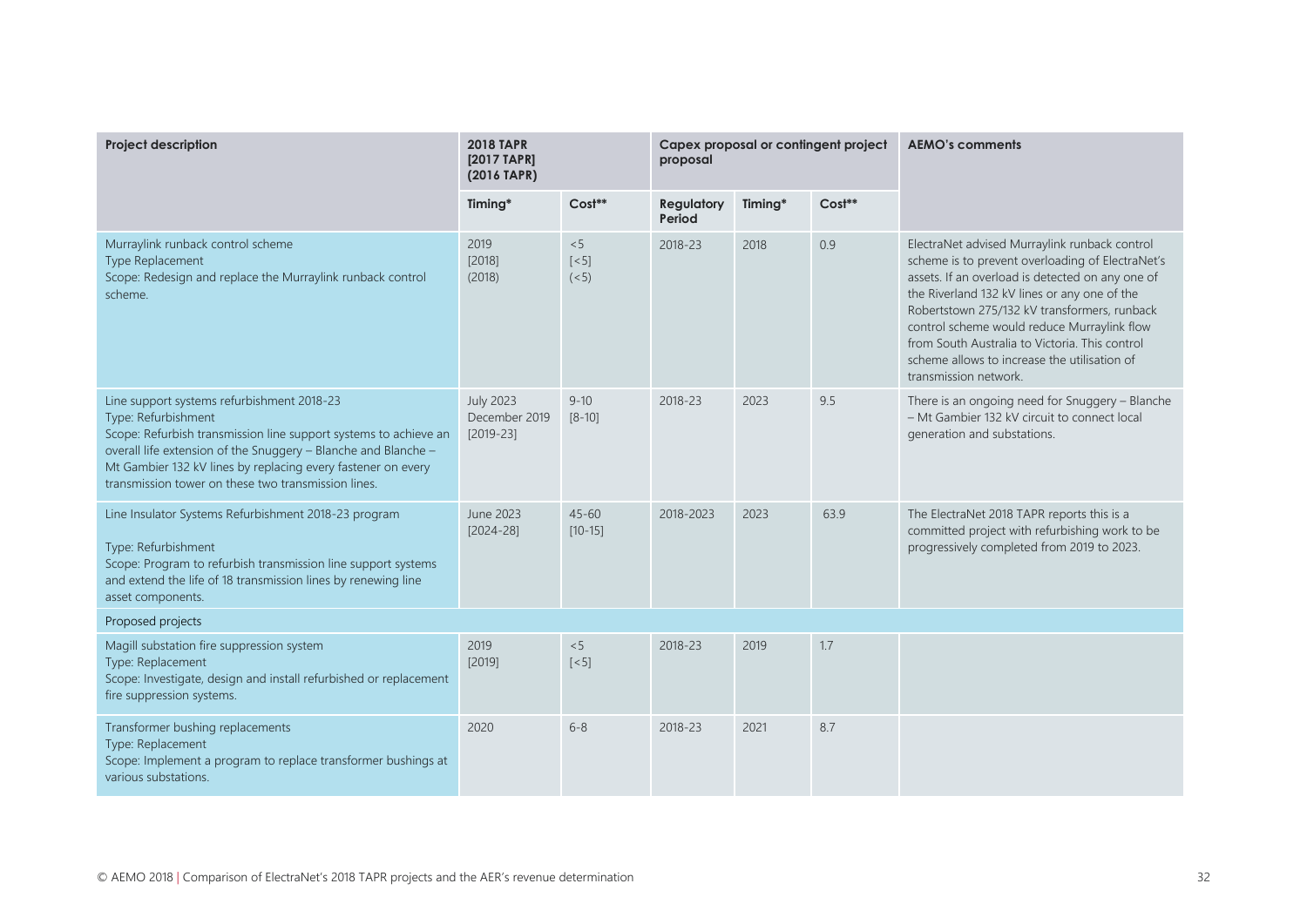| <b>Project description</b>                                                                                                                                                                                                     | <b>2018 TAPR</b><br>[2017 TAPR]<br>(2016 TAPR) |                        | proposal                    |         | Capex proposal or contingent project | <b>AEMO's comments</b>                                                                                                                                                                                                                                                                                                                                                                                                                                                                                                                                          |
|--------------------------------------------------------------------------------------------------------------------------------------------------------------------------------------------------------------------------------|------------------------------------------------|------------------------|-----------------------------|---------|--------------------------------------|-----------------------------------------------------------------------------------------------------------------------------------------------------------------------------------------------------------------------------------------------------------------------------------------------------------------------------------------------------------------------------------------------------------------------------------------------------------------------------------------------------------------------------------------------------------------|
|                                                                                                                                                                                                                                | Timing*                                        | $Cost**$               | <b>Regulatory</b><br>Period | Timing* | Cost**                               |                                                                                                                                                                                                                                                                                                                                                                                                                                                                                                                                                                 |
| Instrument transformer replacements<br>Type: Replacement<br>Scope: Implement a program to replace selected instrument<br>transformers at various substations.                                                                  | 2021                                           | $< 4-6$                | 2018-23                     | 2023    | 5.3                                  |                                                                                                                                                                                                                                                                                                                                                                                                                                                                                                                                                                 |
| Leigh Creek South transformer replacement<br>Type: Replacement<br>Scope: Replace the existing two 5 MVA transformers with a<br>single new 5 MVA 132/11 kV transformer and associated plant at<br>Leigh Creek South substation. | 2021<br>[2019]<br>(2016)                       | < 5<br>$[<5]$<br>(< 5) | 2018-23                     | 2020    | 3                                    | • In March 2017, AEMO considered the demand<br>at Leigh Creek South to be uncertain and<br>suggested consideration of deferring the<br>replacement (if the condition of the asset<br>permits) and replacing with a smaller<br>transformer or non-network options to mitigate<br>the risk of the new transformer becoming<br>stranded.<br>. In the 2018 TAPR, ElectraNet advises the Leigh<br>Creek South transformers 1 and 2 have been<br>assessed to be at the end of their technical lives<br>and at high risk of failure, necessitating the<br>replacement. |
| Surge arrestor replacements<br>Type: Replacement<br>Scope: Implement a program to replace selected porcelain surge<br>arrestor units at various substations.                                                                   | 2021                                           | < 5                    | 2018-23                     | 2023    | 2.9                                  |                                                                                                                                                                                                                                                                                                                                                                                                                                                                                                                                                                 |
| Battery charger unit replacements<br>Type: Replacement<br>Scope: Implement a planned replacement program to remove<br>battery chargers from service and replace with modern, fit-for-<br>purpose equipment.                    | 2022                                           | < 5                    | 2018-23                     | 2022    | 1.2                                  |                                                                                                                                                                                                                                                                                                                                                                                                                                                                                                                                                                 |
| AC board unit asset replacement<br>Type: Replacement<br>Scope: Replace AC auxiliary supply equipment, switchboards and<br>cabling at 17 substations.                                                                           | 2022                                           | $8 - 12$               | 2018-23                     | 2021    | 10.3                                 |                                                                                                                                                                                                                                                                                                                                                                                                                                                                                                                                                                 |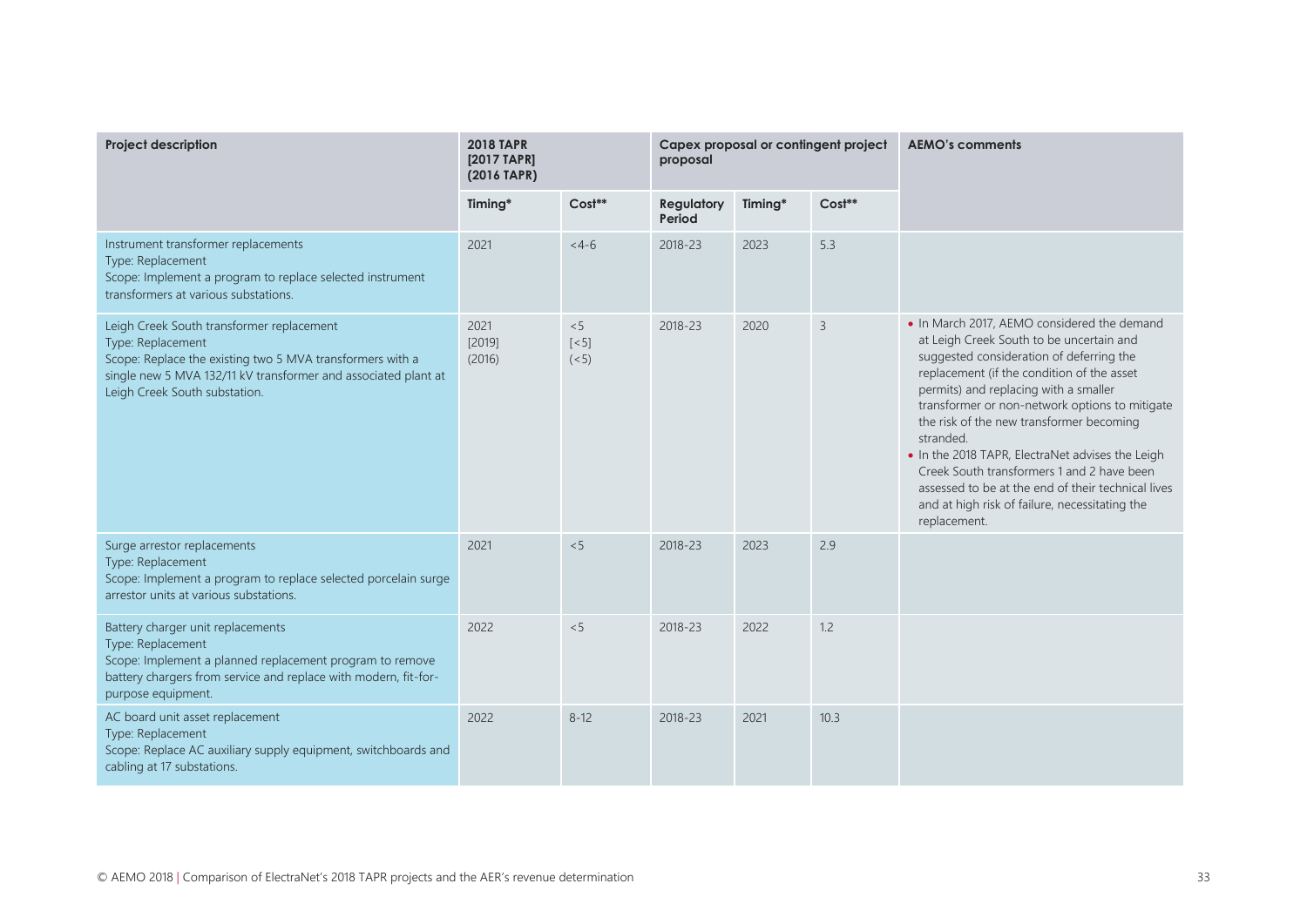| <b>Project description</b>                                                                                                                                                                                                           | <b>2018 TAPR</b><br>[2017 TAPR]<br>(2016 TAPR) |                                        | proposal                    |         | Capex proposal or contingent project | <b>AEMO's comments</b>                                                                                                                                                                                                                                                                                                                                                                                                                                                              |
|--------------------------------------------------------------------------------------------------------------------------------------------------------------------------------------------------------------------------------------|------------------------------------------------|----------------------------------------|-----------------------------|---------|--------------------------------------|-------------------------------------------------------------------------------------------------------------------------------------------------------------------------------------------------------------------------------------------------------------------------------------------------------------------------------------------------------------------------------------------------------------------------------------------------------------------------------------|
|                                                                                                                                                                                                                                      | Timing*                                        | Cost**                                 | <b>Regulatory</b><br>Period | Timing* | Cost**                               |                                                                                                                                                                                                                                                                                                                                                                                                                                                                                     |
| Substation local control system replacements<br>Type: Replacement<br>Scope: Implement a program to replace selected substation PC-<br>based local control systems at various substations.                                            | 2022                                           | < 5                                    | 2018-23                     | 2021    | 3.2                                  |                                                                                                                                                                                                                                                                                                                                                                                                                                                                                     |
| South East SVC computer control system replacement<br>Type: Replacement<br>Scope: Replace the existing SVC computer control system at<br>South East substation with a new fully supported system.                                    | 2022<br>[2022]                                 | $4 - 6$<br>$[4-8]$                     | 2018-23                     | 2022    | 5                                    |                                                                                                                                                                                                                                                                                                                                                                                                                                                                                     |
| Mount Gambier 132/33 kV transformer No. 1 (50 MVA)<br>replacement<br>Type: Replacement<br>Scope: Replace the existing 50 MVA transformer with a new 25<br>MVA 132/33/11 kV at Mount Gambier substation.                              | 2023<br>[2021]<br>$(2018 - 23)$                | < 5<br>$\left[ < 5 \right]$<br>$(3-5)$ | 2018-23                     | 2021    | 2.3                                  | In March 2017, AEMO assessed that an ongoing<br>need exists for maintaining the supply capacity in<br>Mount Gambier substation. ElectraNet advised<br>that the existing 50 MVA transformer is in poor<br>condition and the poor asset condition needs to<br>be addressed in the next regulatory period.<br>ElectraNet proposed replacing the existing<br>50 MVA transformer in poor condition with a new<br>25 MVA transformer, AEMO considers<br>ElectraNet's proposal reasonable. |
| Mannum Transformer 1 and 2 Replacement<br>Type: Replacement<br>Scope: Replace the existing 20 MVA transformers with two new<br>25 MVA 132/33 kV transformers (nearest ElectraNet standard<br>transformer size) at Mannum substation. | 2023<br>[2022]<br>$(2018 - 23)$                | < 5<br>$[<5]$<br>(< 5)                 | 2018-23                     | 2022    | $\overline{3}$                       | AEMO's assessment in March 2017 agreed the<br>proposal is reasonable, however replacing the<br>existing transformers with two 15 MVA<br>transformers should be investigated in detail prior<br>to committing to an investment.                                                                                                                                                                                                                                                      |
| Circuit breaker replacements<br>Type: Replacement<br>Scope: Implement a program to replace selected circuit breaker<br>units at various substations.                                                                                 | 2023                                           | $4 - 6$                                | 2018-23                     | 2023    | 5.4                                  |                                                                                                                                                                                                                                                                                                                                                                                                                                                                                     |
| Substation fencing replacements<br>Type: Replacement<br>Scope: Implement a program to replace substation fences at<br>selected substations.                                                                                          | 2023                                           | $4 - 6$                                | 2018-23                     | 2021    | 4.3                                  |                                                                                                                                                                                                                                                                                                                                                                                                                                                                                     |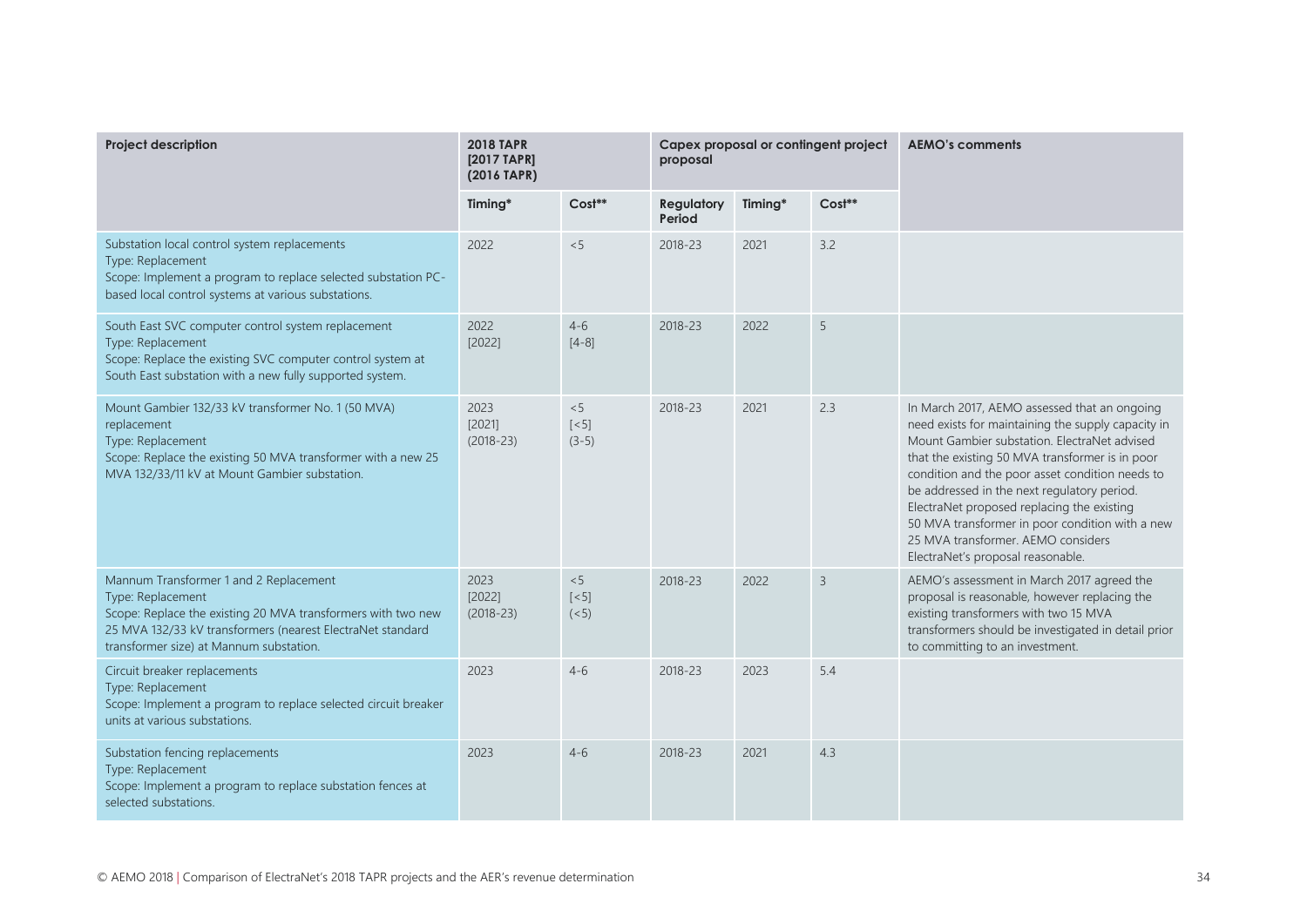| <b>Project description</b>                                                                                                                                                                                                                               | <b>2018 TAPR</b><br>[2017 TAPR]<br>(2016 TAPR) |                                     | Capex proposal or contingent project<br>proposal |         |          | <b>AEMO's comments</b>                                                                                                                                                                                                                                            |
|----------------------------------------------------------------------------------------------------------------------------------------------------------------------------------------------------------------------------------------------------------|------------------------------------------------|-------------------------------------|--------------------------------------------------|---------|----------|-------------------------------------------------------------------------------------------------------------------------------------------------------------------------------------------------------------------------------------------------------------------|
|                                                                                                                                                                                                                                                          | Timing*                                        | Cost**                              | <b>Regulatory</b><br>Period                      | Timing* | $Cost**$ |                                                                                                                                                                                                                                                                   |
| Templers substation equipment replacement<br>Type: Replacement<br>Scope: Replace 8 isolators and the 132 kV busbar at Templers<br>substation which have been identified as end of economic life.                                                         | 2023                                           | < 5                                 | 2018-23                                          | 2018    | 27       |                                                                                                                                                                                                                                                                   |
| Transmission line conductor and earth wire refurbishment<br>Type: Refurbishment<br>Scope: Implement a program of transmission line conductor and<br>earth wire refurbishment to renew line asset components and<br>extend line life.                     | 2019-2022<br>$[2019 - 2023]$                   | $15 - 20$<br>$[10 - 20]$            | 2018-23                                          | 2023    | 19.3     |                                                                                                                                                                                                                                                                   |
| Cultana-Yadnarie conductor and earth wire refurbish<br>Type: Refurbishment<br>Scope: Refurbish conductor and earth wire and extend the life of<br>the Cultana to Yadnarie 132 kV transmission line.                                                      | 2019-2023<br>$[2019 - 2023]$                   | $30 - 45$<br>$[30 - 45]$            | 2018-23                                          | 2022    | 38.2     | ElectraNet advised if the Eyre Peninsula Electricity<br>Supply Options RIT-T shows that another solution<br>is preferred, then these projects will not proceed.<br>The cost of these projects would then be offset<br>against the contingent project application. |
| Yadnarie-Port Lincoln line refurbishment<br>Type: Refurbishment<br>Scope: Refurbish conductor and earth wire and extend the life of<br>the Yadnarie to Port Lincoln 132 kV transmission line.                                                            | 2019-2023                                      | $30 - 45$<br>$[30-45]$              | 2018-23                                          | 2023    | 41.6     |                                                                                                                                                                                                                                                                   |
| Substation isolator replacements<br>Type: Replacement<br>Scope: Implement a program to replace individual substation<br>isolators.                                                                                                                       | 2019-23                                        | $8 - 12$                            | 2018-23                                          | 2023    | 12.3     |                                                                                                                                                                                                                                                                   |
| Replace protection scheme relay assets<br>Type: Replacement<br>Scope: Implement a program of unit protection relay and control<br>system replacement projects at various substations.                                                                    | 2018-23<br>$[2019 - 23]$<br>$(2018-23)$        | $25 - 35$<br>$[25-35]$<br>$(30-40)$ | 2018-23                                          | 2023    | 32.1     |                                                                                                                                                                                                                                                                   |
| Asset Condition Online Monitoring Equipment Replacement<br>Type: Replacement<br>Scope: Replace or upgrade most of primary plant online<br>condition monitoring equipment, which is at the end of its<br>usable life and experiencing high failure rates. | 2019-23<br>$[2019-23]$                         | $4 - 6$<br>$[4-8]$                  | 2018-23                                          | 2021    | 4.9      | ElectraNet reported that many items of online<br>condition monitoring equipment are now nearing<br>the end of their usable lives and are exhibiting<br>high failure rates. Ongoing need for this<br>equipment needs to be assessed on a<br>case-by-case basis.    |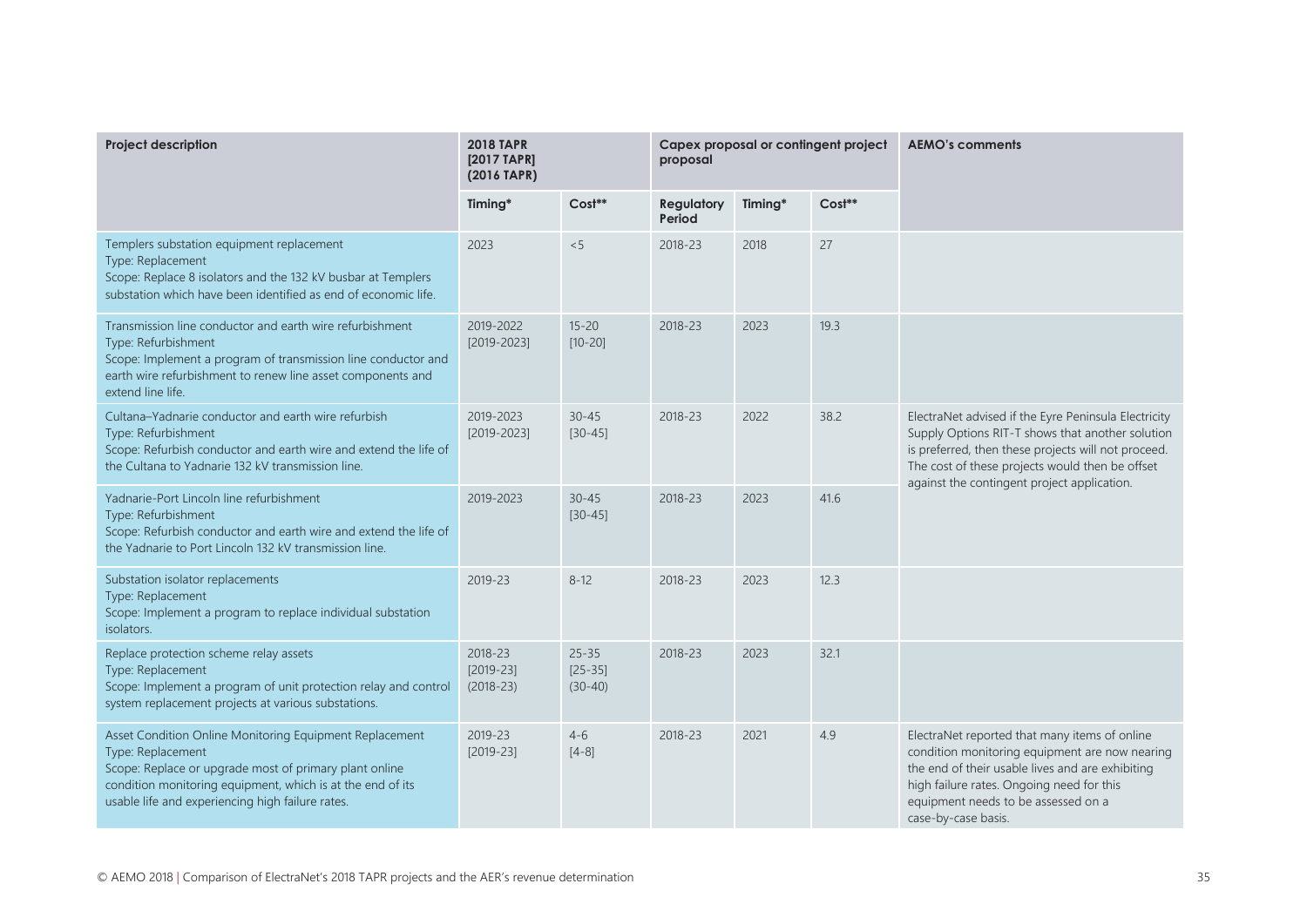| <b>Project description</b>                                                                                                                                                                                                                  | <b>2018 TAPR</b><br>[2017 TAPR]<br>(2016 TAPR) |                            | Capex proposal or contingent project<br>proposal |         |          | <b>AEMO's comments</b>                                           |
|---------------------------------------------------------------------------------------------------------------------------------------------------------------------------------------------------------------------------------------------|------------------------------------------------|----------------------------|--------------------------------------------------|---------|----------|------------------------------------------------------------------|
|                                                                                                                                                                                                                                             | Timing*                                        | Cost**                     | <b>Regulatory</b><br>Period                      | Timing* | $Cost**$ |                                                                  |
| Transmission line support system refurbishment<br>Type: Refurbishment<br>Scope: Implement a program of transmission line support<br>system refurbishment to renew line asset components and<br>extend line life.                            | 2024-2028<br>[2024-2028]                       | $10 - 15$<br>$[10 - 15]$   | Beyond next regulatory period of 2018-23         |         |          | TAPR project timing beyond next regulatory<br>period of 2018-23. |
| Transmission line insulator refurbishment<br>Scope: Implement a program of transmission line insulator<br>system refurbishment to renew line asset components and<br>extend line life.                                                      | 2024-2028<br>[2024-2028]                       | $50 - 80$<br>$[50 - 80]$   | Beyond next regulatory period of 2018-23         |         |          | TAPR project timing beyond next regulatory<br>period of 2018-23. |
| Transmission line conductor and earth wire refurbishment<br>Type: Refurbishment<br>Scope: Scope: Implement a program of transmission line<br>conductor and earth wire refurbishment to renew line asset<br>components and extend line life. | 2024-2028<br>$[2024 - 2028]$                   | $70 - 100$<br>$[70 - 100]$ | Beyond next regulatory period of 2018-23         |         |          | TAPR project timing beyond next regulatory<br>period of 2018-23. |
| Program of unit asset replacements<br>Type: Replacement<br>Scope: Implement a program of unit protection relay and control<br>system replacement projects at various substations.                                                           | 2024-2028<br>$[2024 - 2028]$                   | $50 - 80$<br>$[50 - 80]$   | Beyond next regulatory period of 2018-23         |         |          | TAPR project timing beyond next regulatory<br>period of 2018-23. |
| Replace protection scheme relay assets<br>Type: Replacement<br>Scope: Implement a program of unit protection relay and control<br>system replacement projects at various substations.                                                       | 2024-2028<br>[2024-2028]                       | $30 - 50$<br>$[30 - 50]$   | Beyond next regulatory period of 2018-23         |         |          | TAPR project timing beyond next regulatory<br>period of 2018-23. |
| Transformer and infrastructure replacements<br>Type: Refurbishment<br>Scope: Implement a program of transformer and infrastructure<br>replacement projects at various substations.                                                          | 2024-2028<br>[2024-2028]                       | $10 - 20$                  | Beyond next regulatory period of 2018-23         |         |          | TAPR project timing beyond next regulatory<br>period of 2018-23. |

\*Expected date of commissioning.

\*\*Total Nominal 2017-23 Cost as submitted to The AER in ElectraNet's final proposal for non-contingent projects. Indicative cost from the Revenue Proposal Overview for contingent projects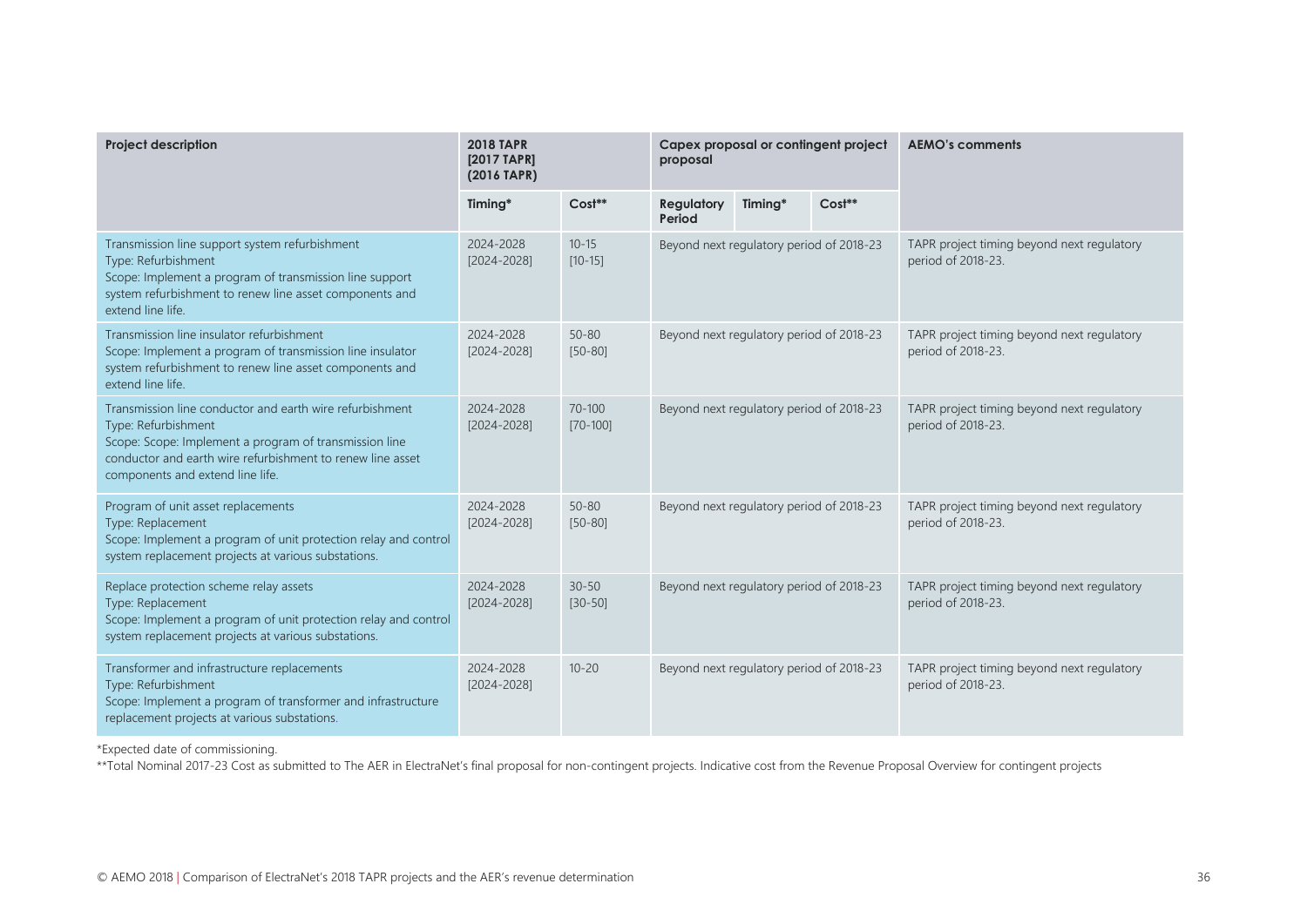# <span id="page-36-0"></span>**Appendix B. AEMO** submission to SAET RIT-T



#### ElectraNet

PO Box 7096 **Hutt Street Post Office** Adelaide SA 5000

Attention: Hugo Klingenberg

Dear Hugo,

#### SUBMISSION TO SOUTH AUSTRALIAN ENERGY TRANSFORMATION (SAET) PROJECT SPECIFICATION CONSULTATION REPORT (PSCR)

Thank you for the opportunity to submit on ElectraNet's consultation for the South Australian Energy Transformation PSCR. The market modelling and supplementary information papers published by ElectraNet are a positive initiative in providing transparency for those interested in participating in this Regulatory Investment Test for Transmission (RIT-T) process.

AEMO has a number of roles relevant to this consultation:

- National Electricity Transmission Planner
- National Electricity Market (NEM) system and market operator
- Victorian Transmission Network Service Provider (TNSP)

In the 2015 and 2016 National Transmission Network Development Plans (NTNDPs), AEMO highlighted the emerging system resilience challenges relating to South Australia's changing energy mix. AEMO therefore supports ElectraNet's RIT-T process, and considers it to be an appropriate response to these challenges. AEMO is also actively supporting the AEMC's System Security Market Frameworks Review and the Essential Services Commission of South Australia's review of technical standards for inverter-connected generators, which will both complement the optimal outcome of this RIT-T.

#### Supplementing interconnector options to address system strength

The identified need includes a requirement to provide system resilience, including system strength, as South Australia transitions to a low carbon future. AEMO agrees this is a priority, and its 2016 NTNDP identified an 'NSCAS gap' in South Australia relating to system strength. The proposed interconnector options present solutions to increase transfer capacity, but will not specifically address system strength. AEMO suggests that the proposed interconnector options should be supplemented with distributed services (e.g. synchronous condensers) so that the identified emerging system strength challenges can be addressed effectively.

#### Wholesale pricing in the identified need

The National Electricity Rules (NER) requires that a RIT-T should identify the solution for an identified need that "maximises the present value of net economic benefits to all those who produce, consume and transport electricity in the market". ElectraNet's identified need includes an outcome of lower wholesale electricity prices in South Australia, which could result in a preferred option that is potentially inconsistent with the RIT-T objective. By making regional wholesale pricing a specific element of the identified need, there is a risk that other AEMO SUBMISSION TO SOUTH AUSTRALIAN ENERGY TRANSFORMATION PSCR

Auchalten Energy Market Operator Ud ABN 04-072-010-327 www.comp.com.cu info@comp.com.cu 



Level 22 saver.com<br>530 Collins Street<br>Melbourne VIC 3000 ctal Address: O Box 2008<br>bourne VIC 3001 T 1300 858724<br>F 03 9609 8080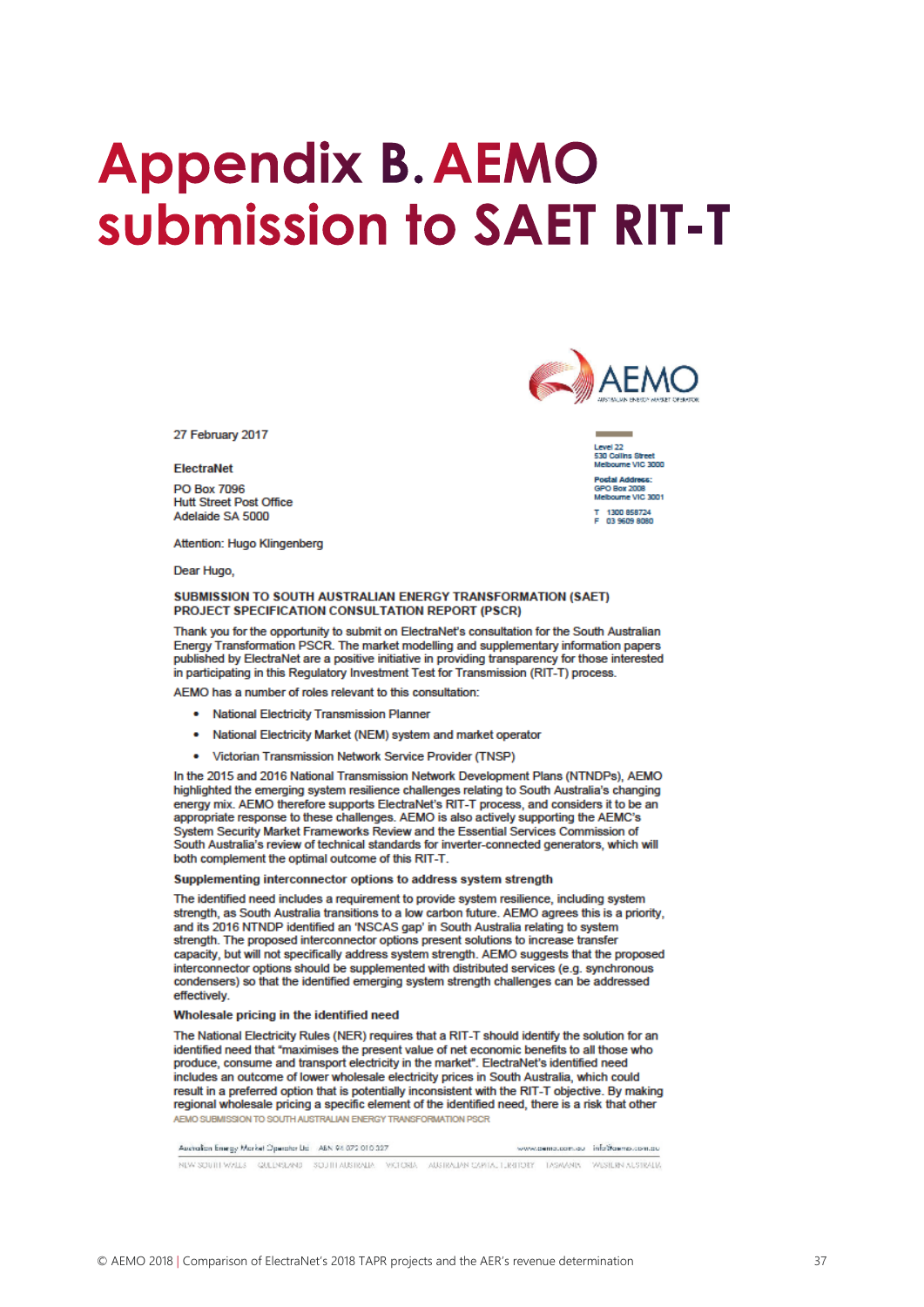

cost elements (including network costs) might not be equally weighted. This in turn risks excluding a range of potentially cheaper non-network solutions. AEMO therefore suggests that the specific wholesale pricing driver be removed from the identified need.

#### **Evaluating system resilience**

AEMO supports ElectraNet's use of a combination of market and system resilience benefits (called "system security benefits"). AEMO suggests that the SAET should address the following important considerations:

- Whether any proposed interconnector option can deliver system resilience without operating below capacity or relying on control schemes and distributed services, and the resultant impact on potential market benefits.
- Ensuring that system resilience benefits are not double-counted with other market benefits (i.e. fuel cost savings).
- Describing and proportioning system resilience benefits against the components that  $\bullet$ deliver those benefits.

Additionally, AEMO suggests that ElectraNet's Project Assessment Draft Report (PADR) should provide a technical assessment to demonstrate the effectiveness of the preferred solution in withstanding various contingencies<sup>1</sup>.

ElectraNet's SAET reports discuss the benefits of increasing resilience to survive a loss of the Heywood interconnector at its planned capacity of 650 MW. The Heywood interconnector has historically tripped at near 900 MW following the sudden loss of multiple generators in South Australia. AEMO suggests that the loss of multiple generators within the South Australia region should also be considered when assessing a system resilience benefit.

As a part of our Future Power System Security program, AEMO intends to publish information on generator Rate of Change of Frequency (RoCoF) withstand capability by mid-2017. AEMO suggests that this information should be considered in ElectraNet's system resilience assessment.

Should you have any questions in relation to this submission, please contact Mr Elijah Pack on (07) 3347 3995.

**Yours sincerely** 

**Christian Schaefer Manager Network Planning** 

1 Historically relevant non-credible contingencies include loss of the Heywood Interconnector and loss of 500 MW of South<br>Australian generation.

AEMO SUBMISSION TO SOUTH AUSTRALIAN ENERGY TRANSFORMATION PSCR

PAGE 2 OF 2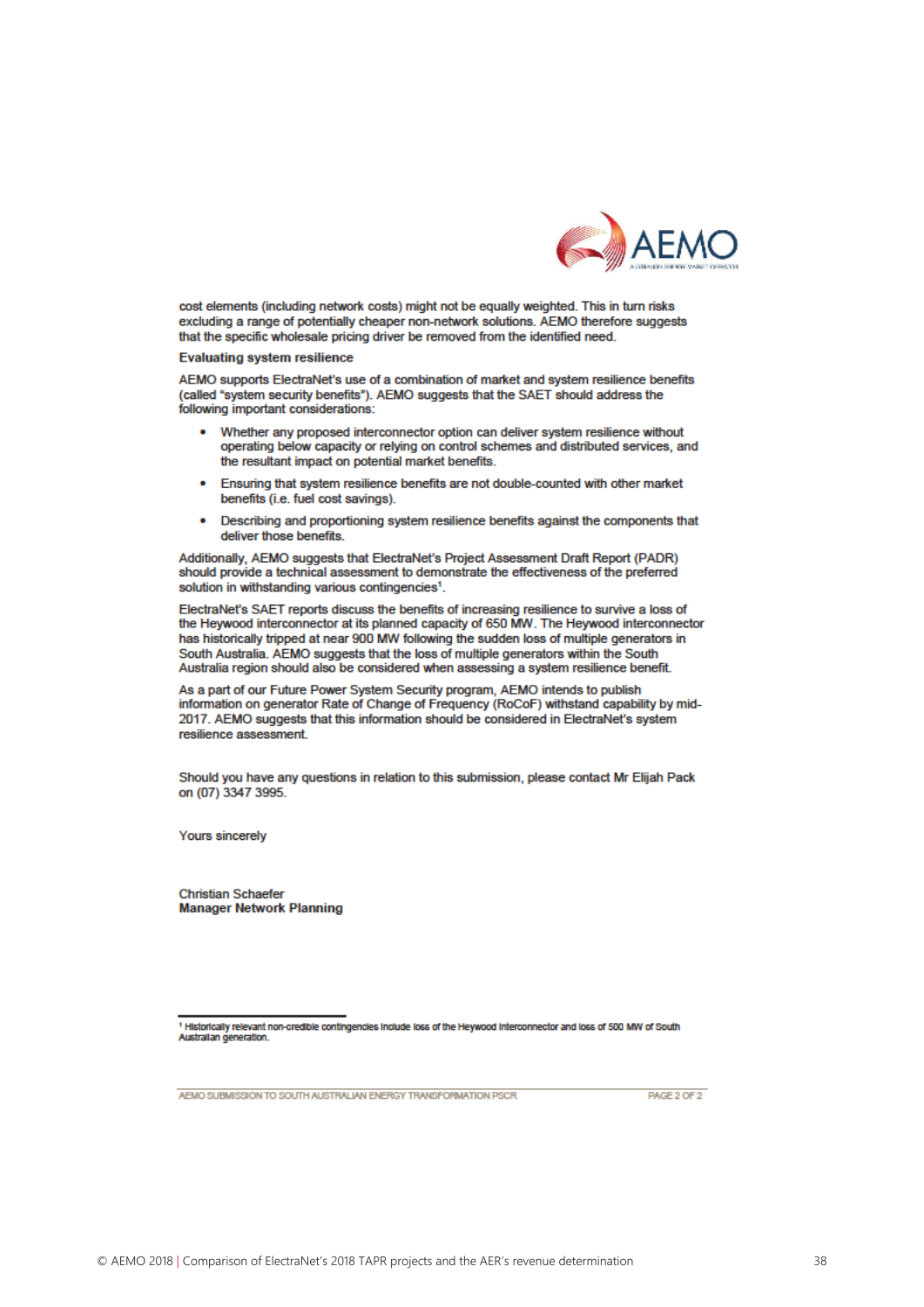# <span id="page-38-0"></span>**Measures and abbreviations**

## <span id="page-38-1"></span>**Units of measure**

| Abbreviation | Unit of measure           |
|--------------|---------------------------|
| kV           | Kilovolt                  |
| <b>MW</b>    | Megawatts                 |
| <b>MVAR</b>  | Megavolt Amperes Reactive |
| <b>MVA</b>   | <b>Megavolt Amperes</b>   |

## <span id="page-38-2"></span>**Abbreviations**

| Abbreviation  | Expanded name                                      |
|---------------|----------------------------------------------------|
| <b>AC</b>     | Alternate Current                                  |
| <b>AEMO</b>   | Australian Energy Market Operator                  |
| <b>AER</b>    | Australian Energy Regulator                        |
| capex         | Capital Expenditure                                |
| <b>ETC</b>    | South Australian Electricity Transmission Code     |
| ICT           | Information Communication Technologies             |
| <b>ESCOSA</b> | Essential Services Commission of South Australia   |
| <b>NCIPAP</b> | Network Capability Incentive Parameter Action Plan |
| <b>NEFR</b>   | National Electricity Forecasting Report            |
| <b>NER</b>    | National Electricity Rules                         |
| <b>NTNDP</b>  | National Transmission Network Development Plan     |
| <b>POE</b>    | Probability of Exceedance                          |
| RIT-T         | Regulatory Investment Test for Transmission        |
| RIT-D         | Regulatory Investment Test for Distribution        |
| SACPFR        | South Australian Connection Point Forecasts Report |
| SAAF          | South Australian Advisory Functions                |
| <b>STPIS</b>  | Service Target Performance Incentive Scheme        |
| <b>SVC</b>    | Static VAR Compensator                             |
| <b>TAPR</b>   | Transmission Annual Planning Report                |
| <b>TNSP</b>   | Transmission Network Service Provider              |